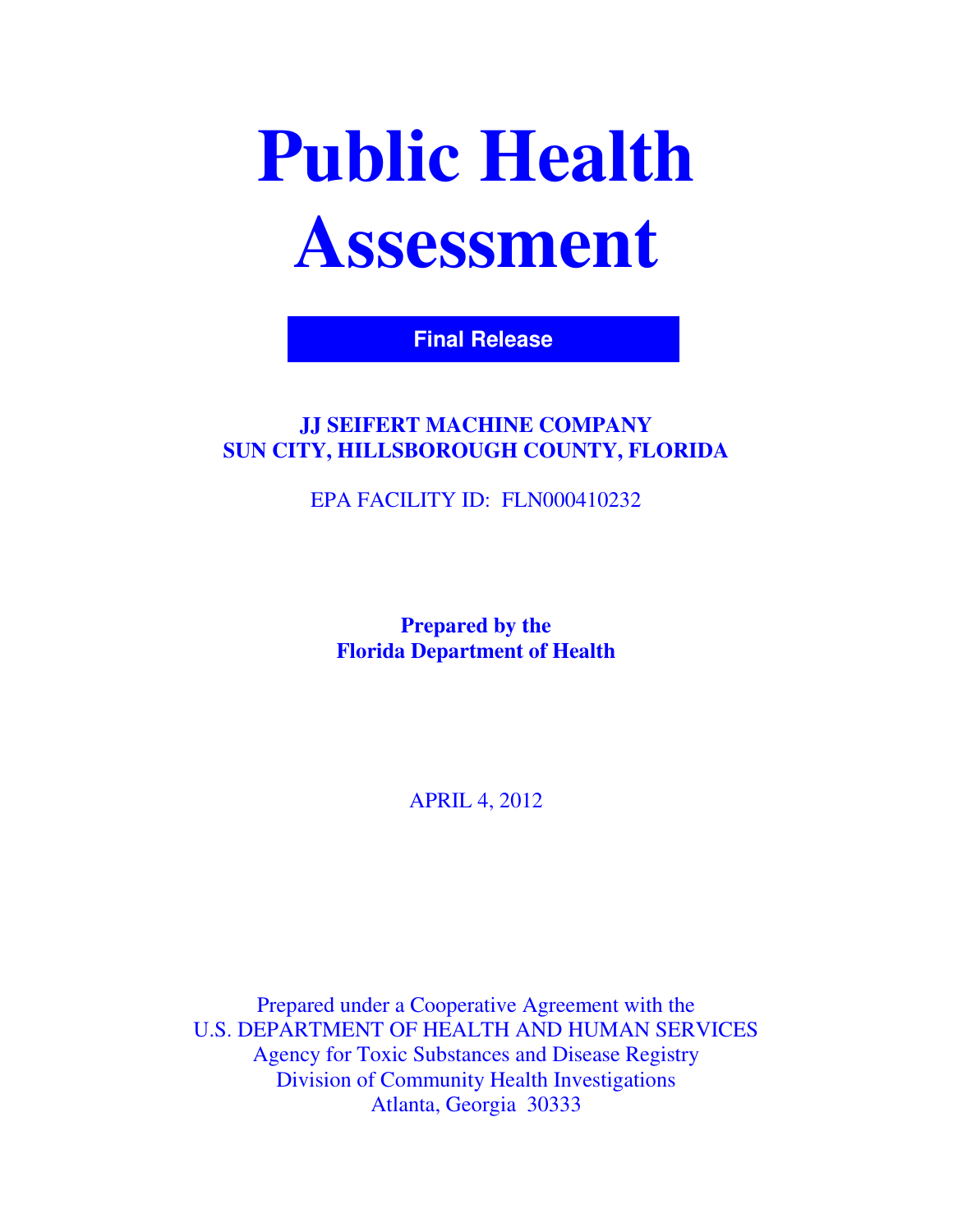#### THE ATSDR PUBLIC HEALTH ASSESSMENT: A NOTE OF EXPLANATION

This Public Health Assessment was prepared by ATSDR's Cooperative Agreement Partner pursuant to the Comprehensive Environmental Response, Compensation, and Liability Act (CERCLA or Superfund) section 104 (i)(6) (42 U.S.C. 9604  $(i)(6)$ , and in accordance with our implementing regulations (42 C.F.R. Part 90). In preparing this document, ATSDR's Cooperative Agreement Partner has collected relevant health data, environmental data, and community health concerns from the Environmental Protection Agency (EPA), state and local health and environmental agencies, the community, and potentially responsible parties, where appropriate.

In addition, this document has previously been provided to EPA and the affected states in an initial release, as required by CERCLA section 104 (i)(6)(H) for their information and review. The revised document was released for a 60-day public comment period. Subsequent to the public comment period, ATSDR's Cooperative Agreement Partner addressed all public comments and revised or appended the document as appropriate. The public health assessment has now been reissued. This concludes the public health assessment process for this site, unless additional information is obtained by ATSDR's Cooperative Agreement Partner which, in the agency's opinion, indicates a need to revise or append the conclusions previously issued.

Use of trade names is for identification only and does not constitute endorsement by the U.S. Department of Health and Human Services. Additional copies of this report are available from:

National Technical Information Service, Springfield, Virginia (703) 605-6000

You May Contact ATSDR Toll Free at 1-800-CDC-INFO or Visit our Home Page at: http://www.atsdr.cdc.gov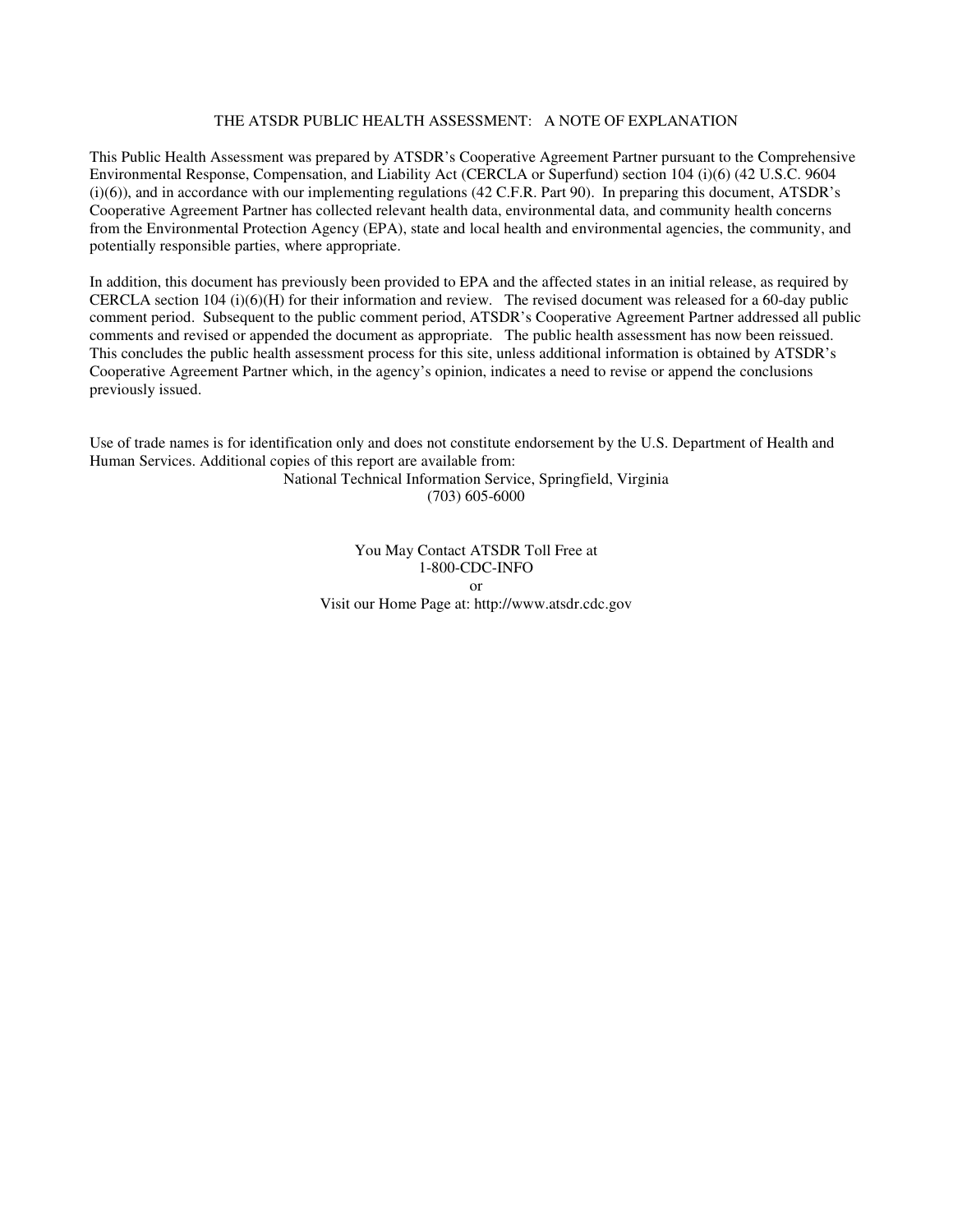JJ SEIFERT MACHINE COMPANY FINAL RELEASE

*.* 

# PUBLIC HEALTH ASSESSMENT

#### JJ SEIFERT MACHINE COMPANY SUN CITY, HILLSBOROUGH COUNTY, FLORIDA

EPA FACILITY ID: FLN000410232

Prepared by:

Florida Department of Health

Under Cooperative Agreement with the U.S. Department of Health and Human Services Agency for Toxic Substances and Disease Registry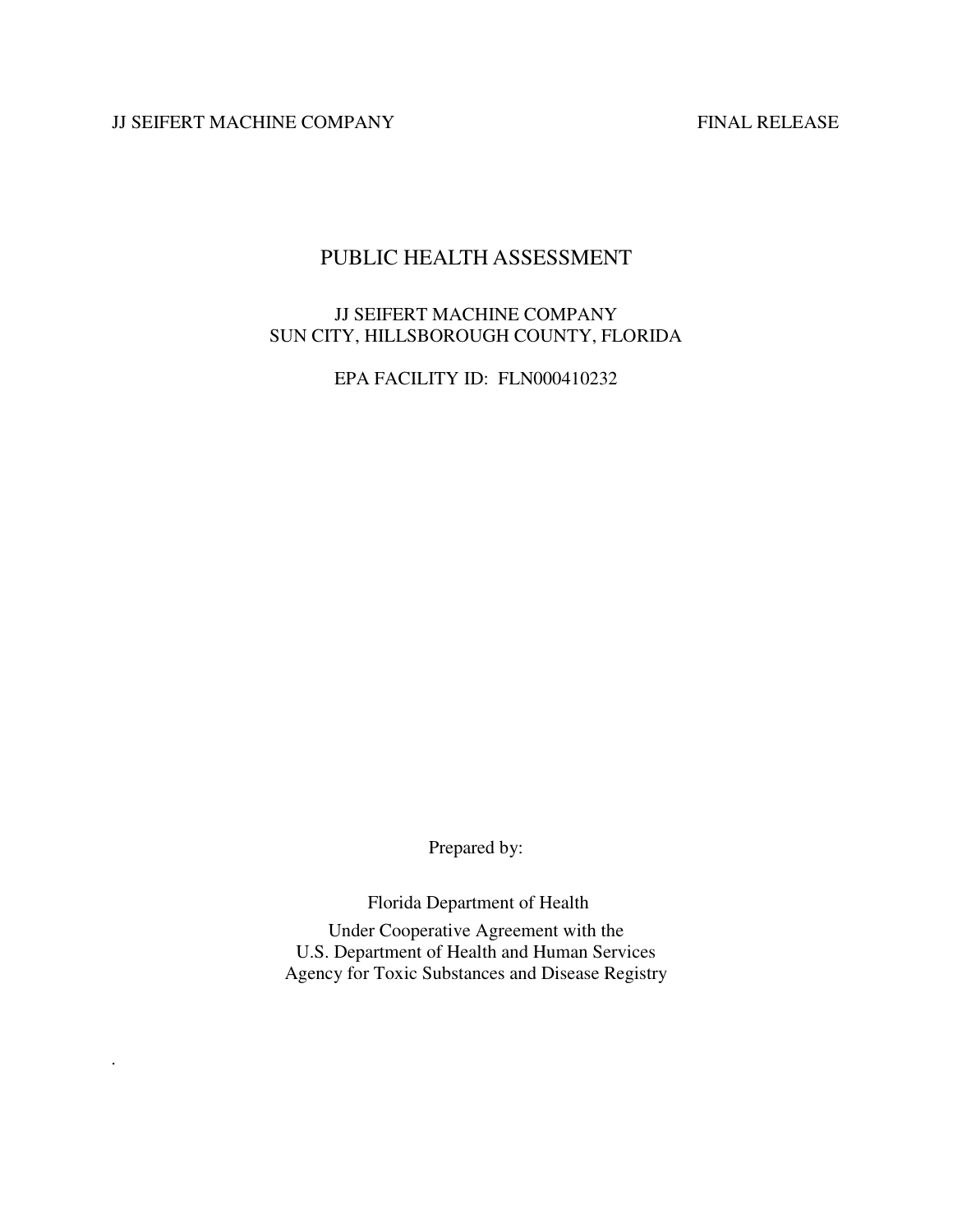# **Contents**

| 3.4 Risk of Illness, Dose Response/Threshold and Uncertainty22 |
|----------------------------------------------------------------|
|                                                                |
|                                                                |
|                                                                |
|                                                                |
|                                                                |
|                                                                |
|                                                                |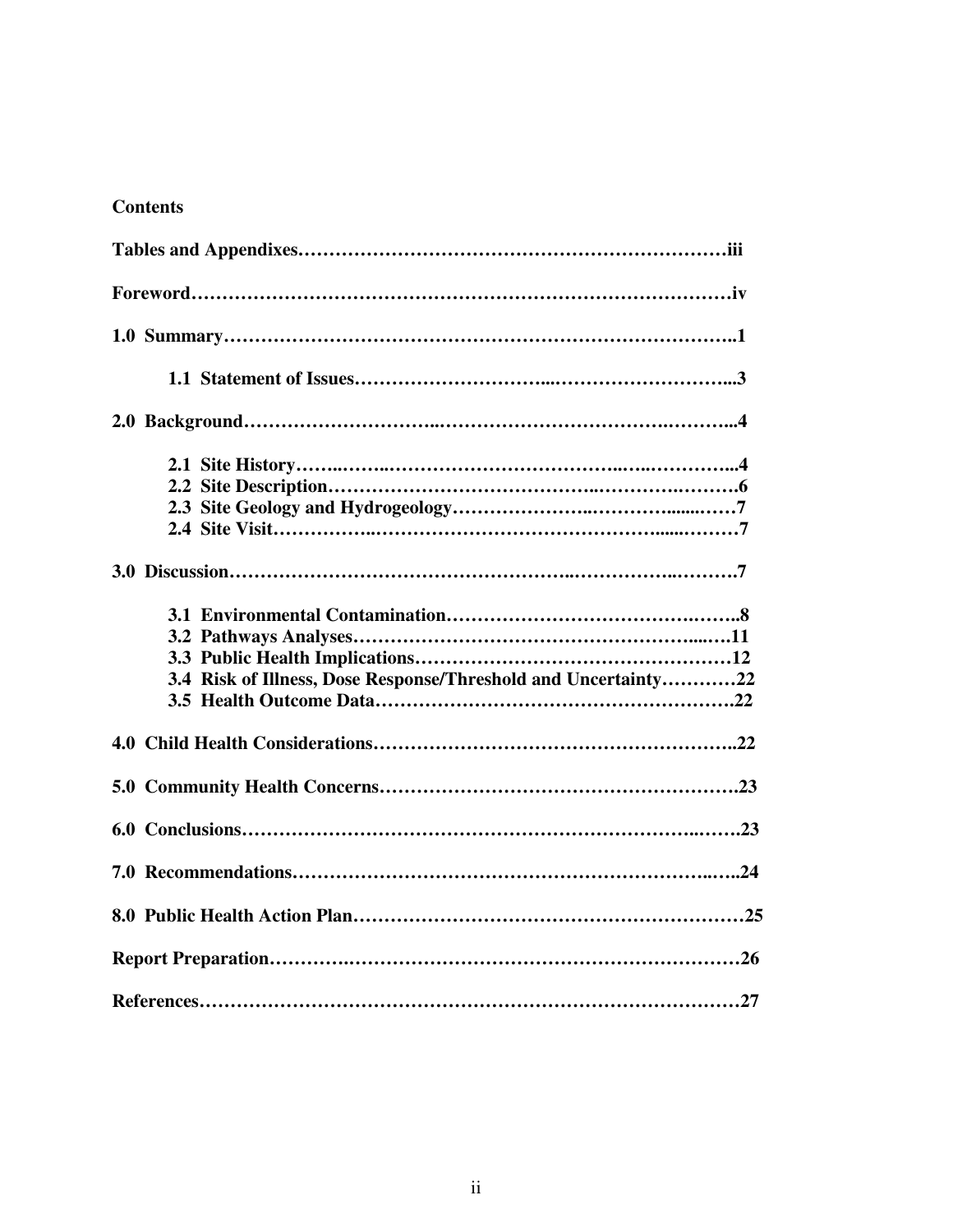# **Tables and Appendices**

| Table 3. Well ID and sampling dates for maximum CV exceedances         |
|------------------------------------------------------------------------|
| Table 4. History of CV exceedances in off-site drinking water wells34  |
|                                                                        |
|                                                                        |
| Table 7. Inhalation Hazard Quotient and Hazard Index Values37          |
|                                                                        |
|                                                                        |
| Table 10. Total oral dose and inhalation concentration calculations40  |
| <b>Table 11. Hepatic Target Toxicity Dose Calculations for</b>         |
| <b>Table 12. Renal Target Toxicity Dose Calculations for</b>           |
| Appendix A. Risk of Illness, Dose Response/Threshold and Uncertainty43 |
|                                                                        |
|                                                                        |
|                                                                        |
|                                                                        |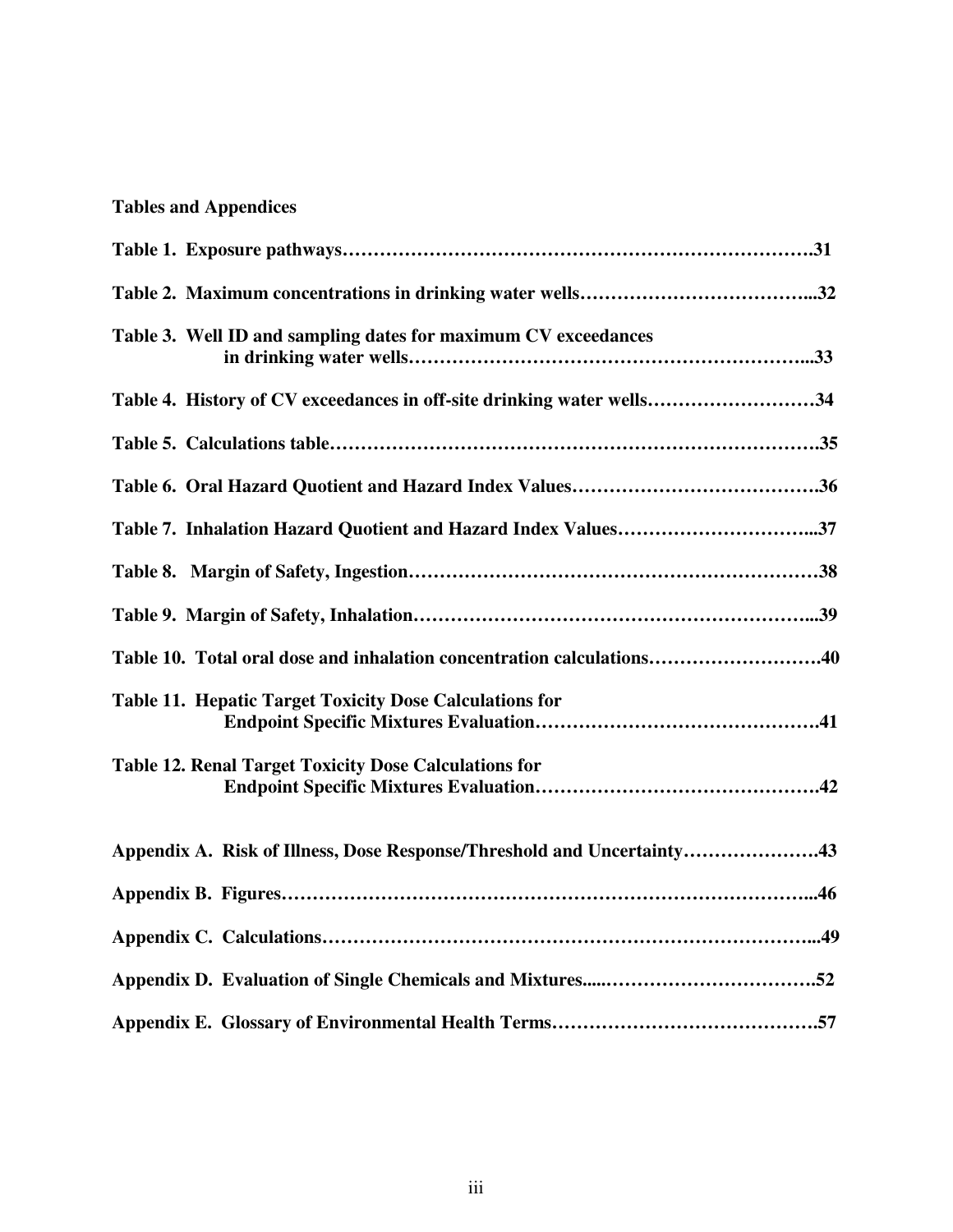#### **Foreword**

This document summarizes the Florida Department of Health's health assessment from exposure to the contaminants in the environment around the JJ Seifert Machine Company site. The Florida Department of Health (DOH) evaluates site-related public health issues through the following processes:

- Evaluating exposure: Florida DOH scientists begin by reviewing available information about environmental conditions at the site. The first task is to find out how much contamination is present, where it is on the site, and how human exposures might occur. Usually the Florida DOH does not collect its own environmental sampling data. A combination of government agencies and private consulting firms provided the information for this public health assessment. These entities include: the Florida Department of Environmental Protection (DEP), the United States Environmental Protection Agency (EPA) and private consultant firms; QORE Property Sciences (QORE), MACTEC Engineering and Consulting, Inc. (MACTEC), and Tetra Tech, Inc. (Tetra Tech).
- Evaluating health effects: If we find evidence that exposures to hazardous substances are occurring or might occur, Florida DOH scientists will determine whether that exposure could be harmful to human health. We focus this report on public health: that is, the health impact on the community as a whole, and base it on existing scientific information.
- Developing recommendations: In this evaluation report, the Florida DOH outlines its conclusions regarding any potential threat posed by the JJ Seifert site, and offers recommendations for reducing or eliminating human exposure to contaminants. The role of the Florida DOH in dealing with hazardous waste sites is primarily advisory. For that reason, the evaluation report will typically recommend actions for other agencies, including the EPA and the DEP. If, however, an immediate health threat exists or is imminent, the Florida DOH will issue a public health advisory warning people of the danger, and will work to resolve the problem.
- Soliciting community input: The evaluation process is interactive. The Florida DOH starts by soliciting and evaluating information from various government agencies, individuals or organizations responsible for cleaning up the site, and those living in communities near the site. We share any conclusions about the site with the groups and organizations providing the information. Once we prepare an evaluation report, the Florida DOH seeks feedback from the public.

*If you have questions or comments about this report, we encourage you to contact us. Please write to:* Program Manager/Health Assessment Team

> Bureau of Environmental Public Health Medicine/Florida Department of Health 4052 Bald Cypress Way, Bin # A-08 Tallahassee, FL 32399-1712

*Or call us at:* (850) 245-4299, or toll-free during business hours: 1-877-798-2772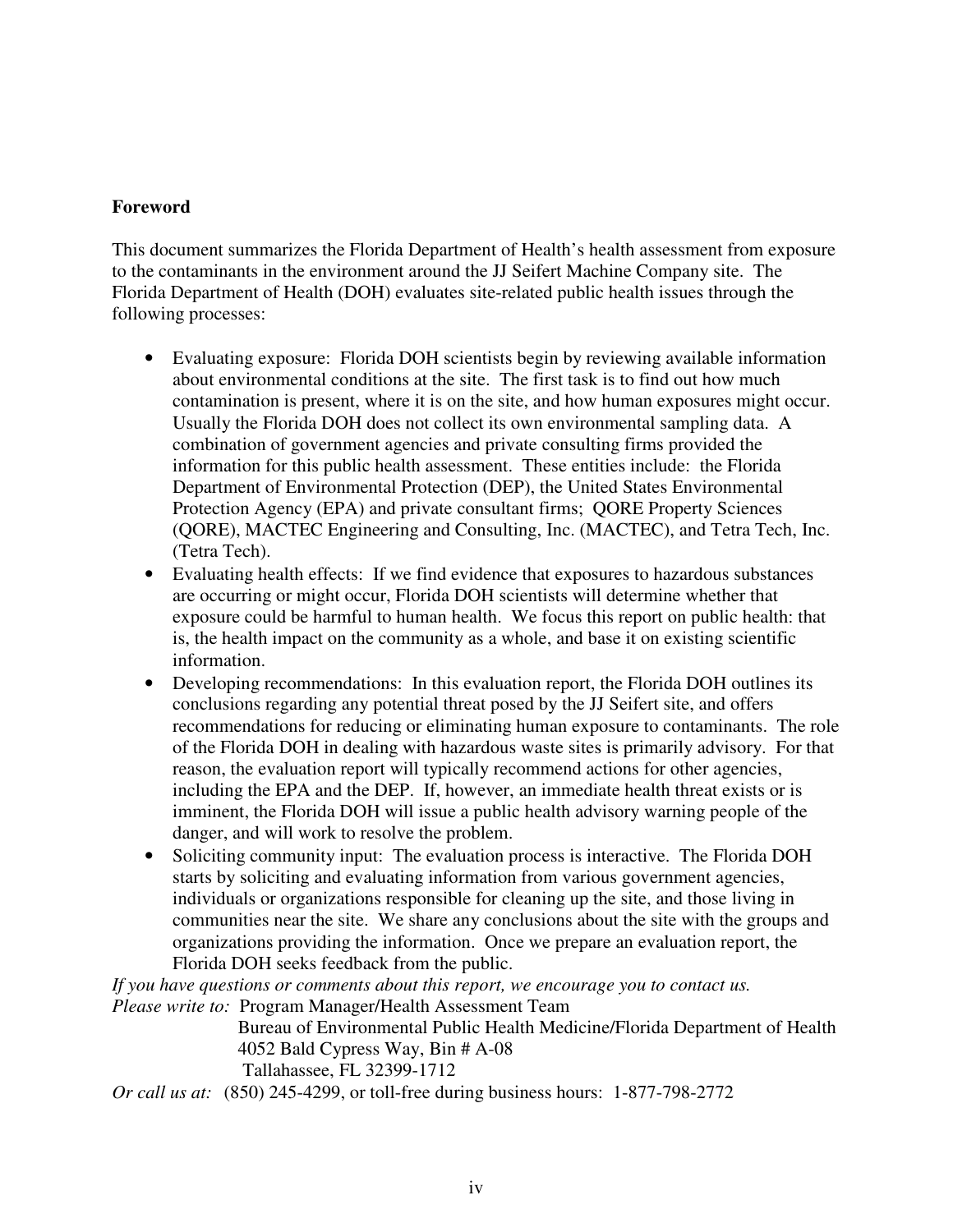## **1.0 Summary**

\_\_\_\_\_\_\_\_\_\_\_\_\_\_\_\_\_\_\_\_\_\_\_\_\_\_\_\_\_\_\_\_\_\_\_\_\_\_\_\_\_\_\_\_\_\_\_\_\_\_\_\_\_\_\_\_\_\_\_\_ INTRODUCTION In the Sun City community, the Florida Department of Health (DOH) and the US Agency for Toxic Substances and Disease Registry (ATSDR) work jointly to serve the public. We take quick public health actions, when needed. We tell people who live near hazardous waste sites what they need to know to avoid health risks from contact with toxic chemicals found at such sites.

> JJ Seifert Machine Company, which has operated at the site since approximately 1962, manufactures products such as electronic components, tools, dies, jigs and fixtures. A paint shed, a drum storage area, and a plating operation formerly existed at the site. The primary source of contamination in the ground water is a former tetrachloroethylene (PCE) vapor degreaser, which was used to clean parts. Trichloroethylene (TCE) and *cis*-1,2-dichloroethylene (*cis*-1,2-DCE) are also solvents that occur as natural breakdown products of PCE.

> This public health assessment estimates the health risk for individuals exposed to the highest measured levels of contamination. The highest measured levels of contamination are used for assessment because these levels are the most conservative and protective in estimating risks to human health. This assessment, however, does not apply equally to all Sun City residents. Most Sun City residents with private drinking water wells were exposed to less than the highest contaminant levels. The health risk for these individuals would be less than the health risk estimated in this report. For those Sun City residents whose wells were not contaminated, the health risk from groundwater is essentially zero at this time. Groundwater contamination is dynamic and wells that are unaffected now may become contaminated over time as pollutants migrate through the water.

#### \_\_\_\_\_\_\_\_\_\_\_\_\_\_\_\_\_\_\_\_\_\_\_\_\_\_\_\_\_\_\_\_\_\_\_\_\_\_\_\_\_\_\_\_\_\_\_\_\_\_\_\_\_\_\_\_\_\_\_ CONCLUSIONS Groundwater

The DOH concludes that using unfiltered, contaminated groundwater under the JJ Seifert Machine Company, Inc. site and nearby area could increase people's risk of illnesses unrelated to cancer (non-cancer illness), and also cancer related illness. This is a public health hazard.

Because water from wells tested and found to be polluted is now filtered, the current public health risk is reduced. Also, other wells are checked regularly. If filters are not maintained or other wells are not tested routinely in the future, that could pose a health threat to those continuing to drink or use the water.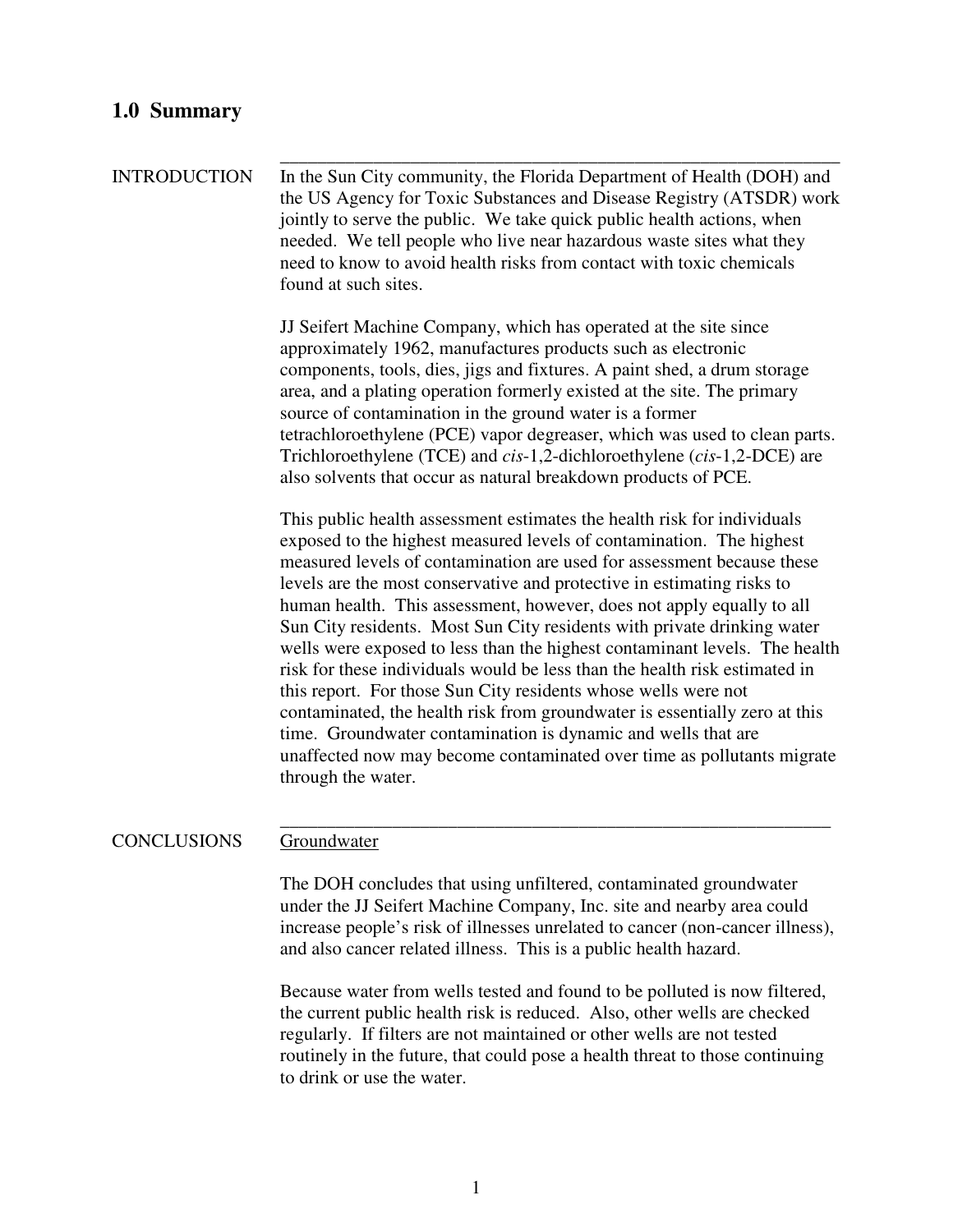People who drank well water polluted with PCE at the highest past level found every day for 35 years (1975-2010) are at a "moderate" (1 in 1,000) theoretical increased cancer risk. This means that if 1,000 persons drank this PCE-contaminated water for 35 years, the number of extra cases of cancer is predicted to be (or estimated to be) 1. The number of extra cases means that it is estimated 1 person in 1,000 people may contract cancer if exposed to this contamination for this length of time (35 years). People who inhaled showering vapors polluted with PCE at the highest past level found every day for 35 years (1975-2010) are at a "moderate" (5 in 1,000) theoretical increased cancer risk. This means that if 1,000 persons inhaled this PCE-contaminated water vapor for 35 years, the number of extra cases of cancer is predicted to be 5.

People who drank well water polluted with TCE at the highest past level found every day for 35 years (1975-2010) are at a "very low" (1 in 100,000) increased theoretical risk of cancer. This means that if 100,000 persons drank this TCE-contaminated water for 35 years, the number of extra cancer cases is predicted to be 1. People who inhaled showering vapors polluted with TCE at the highest past level found every day for 35 years (1975-2010) are at a "moderate" (2 in 1,000) theoretical increased cancer risk. This means that if 1,000 persons inhaled this TCEcontaminated water vapor for 35 years, the number of extra cases of cancer is predicted to be 2.

Florida DOH concludes that ingestion and/or inhalation of a mixture of *cis*-1,2-DCE, 1,2-dichloropropane (1,2-DCP), PCE, and TCE could harm people's health.

#### Soil

Florida DOH has not found any sampling data that demonstrates soil contamination from the site in the Sun City community, nor does it expect to find any. Because solvents used at the site tend to either evaporate into the air or sink down to the groundwater, it is unlikely that nearby surface soil is contaminated. The property is inaccessible to the public. There is a 6-8 feet high, chain link fence surrounding the property.

#### Groundwater to Indoor Air Vapor Intrusion (also called Soil Vapor Intrusion)

Contaminated groundwater vapors could move beneath Sun City homes near the site and migrate up into the indoor air. Florida DOH is not able to assess the risks from this pathway at this time because there are no air sampling data available.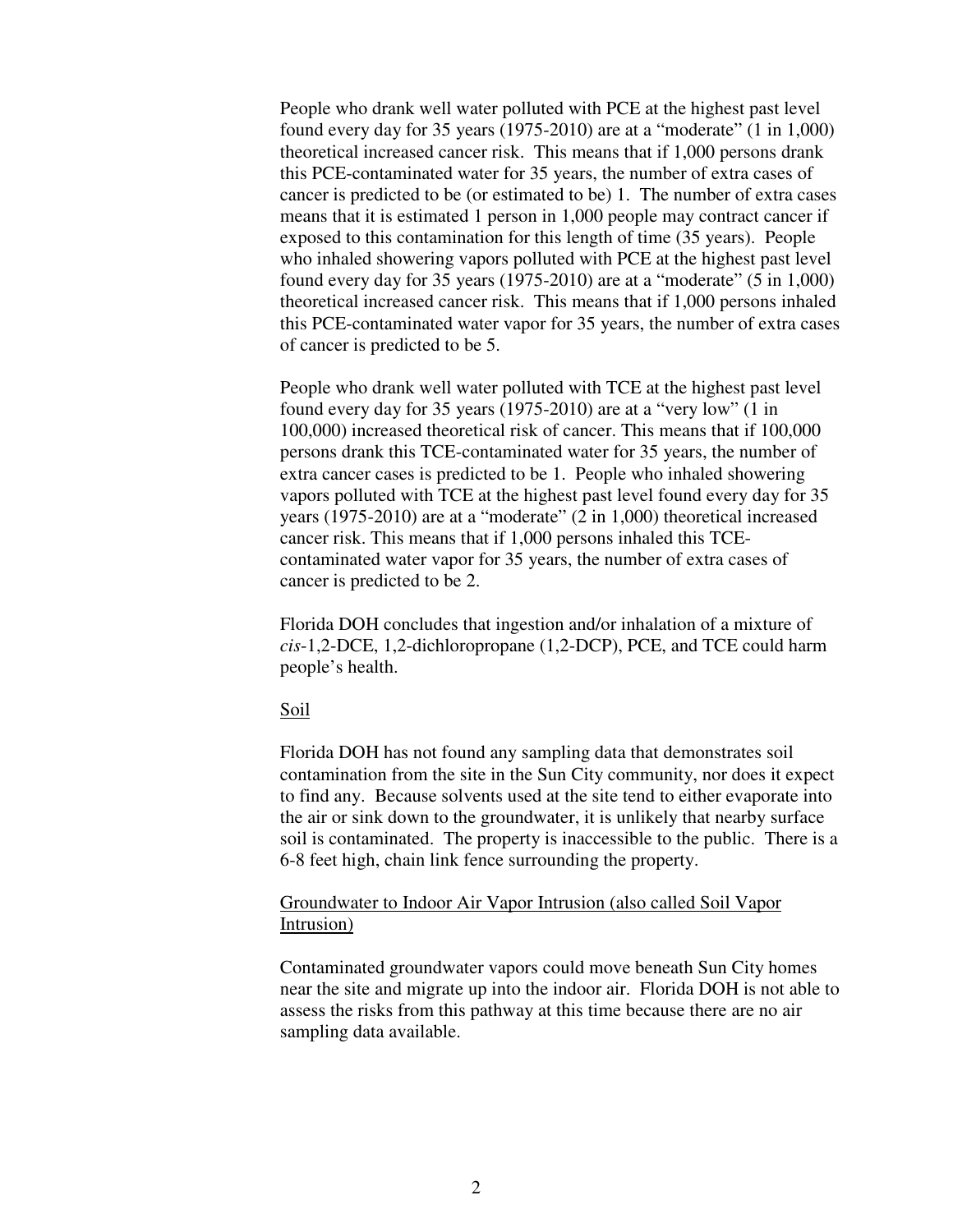| <b>BASIS FOR</b>   |                                                                                                                                                                                                                                                                                                                                                                                                                                                                                                                                                                                                                                                                                                                                                                                                                                                                                                                                                                                                                                                                                                          |
|--------------------|----------------------------------------------------------------------------------------------------------------------------------------------------------------------------------------------------------------------------------------------------------------------------------------------------------------------------------------------------------------------------------------------------------------------------------------------------------------------------------------------------------------------------------------------------------------------------------------------------------------------------------------------------------------------------------------------------------------------------------------------------------------------------------------------------------------------------------------------------------------------------------------------------------------------------------------------------------------------------------------------------------------------------------------------------------------------------------------------------------|
| <b>DECISION</b>    | Five private wells had contamination exceeding health based standards.<br>The highest levels of contamination found off-site (in two private wells)<br>were used to calculate risk estimates. Groundwater west and southwest of<br>the site has levels of PCE and TCE in it that may harm health. Florida<br>DOH expects people drinking this water or breathing contaminant vapors<br>during showering may be at risk of adverse health effects. Mixtures of<br>PCE and 1,2-DCP may have additive non-cancer effects, however<br>complete interaction profiles for all contaminants are not available.<br>Drinking water contaminated with TCE at the levels found in private wells<br>is estimated to cause a "very low" increase in one's theoretical cancer risk<br>(1 in 100,000 people). Off-site groundwater also has some PCE<br>breakdown products in it. PCE was associated with a "moderate" (1 in<br>1,000) theoretical increased cancer risk. This level of carcinogenic risk<br>due to ingestion constitutes a potential health hazard from using water<br>with a mixture of contaminants. |
| <b>NEXT STEPS</b>  | - Residents with contaminated wells should not use them without a filter<br>that removes solvents such as TCE and PCE.                                                                                                                                                                                                                                                                                                                                                                                                                                                                                                                                                                                                                                                                                                                                                                                                                                                                                                                                                                                   |
|                    | - Residents should maintain their private well filter systems with help<br>from the Florida Department of Environmental Protection (DEP). If<br>people put in a new well, they should use a filter system to take out<br>chemicals.                                                                                                                                                                                                                                                                                                                                                                                                                                                                                                                                                                                                                                                                                                                                                                                                                                                                      |
|                    | - The Hillsborough County Health Department (HCHD) should<br>periodically test Sun City private wells.                                                                                                                                                                                                                                                                                                                                                                                                                                                                                                                                                                                                                                                                                                                                                                                                                                                                                                                                                                                                   |
|                    | - EPA should assess the possibility of vapor intrusion into homes located<br>above VOC contaminated groundwater.                                                                                                                                                                                                                                                                                                                                                                                                                                                                                                                                                                                                                                                                                                                                                                                                                                                                                                                                                                                         |
| <b>FOR MORE</b>    |                                                                                                                                                                                                                                                                                                                                                                                                                                                                                                                                                                                                                                                                                                                                                                                                                                                                                                                                                                                                                                                                                                          |
| <b>INFORMATION</b> | If you have concerns about your health or the health of your children, you<br>should call your doctor. You may also call the Florida DOH at 1-877-798-<br>2772. You can ask for more details about the JJ Seifert site.                                                                                                                                                                                                                                                                                                                                                                                                                                                                                                                                                                                                                                                                                                                                                                                                                                                                                  |

#### **1.1 Statement of Issues**

In this public health assessment, the Florida DOH evaluates past, current and potential future exposures to chemicals from the JJ Seifert site. Specifically, this report evaluates drinking water from private wells, groundwater and soil data collected by the Florida DOH, the Florida DEP, Hillsborough County Health Department, and contractors for Florida DEP and JJ Seifert Machine Co., Inc. Florida DOH then discusses the risk of illness and actions needed to protect public health.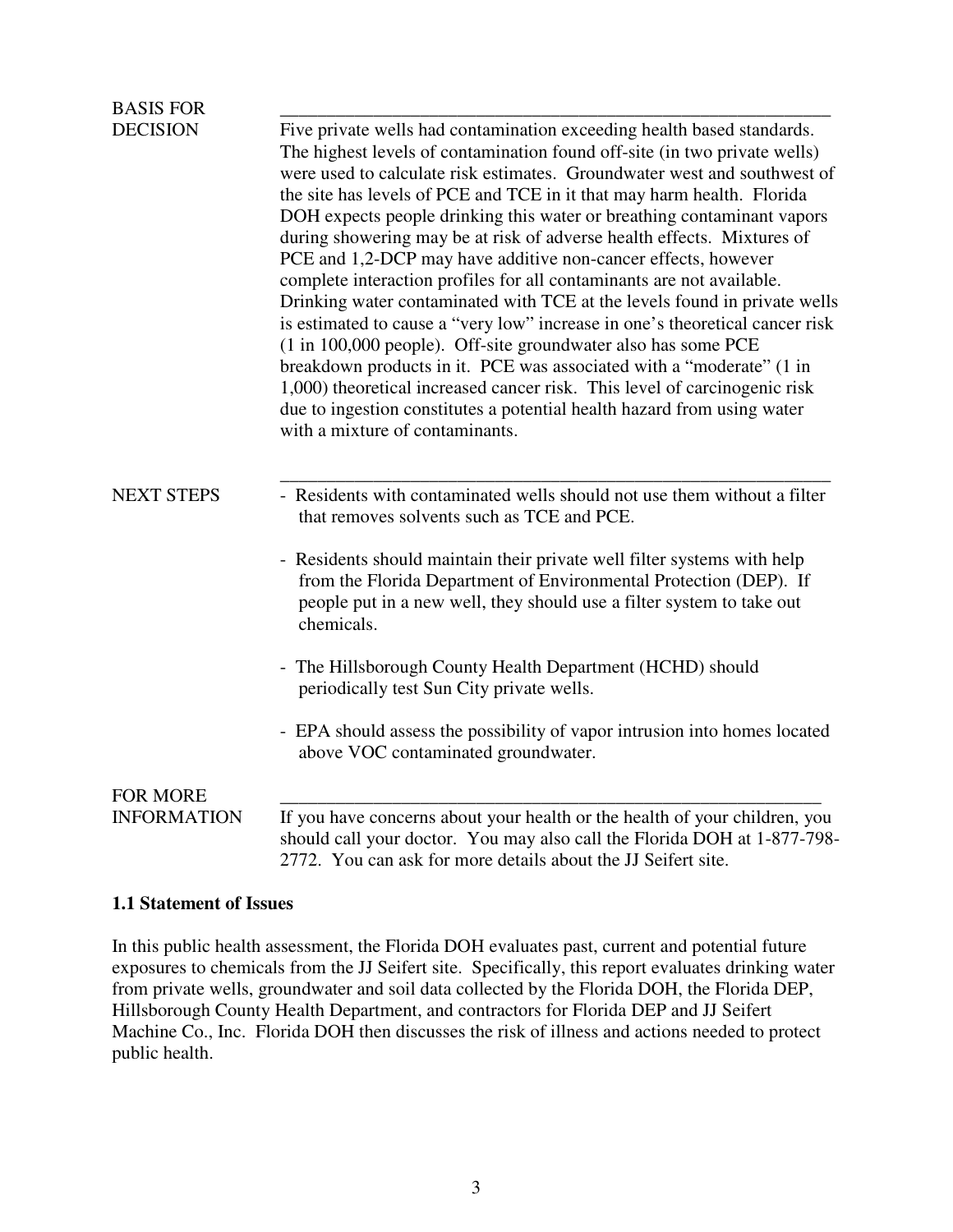Because of the inherent uncertainties, this public health assessment does not represent an absolute estimate of risk to persons exposed to chemicals at or near the JJ Seifert site. The assumptions, interpretations, and recommendations made throughout this public health assessment, however, intentionally err on the side of protecting public health and may overestimate risk.

This public health assessment estimates the health risk for individuals exposed to the highest measured levels of contamination. The highest measured levels of contamination are used for assessment because these levels are the most conservative and protective in estimating risks to human health. This assessment does not apply equally to all Sun City residents. Most Sun City residents with private drinking water wells were exposed to less than the highest contaminant levels. The health risk for these individuals would be less than the health risk estimated in this report. For those Sun City residents whose wells were not contaminated, the health risk from groundwater is essentially zero at this time. Groundwater is dynamic and wells that are unaffected now may become contaminated over time as the contaminated groundwater migrates.

This is the first comprehensive public health assessment (PHA) of the JJ Seifert site by either the Florida DOH or the ATSDR. Florida DOH evaluates the public health significance of hazardous waste sites through a cooperative agreement with ATSDR.

# **2.0 Background**

## **2.1 Site History**

The JJ Seifert Machine Company, Inc. began in 1960-61 with the construction of the original onsite machine shop building [EPA 2008a]. The machine company is currently operating.

In 1969, Mr. Seifert built a second building to accommodate Upcavage and Bauer's plating operations (UB Corporation). This business, run from approximately 1969 to1972, was independent of the machine company, although it was housed on the JJ Seifert site. Upcavage and Bauer's operations did not result in any known site specific contamination.

The machine company performed chromating until late 1990. Chromating is a process of putting a chemical film on aluminum using a mill etch, followed by dipping the part in a chromate solution, then air drying. This process ceased in late 1990. The machine company then changed to small part passivation (making the surface non-reactive, sometimes using chromium) and iridizing (to point or tip with iridium).

From approximately 1975 until 1998, a heated, immersion type vapor degreaser was used or present for cleaning residual soils from machine parts [EPA 2008a]. In 1998, the vapor degreaser was removed. The chlorinated solvent used in the vapor degreaser was PCE. Fresh PCE and used or spent PCE were stored at three locations on the property. There were drums of fresh PCE located near the degreaser outside and southwest of the original machine shop. Some drums were stored within the southern portion of the original machine shop. Also, drums of spent solvent were stored on a partially covered concrete pad at the northeast corner of the property. The concrete pad had a small, one inch diameter drain.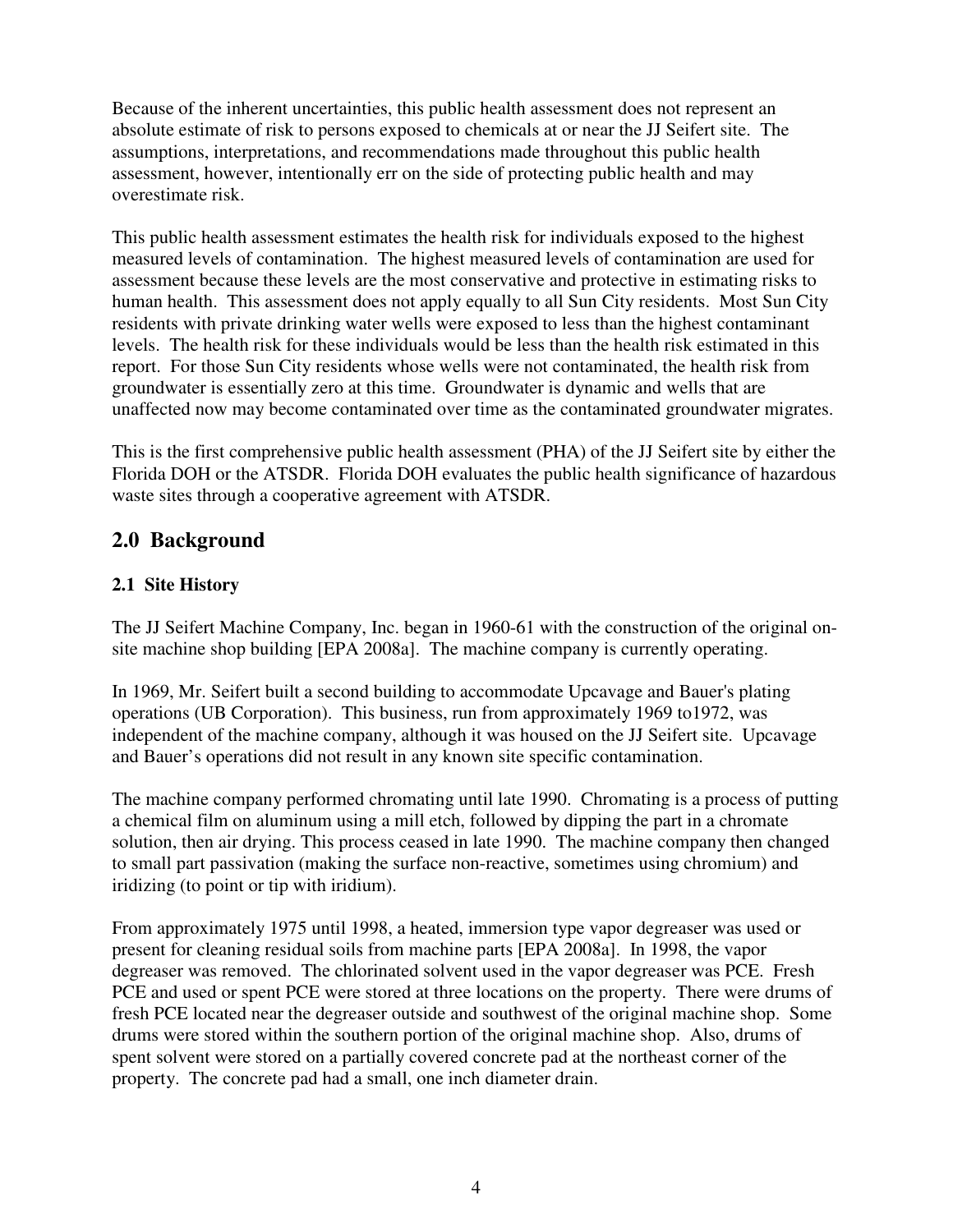The property and business were put up for sale soon after a 1998 general cleaning. Used PCE was removed during the property cleanup. In 2000, an interested buyer hired OORE, Inc. Property Sciences (QORE) to perform a Phase I environmental assessment as part of due diligence. Potential sources of contamination were identified and summarized in the Phase I report [QORE 2000a].

The JJ Seifert Machine Company then hired QORE to conduct a Phase II environmental assessment [QORE 2000b]. Three temporary on-site monitoring wells were sampled and groundwater contamination was discovered. Groundwater contaminants included the solvent PCE and its natural breakdown products, TCE and *cis*-1,2-DCE. TCE and *cis*-1,2-DCE are also solvents. Soil samples were also sampled and analyzed; no soil contamination was found exceeding Florida DEP's Soil Cleanup Target Levels [FDEP 1999].

Sun City residents around the JJ Seifert site have historically relied on private wells for drinking water. No Hillsborough County municipal water hook-ups have been or are currently available in the area. Residents use water from their wells for drinking, showering, and other household purposes.

As a result of the on-site groundwater contamination discovery, off-site private drinking water well sampling was initiated by Florida DEP with the assistance of Florida DOH and the HCHD. In December 2000, 10 nearby private potable wells were sampled [HCHD 2001a]. Samples were analyzed for a number of volatile organic compounds (VOCs) including PCE and its breakdown products. Two of the 10 wells showed contamination. PCE (5.2 micrograms per liter [ $\mu$ g/L]) and TCE (10  $\mu$ g/L) contamination was found in one well (well ID AAE9663, ~300 ft southwest of the JJ Seifert site). PCE (100 µg/L), TCE (100 µg/L) and *cis*-1,2-DCE (73 µg/L) were found in another residential well (well ID AAE9656, ~100 ft west of the JJ Seifert site). These concentrations are above drinking water standards [FDEP 2004b].

The well water samples were also analyzed for various metals, including chromium. The levels of all metals, including chromium were below drinking water standards.

How long these two wells were contaminated is unknown. Florida DEP installed whole-house granular activated carbon (GAC) drinking water filtration units in two homes on January 1, 2001 and April 30, 2002, respectively. The filters capture contaminants before the water is used in the households. Florida DEP, with the assistance of Florida DOH and the HCHD, began periodic and on-going testing of impacted and nearby private potable wells [HCHD 2001a, 2001b, 2002; FDEP 2004a; WSWA 2004a].

In January 2001, Florida DEP, in cooperation with Florida DOH and the HCHD sampled 11 nearby private drinking water wells. These included some of the 10 previously sampled wells and additional wells. One well (well ID AAE9673,  $\sim$  500 ft southwest) showed PCE (7.2  $\mu$ g/L) levels above drinking water standards. Florida DEP installed a GAC filter system on this well also.

In October of 2004, 16 nearby community private potable wells were tested for volatile organic chemicals (VOCs) (WSWA 2004b). All samples met Florida DEP's drinking water standards [FDEP 2004a].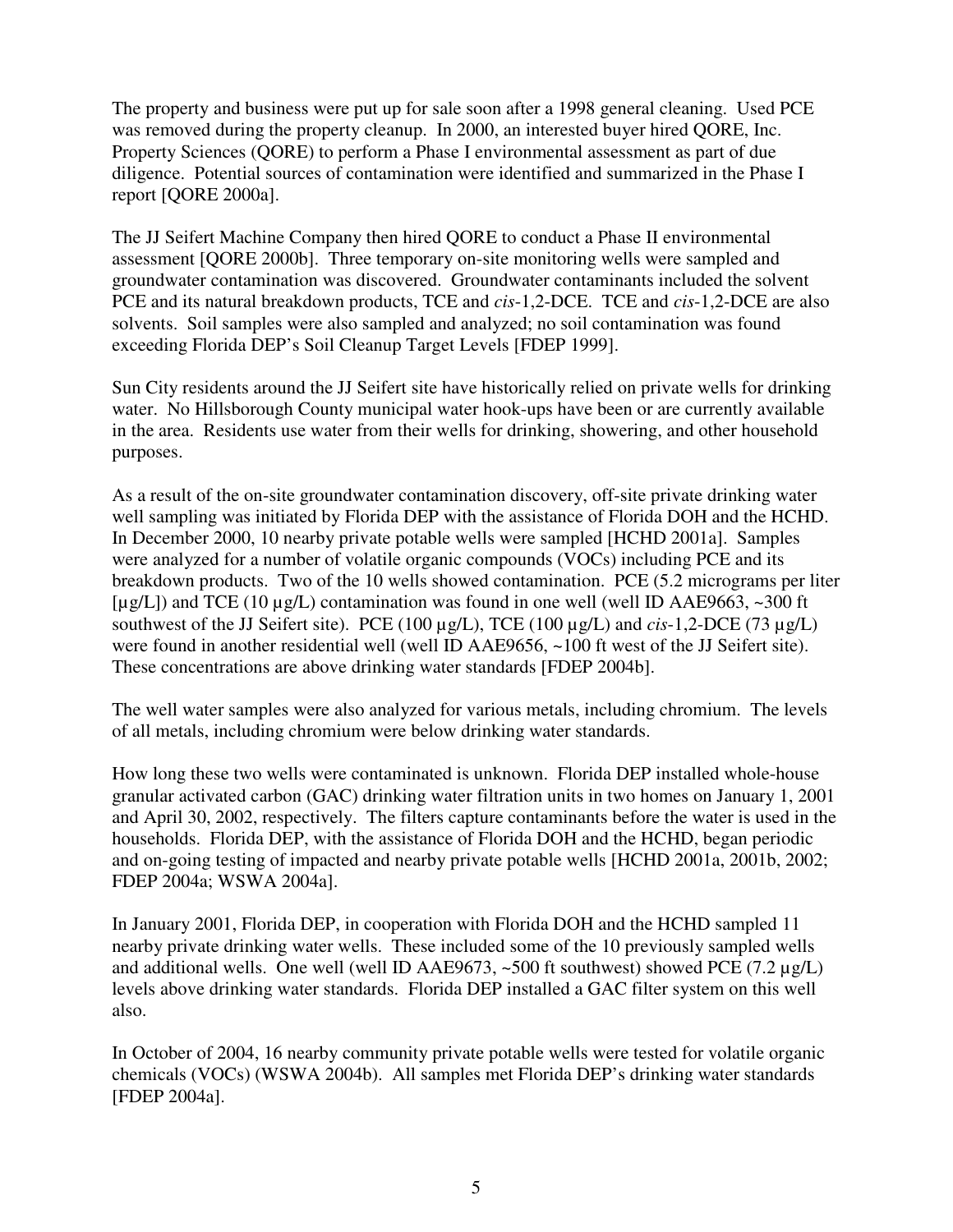In 2008, Florida DEP hired MACTEC Engineering and Consulting, Inc. (MACTEC) to complete a site investigation report including on–site and community sampling [MACTEC 2008]. Florida DEP contacted the EPA and the site was proposed to the National Priorities List (NPL) in September of 2009 [EPA 2009a; FDEP 2007; 2008]. EPA added the JJ Seifert site to the NPL on March 2, 2010.

## **2.2 Site Description**

The 0.75-acre JJ Seifert Machine Company, Inc. site is located at 4202-4212 Old US Highway 41 on the southwest corner of Vidor Avenue and US Highway 41 in Sun City, Hillsborough County, Florida (Appendix B, Figure 2). The approximate latitude (27° 40' 43.788") and longitude (-82° 28' 41.376") coordinates of the site, in decimal degrees, are 27.67883 North and -82.47816 West, respectively. On site are a machine shop, machine shop addition, a metal building, and an unoccupied, storage mobile home on the property. The property is cordoned by a 6-8 feet high chain link fence on all sides. A publicly accessible drive and parking area for the machine company occupies the western border along Old US Hwy 41 South.

The Sun City community surrounds the JJ Seifert site. Sun City is located in southwestern Hillsborough County, approximately two miles east of Cockroach Bay and two miles south of the mouth of the Little Manatee River. The town of Ruskin is approximately three miles to the northeast of Sun City. When viewed aerially, Sun City is shaped like a teardrop and bounded on its west by a CSX Transportation railway line running southwest/northeast. US Hwy 41 curves around Sun City to its east and serves simultaneously as its northern, eastern, and southern borders. Old US Hwy 41 bisects this small community, running parallel to both the rail line and US Hwy 41 (Appendix B, Figure 1).

The Sun City neighborhood is a blend of single-family homes and light commercial and industrial development. For the purpose of this public health assessment report, the Sun City community is defined by the people living on Old US Hwy 41, US Hwy 41, Vidor Avenue, Fox Street, Fox Place, and Uncle Brack Road. The Sun City community borders the JJ Seifert site to the north, west, and south. US Hwy 41 provides the eastern property border for the JJ Seifert site. Land to the east of US Hwy 41 is agricultural. A church is located approximately 0.1 mile southeast of the JJ Seifert site on the east side of US Hwy 41 (Appendix B, Figure 1).

Sun City is distinct from Sun City Center and Greater Sun Center. These two retirement communities are approximately 10 miles northeast of Sun City. Although the physical addresses of the community are located in Sun City, the community takes its delivery zip code as 33570, which includes Ruskin. Most residents of Sun City use a post office box zip code of 33586.

**2.2.1 Demographics -** Approximately 65 homes are within a 0.5 mile radius of the site. Estimating 2.5 persons per home, the 0.5 mile radius population of Sun City is about 163 persons. The ethnicity is mixed with Spanish- and English-speaking residents. There is not a specific concentration of neighborhood homes, but rather most are evenly dispersed radially from the site.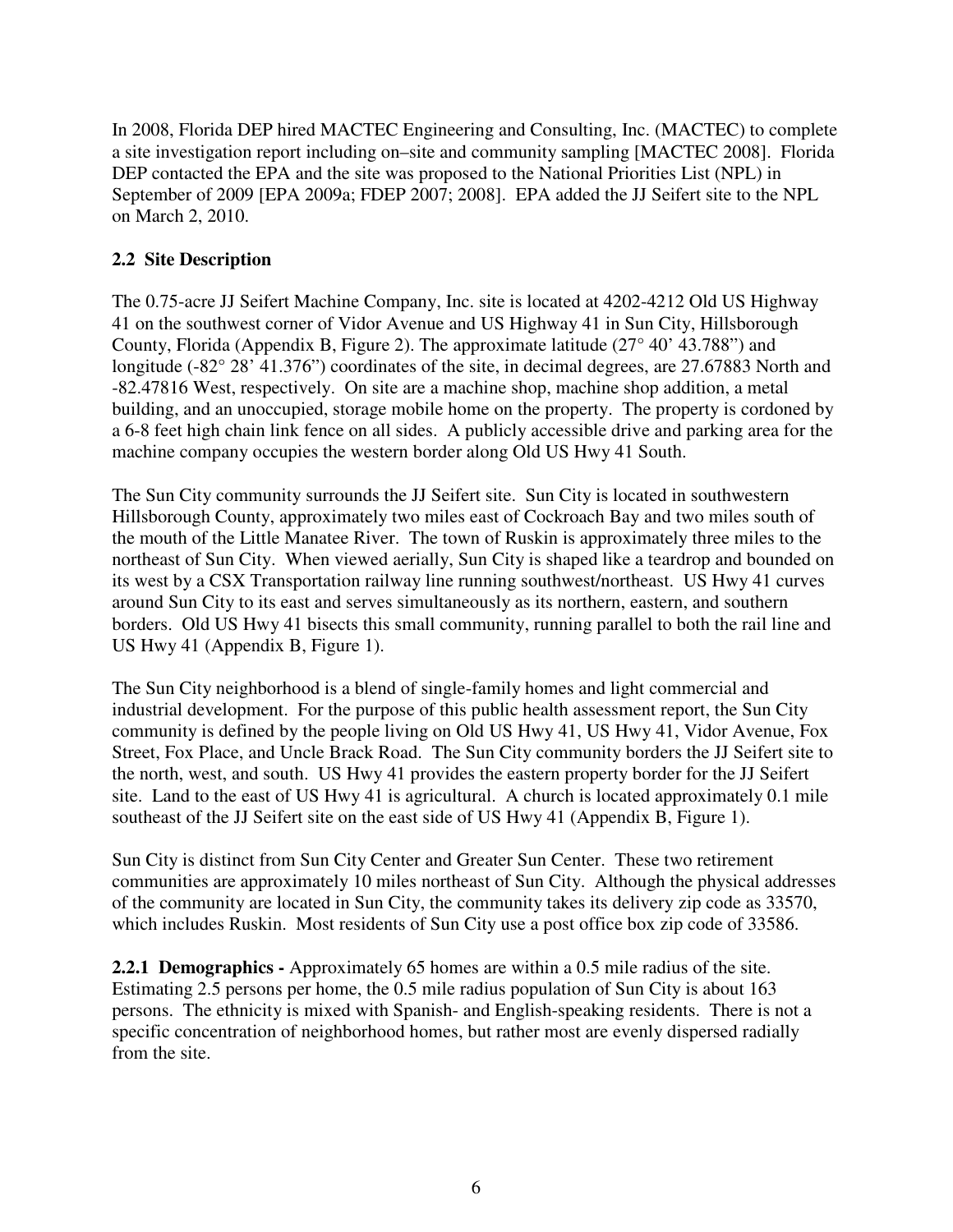**2.2.2 Land Use –** The Sun City community is in an unincorporated section of Hillsborough County. Mixed residential, agriculture, light commercial and industrial developments surround the JJ Seifert site. Homes and businesses border the site to the north. Homes are to the west across Old US Hwy 41. Businesses and homes border the property to the south. US Hwy 41 serves as the property's eastern border.

## **2.3 Site Geology and Hydrogeology**

Land surface elevation in the area is approximately 20 to 25 feet above mean sea level (msl). There are essentially three aquifer systems beneath the JJ Seifert site: the surficial aquifer, the intermediate aquifer, and the Floridan aquifer. The surficial aquifer begins within a few feet of the land surface and consists of undifferentiated sand, clay and marl ranging from a few inches thick to approximately 100 feet thick. This aquifer is connected with lakes and other surface wetland features. The water table is typically found at less than 10 feet below ground surface (bgs). Recharge to this aquifer is primarily from local rainfall. The principal use of this aquifer is for lawn irrigation and livestock watering.

Underlying the surficial aquifer system are deposits composed of sandy clay, carbonates, marl and silt. These deposits, from 0 to 100 feet thick in Hillsborough County, separate the surficial aquifer system from the underlying Floridan aquifer system. Below the JJ Seifert site an intermediate aquifer system exists within permeable deposits of white to gray, soft, sandy, porous limestone.

In Hillsborough County, the Floridan aquifer system is the major source of potable groundwater and is first encountered at a depth of 25 to 100 feet. Underground formations here consist of limestone and varying amounts of quartz sand, clay and phosphate. The formations are very permeable and can yield up to 3,000 gallons per minute (gpm) and supplies most domestic, public and commercial wells in the county [MACTEC 2008; USGS 1985].

PCE and other solvents have been found in both the surficial and intermediate aquifer systems under the site and in parts of the Sun City community. Groundwater in the surficial and intermediate aquifers appears to flow to the west-southwest. The highest levels of off-site groundwater contamination are found in private wells screened in the intermediate aquifer.

## **2.4 Site Visit**

An initial preliminary site visit was conducted in October 2009. Florida DOH employees walked around the outside of the JJ Seifert fence and performed a drive-through community evaluation. They observed low to middle income housing, a mixed ethnicities population, homes, businesses, and mobile homes. They saw several private well water pump systems. The site topography is flat. No natural pathways (trails) were noted through the property. No children's toys were noted. No physical hazards were noted. No gardens were seen near the site. Generally, the property appeared active, mowed, and well maintained. A small swale (~1-2 feet deep) ran around the perimeter of the JJ Seifert property and captures storm water runoff.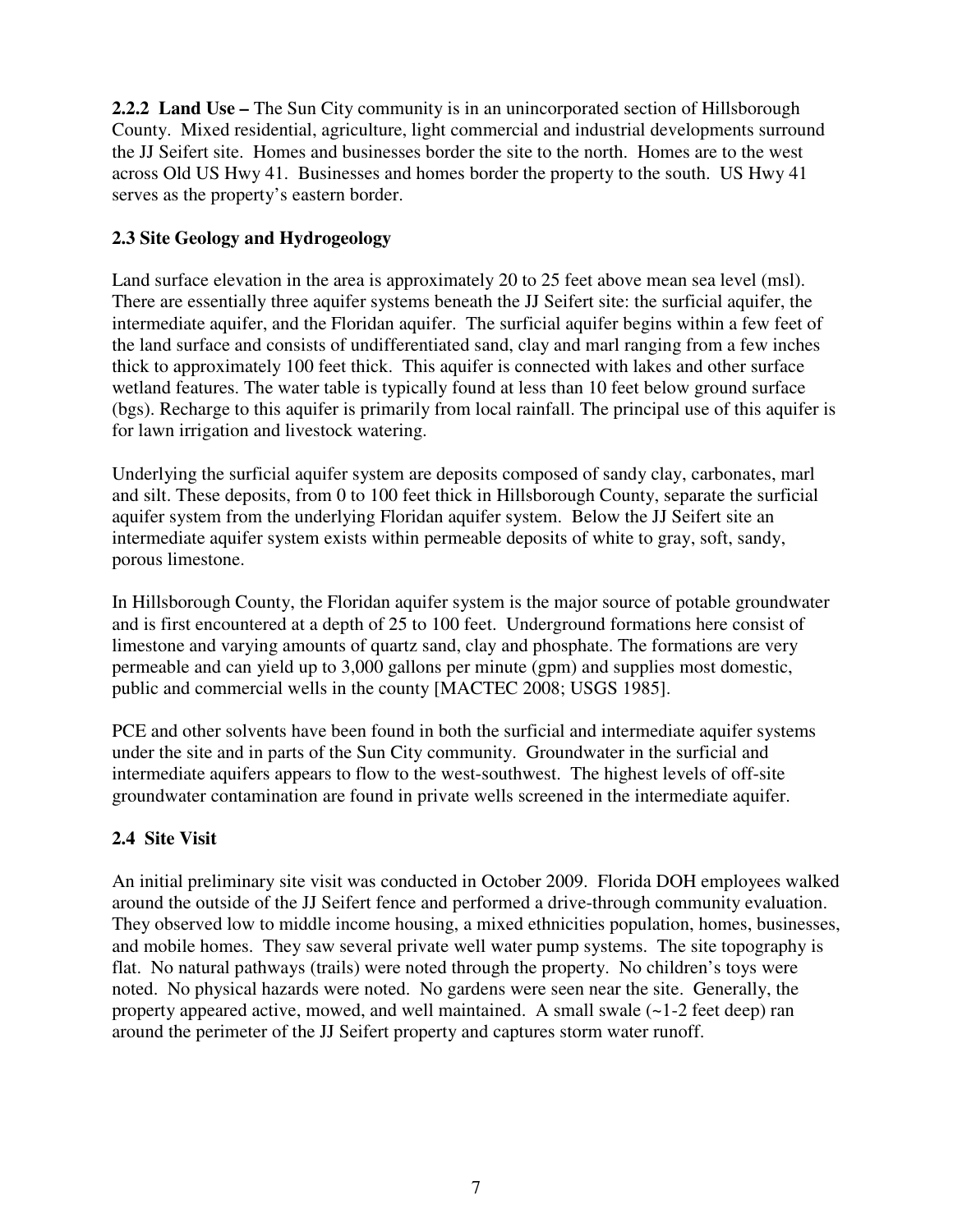# **3.0 Discussion**

In this section, Florida DOH reviews the available site information (groundwater and soil). There have been no previous Florida DOH reports on this site. Florida DOH reviews how nearby residents can contact chemicals. Florida DOH predicts whether chemicals could affect people's health, if they were to come into contact with those chemicals. This report does not assess the health risk to JJ Seifert workers. Worker health and safety is the responsibility of the employer and is regulated by the U.S. Occupational Safety and Health Administration (OSHA). If the land use at the JJ Seifert site changes from commercial to residential use in the future, community exposure risk would need to be re-evaluated.

The public health assessment process has inherent uncertainties because:

- The risk assessment process is inexact,
- Information on the site and on actions (and interactions) of chemicals is never complete, and
- Scientific opinions on the implications of known information differ.

All risk assessments, to varying degrees, require the use of assumptions, judgments, and incomplete data. These contribute to the uncertainty of the final risk estimate conclusions. Important sources of uncertainties include environmental sampling and analysis, exposure parameter estimates, use of modeled data, and present toxicological knowledge (Appendix A). These uncertainties can cause risk to be over- or under-estimates. The assumptions, interpretations, and recommendations made throughout this public health assessment intentionally err on the side of protecting public health and may overestimate the risk. Because of the inherent uncertainties, this public health assessment does not represent an absolute estimate of risk to persons exposed to chemicals at or near the JJ Seifert site.

This public health assessment is a deterministic style risk assessment. For each variable in the risk equation (such as exposure concentration or exposure duration) this assessment selects one value. The result is a single estimate of the risk. In contrast, probabilistic risk assessments use a range of values for each variable. The result of probabilistic risk assessments is a range of risk. Both deterministic and probabilistic style risk assessments are useful in describing the risk.

# **3.1 Environmental Contamination**

The Florida DOH used the following screening guidelines in order of priority to select contaminants of concern:

- 1. Cancer Risk Evaluation Guide (CREG). A CREG is the contaminant concentration estimated to result in no more than one excess cancer per one million persons exposed during a lifetime (i.e., 70 years). ATSDR calculates CREGs from EPA-established cancer slope factors [ATSDR 2005].
- 2. Environmental Media Evaluation Guide (EMEG). ATSDR derives an EMEG from a Minimal Risk Level (MRL), using standard exposure assumptions (e.g., ingestion of 200 milligrams (mg) of soil per day and body weight of 30 kilograms (kg) for children, ingestion of 100 mg of soil per day and body weight of 70 kg for adults). ATSDR establishes acute,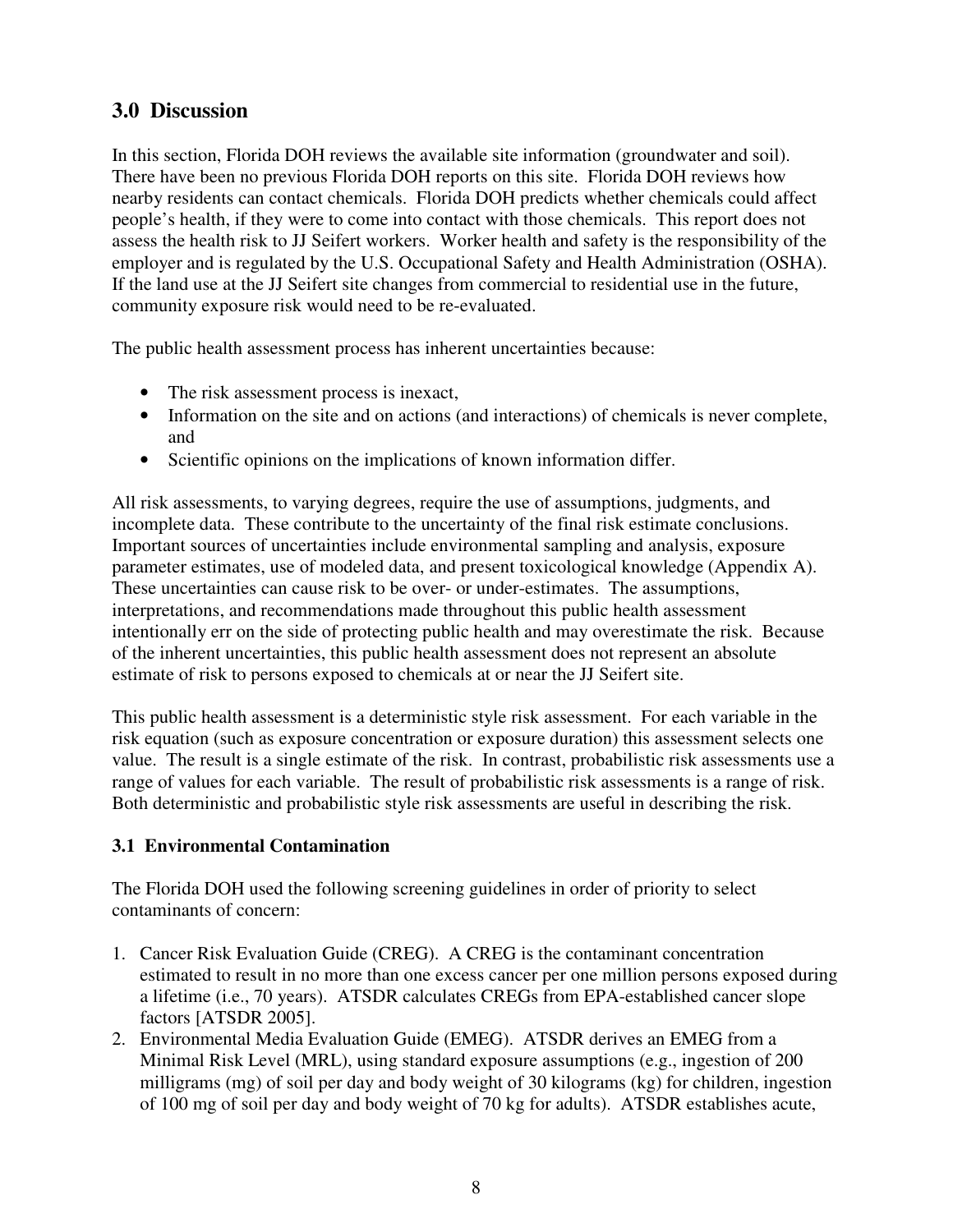intermediate, and chronic MRLs. Acute MRLs are levels of daily human exposure to a chemical for a period of 1-14 days which is likely to be without any appreciable risk of noncancer illnesses. Intermediate MRLs are levels of daily human exposure to a chemical for a period of 15-364 days which is likely to be without any appreciable risk of non-cancer illnesses. Chronic MRLs are levels of daily human exposure to a chemical for a period of 1 year or longer which is likely to be without any appreciable risk of non-cancer illnesses.

- 3. Maximum Contaminant Levels (MCL). The Florida DEP derives MCLs from the US EPA standards or from health data compiled from state and federal resources. MCLs are fully enforceable standards and must be equal to or more stringent (i.e., lower) than federal MCLs (such as EPA's).
- 4. Florida DEP soil cleanup target levels (SCTLs) are contained in Table 2 of Chapter 62-777 Florida Administrative Code (FAC) [FDEP 1999].

The screening guidelines are conservative estimates of levels at or below where no health effects would be expected. The Florida DOH utilizes the above criteria to screen all data. Any results that exceed the guideline values are selected for further evaluation. The next step in the process for toxicological review is to compare an estimated dose or concentration that has been calculated from site related data to established No Observable Adverse Effect Levels (NOAELs) and Lowest Observable Adverse Effect Levels (LOAELs).

Using the criteria listed above, the Florida DOH selected 1,2-dichloropropane (1,2-DCP), *cis*-1,2-dichloroethylene (*cis*-1,2-DCE), tetrachloroethylene (PCE), and trichloroethylene (TCE) as contaminants of concern. We selected each chemical because it occurred in the groundwater at levels equal to or greater than the screening guideline (Table 2). The *cis*-1,2-DCE, and TCE may be breakdown products of PCE. The 1,2-DCP may have originated as a soil fumigant used to treat agricultural crops in surrounding fields.

Identifying a contaminant of concern in this section of the report does not necessarily mean that exposure to the chemical will cause illness. To be protective of health, ATSDR screening guidelines are usually set hundreds or thousands of times below levels that actually are associated with illness. Identifying contaminants of concern helps to narrow the focus of the public health assessment to those contaminants that require further evaluation for potential public health risk.

## **3.1.1 On-Site Contamination**

PCE was found in the surface and subsurface soils. The most prevalent VOCs showing widespread on-site contamination were *cis*-1,2 DCE, PCE, TCE, and vinyl chloride (VC). Upgradient ground water test results confirm that the VOC contaminant plume originates at JJ Seifert Machine Company.

On-site contamination is not evaluated in this public health assessment because the property is currently operating and is inaccessible to the public. There is 6-8 feet high, chain link fence surrounding the property. If land use were to change in the future the on-site risk would need to be evaluated.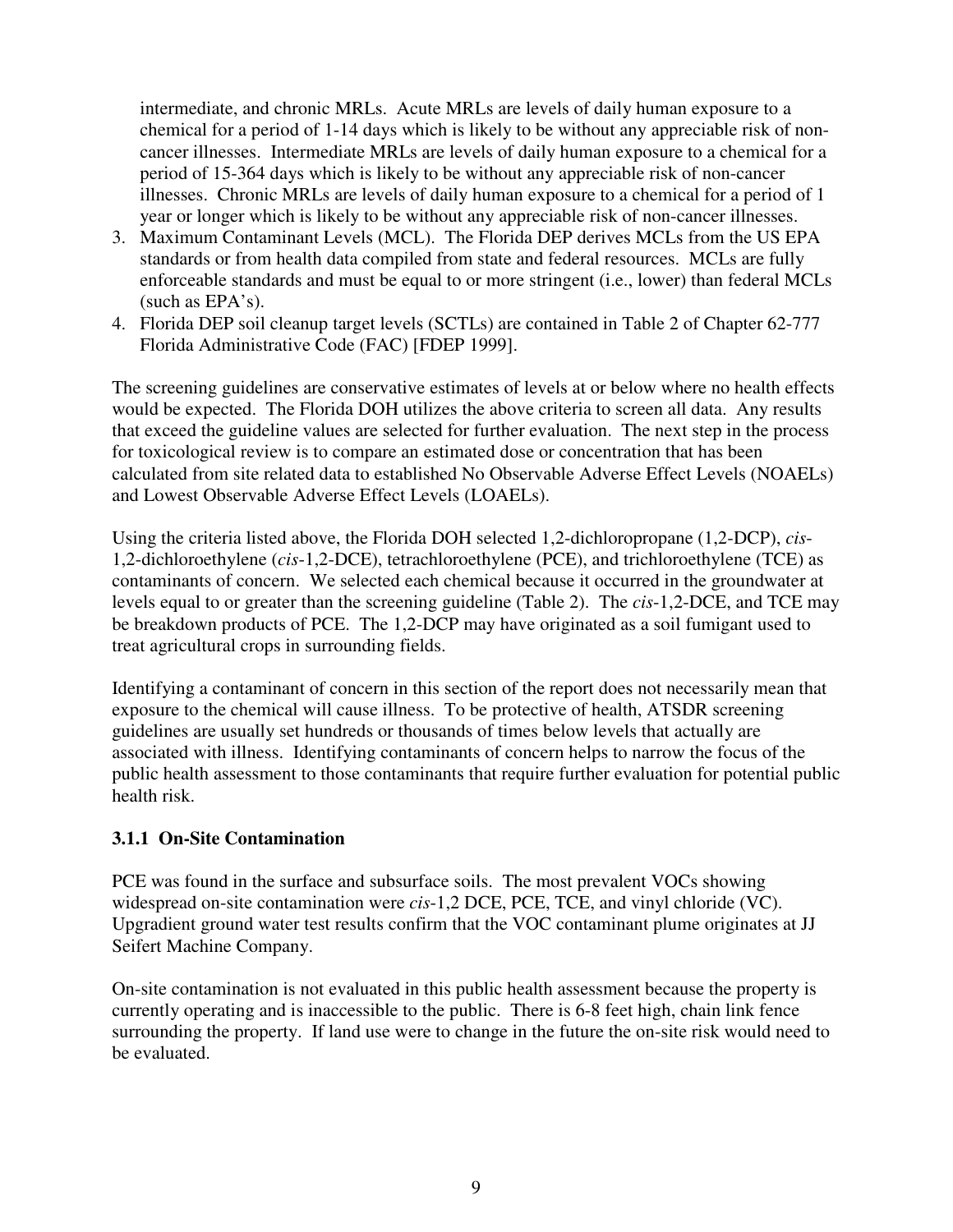## **3.1.2 Off-Site Contamination**

"Off-site" is defined as the area outside the JJ Seifert property boundary (Appendix B, Figure 2).

**3.1.2.1 Off-Site Soil -** Off-site soil sampling (0-2 ft below ground surface) was limited to "background" sampling and found no contaminants of concern above screening levels. Background samples were taken from across Vidor Avenue, northeast of the site. They were used to establish natural ("background") soil chemical levels.

## **3.1.2.2 Off-Site Surface Water**

There are no surface water bodies on or near the JJ Seifert site. No off-site surface water samples have been collected because there are no off-site surface water bodies within 500 feet of the JJ Seifert site.

## **3.1.2.3 Off-Site Groundwater**

**3.1.2.3.1 Shallow aquifer (4-69 feet below ground surface) - Groundwater in the shallow** aquifer (sampled at 10 to 15 feet below ground surface) is contaminated with PCE and its natural breakdown products. EPA found this contamination immediately west and southwest of the JJ Seifert site [EPA 2009b, MACTEC 2008].

**3.1.2.3.2 Deeper aquifer (70-225 feet below ground surface) -** In December 2000, the Florida DEP and HCHD collected samples from 10 off-site private drinking water wells in the Sun City community. The Florida DOH laboratory analyzed samples for arsenic, chromium and VOCs (which includes PCE and its breakdown products). Because contaminants were discovered in two private wells during this sampling event, Florida DEP and HCHD began quarterly, annual, and bi-annual private well sampling. Not all wells or the same wells were sampled during each sampling event. Florida DOH assumes these wells are screened in the deeper, intermediate aquifer [MACTEC 2008]. The actual depths of the wells, however, are unknown.

Between January 2001 and August 2008, the Florida DOH with the help of the HCHD, Florida DEP, and MACTEC Engineering and Consulting, Inc. sampled numerous nearby private wells and analyzed for VOCs. Periodic sampling is on-going in the Sun City community around JJ Seifert. The sampling schedule varies for each private well sampled. The approximate 25 offsite private wells within 0.25 mile from the site have been tested. This sampling has focused hydraulically downgradient of the site to the west-south-west (WSW) where contaminated private wells have been identified. Table 3 summarizes the history of maximum exceedances and Table 4 summarizes the history of all exceedances of health based screening values in offsite well testing, respectively. For the purpose of this report, off-site private well groundwater quality has been adequately characterized.

**3.1.2.4 Quality Assurance and Quality Control -** This PHA uses existing environmental data. Florida DOH assumes these data are valid because government consultants or consultants overseen by government agencies collected and analyzed the environmental samples. Florida DOH also assumes that consultants who collected and analyzed these samples followed adequate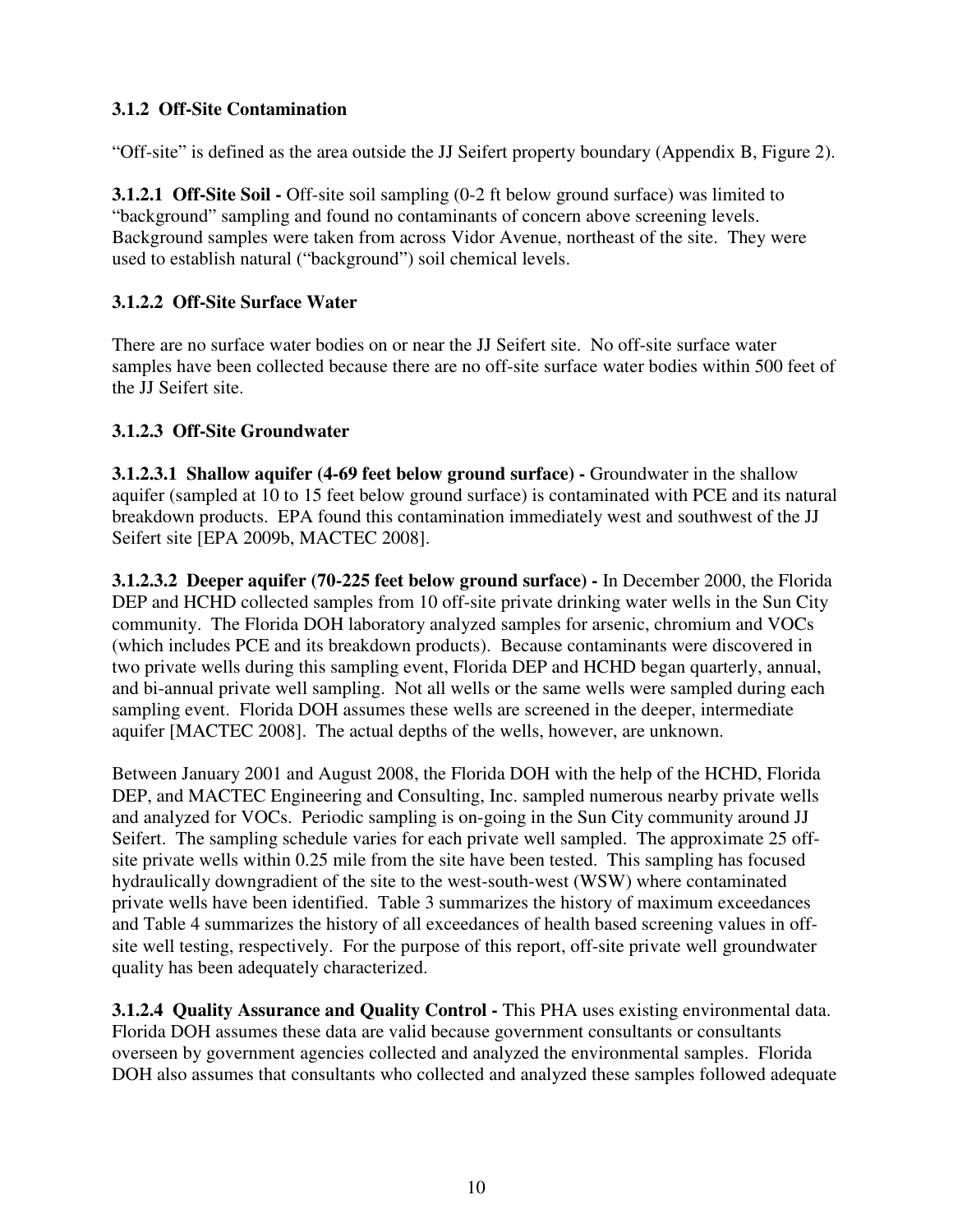quality assurance and quality control measures concerning chain-of-custody, laboratory procedures, and data reporting.

# **3.2 Pathways Analyses**

Chemical contaminants in the environment can harm people's health, but only if people have contact with those contaminants often enough at a high enough concentration (dose) to cause a health effect. Knowing or estimating the frequency with which people could have contact with hazardous substances is essential to assessing the public health importance of these contaminants. To decide if people can contact contaminants at or near a site, Florida DOH looks at the human exposure pathways. An exposure pathway has five parts. These parts are:

- 1. a source of contaminants, like a hazardous waste site,
- 2. an environmental medium like air, water or soil that can hold or move the contamination,
- 3. a point where people come in contact with a contaminated medium, like drinking water or soil in a garden,
- 4. an exposure route like drinking contaminated water from a well or eating contaminated soil on homegrown vegetables, and
- 5. a population who could be exposed to the contaminants.

Florida DOH eliminates an exposure pathway if at least one of the five parts referenced above is missing and is very unlikely to be present in the future. Exposure pathways not eliminated are either completed or potential pathways. For completed pathways, all five pathway parts exist and exposure to a contaminant has occurred, is occurring, or will occur. For potential pathways, at least one of the five parts is missing but could exist. Also for potential pathways, exposure to a contaminant could have occurred, could be occurring, or could occur in the future. Contaminant exposure pathways are displayed in Table 1.

# **3.2.1 Eliminated Exposure Pathways**

**3.2.1.1 On-site Groundwater – This exposure pathway is eliminated from consideration** because there is no public access to the property. Signs have been posted that prohibit workers and visitors from drinking from the on-site well.

**3.2.1.2 On-site Soil** – This exposure pathway is eliminated from consideration because there is no public access to the property. The property is currently operating and there is 6-8 feet high, chain link fence surrounding the property. The on-site mobile home is unoccupied and is intermittently used for storage. If land use were to change in the future the on-site risk would need to be evaluated. This report does not assess the health risk if homes are later built on the site. Also, this report does not assess the health risk to on-site workers. The U.S. OSHA is responsible for worker health and safety. Because workers are not drinking on-site well water we don't expect exposures to the water would cause harm.

**3.2.2 Potential Exposure Pathways – Vapor Intrusion (also called Soil Vapor Intrusion) –**  Off-site VOC contaminated groundwater under nearby Sun City residents' homes may vaporize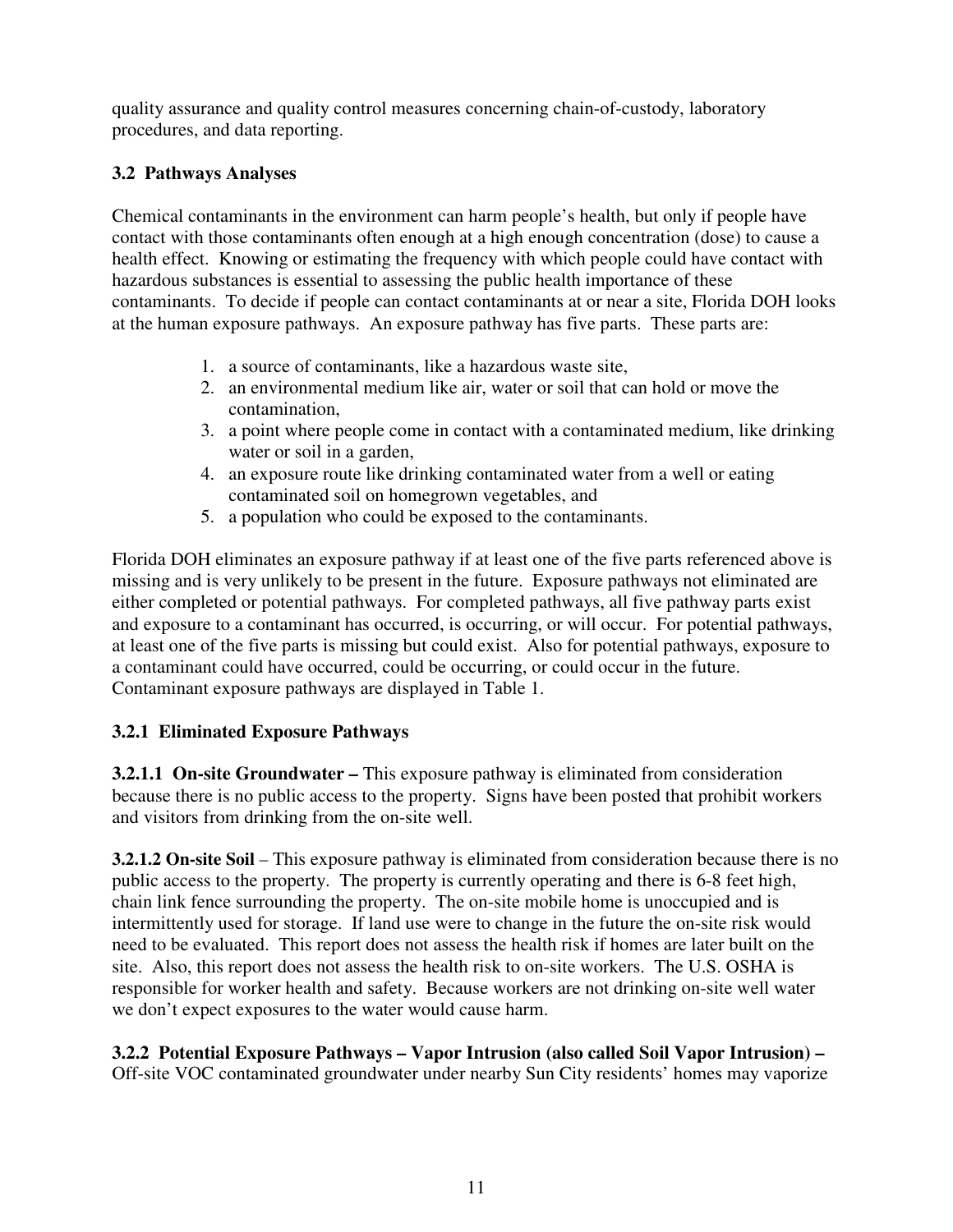and intrude up into homes. Assessment of the possibility of a health threat, if any, from soil vapor intrusion is recommended for EPA. There are currently no air sampling data available.

**3.2.3 Completed Exposure Pathways – Off-site Groundwater –** Prior to filter installation on their private wells, Sun City residents in at least five homes who used private wells were exposed to groundwater contamination in exceedance of ATSDR Comparison Values [ATSDR 2009]. How long they were exposed is unknown. For this assessment, however, we assume they could have been exposed beginning as early as 1975 when the site owners began using PCE in the vapor degreaser.

# **3.3 Public Health Implications**

In the following sections, we discuss exposure levels and possible health effects that might occur in people exposed to the contaminants of concern at the site.

**3.3.1 Toxicological Evaluation –** The Florida DOH evaluates exposures by estimating daily doses for children and adults. Kamrin [1988] explains the concept of dose in the following manner:

…all chemicals, no matter what their characteristics, are toxic in large enough quantities. Thus, the amount of a chemical a person is exposed to is crucial in deciding the extent of toxicity that will occur. In attempting to place an exact number on the amount of a particular compound that is harmful, scientists recognize they must consider the size of an organism. It is unlikely, for example, that the same amount of a particular chemical that will cause toxic effects in a one pound rat will also cause toxicity in a one ton elephant.

Thus, instead of using the amount that is administered or to which an organism is exposed, it is more realistic to use the amount per weight of the organism. Thus, one ounce administered to a one pound rat is equivalent to 2,000 ounces to a 2,000 pound (one ton) elephant. In each case, the amount per weight is the same; i.e., one ounce for each pound of animal.

This amount per weight is called the *dose*. Toxicology uses dose to compare the toxicity of different chemicals in different animals. We use the units of milligrams (mg) of contaminant per kilogram (kg) of body weight per day (mg/kg/day) to express doses in this public health assessment. A milligram is 1/1,000 of a gram; a kilogram is approximately two pounds.

To calculate the daily dose of each contaminant, the Florida DOH uses standard assumptions about body weight, ingestion and inhalation rates, duration of exposure (period of time), and other factors needed for dose calculation [ATSDR 2005, EPA 1997]. The Florida DOH uses Risk Assistant, a software model that uses EPA risk assessment guidelines, to calculate estimated doses based upon measured contaminant levels in the environment. The Florida DOH estimated exposure for Sun City residents using the highest concentrations found in a private drinking water well for each contaminant. The highest measured levels of contamination are used for assessment because these levels are the most conservative and protective in estimating risks to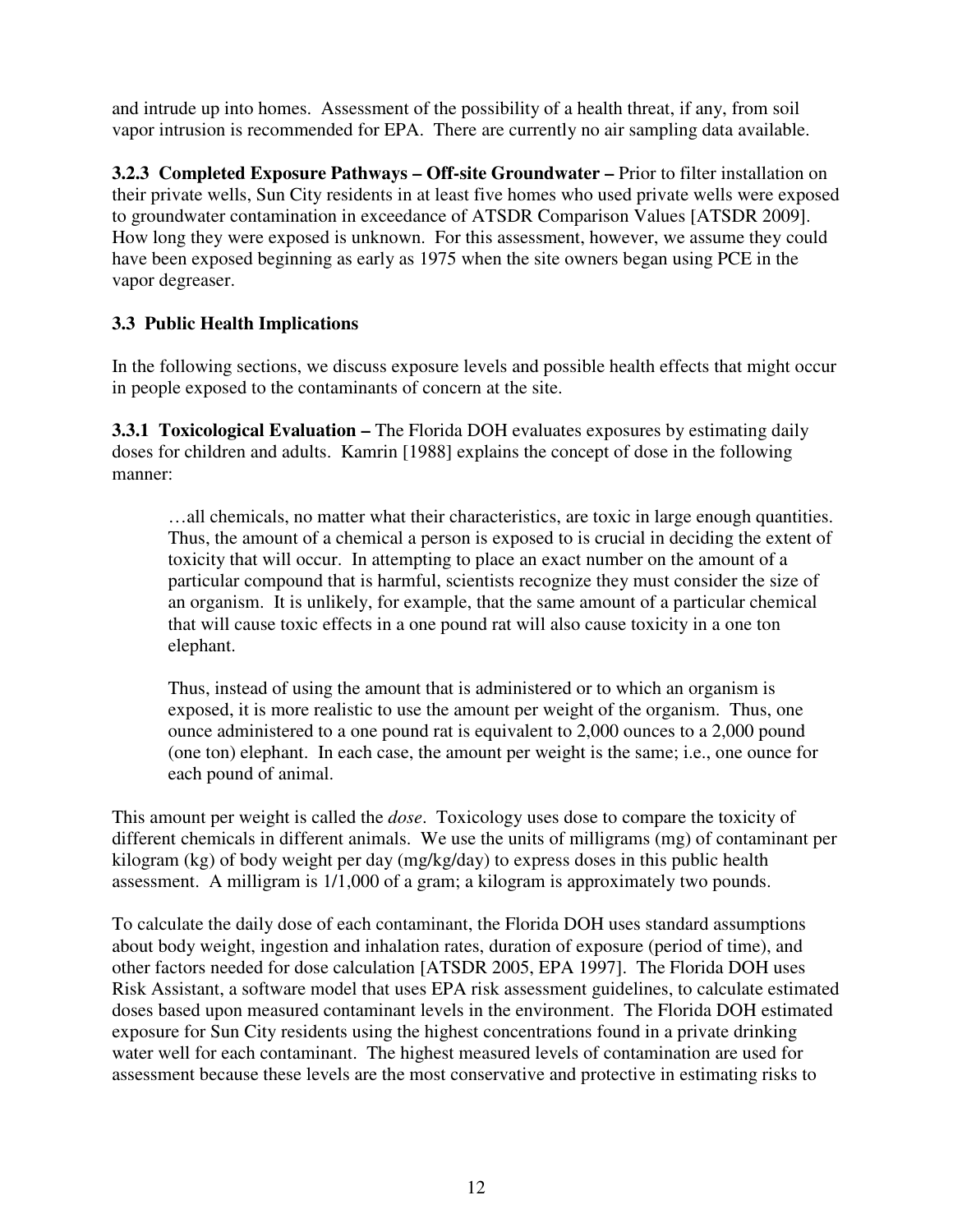human health. These contaminants, their maximum concentrations, and health-based comparison values are listed in Table 2.

ATSDR's toxicological profiles on contaminants found at this site address toxicity from two relevant exposure routes – ingestion, and inhalation of vapors from showering. For each of these exposure routes, ATSDR also groups health effects by duration (length) of exposure. Acute exposures are those with duration of 14 days or less; intermediate exposures are those with duration of 15-364 days; and chronic exposures are those that occur for 365 days or more (or an equivalent period for animal exposures). ATSDR Toxicological Profiles also provide information on the environmental transport and regulatory status of contaminants.

To estimate exposure from ingestion of contaminated water, Florida DOH used the following assumptions:

- 1. Children ingest about 1 liter of water per day and adults ingest about 2 liters of water per day from all sources including tapwater, drinks prepared with tapwater, purchased drinks, and water intrinsic to purchased foods,
- 2. children weigh an average of 16 kg,
- 3. adults weigh an average of 70 kg.

To estimate exposure from inhalation of vapors during/following showering, Florida DOH used the Risk Assistant software with the following assumptions for both children and adults:

- 1. bathroom volume equal to nine cubic meters
- 2. shower flow rate of 600 liters per hour
- 3. fraction of contaminant volatilized equal to 75 percent
- 4. shower duration of 0.20 hours or 12 minutes

## **3.3.1.1 Off-Site Groundwater**

Florida DOH bases these theoretical calculations on the assumption that exposure to any concentration of a chemical that causes cancer, increases the risk of cancer by some degree. The calculations assume exposure to maximum contaminant levels. The calculated risk is theoretical and may not reflect the actual risk number of cancer cases that occur in Sun City residents. These calculations tend to overestimate the risk associated with exposures that may have occurred. Table 5 gives a complete list of non-cancer and cancer calculations.

Exposure to contaminated groundwater may have been through ingestion (drinking, food preparation, ice) or inhalation (breathing) of vapors during showering/other household use.

How long some residents were drinking contaminated groundwater is unknown. Some may have been drinking contaminated groundwater since as far back as 1975 when the vapor degreaser at the JJ Seifert site is reported to have been installed. This results in 35 years (1975-2010) of potential exposure in those off-site wells that remain contaminated and unfiltered. Approximately 25 off-site unfiltered and/or filtered wells are estimated to exist within one quarter mile of the machine shop [FDEP 2004a].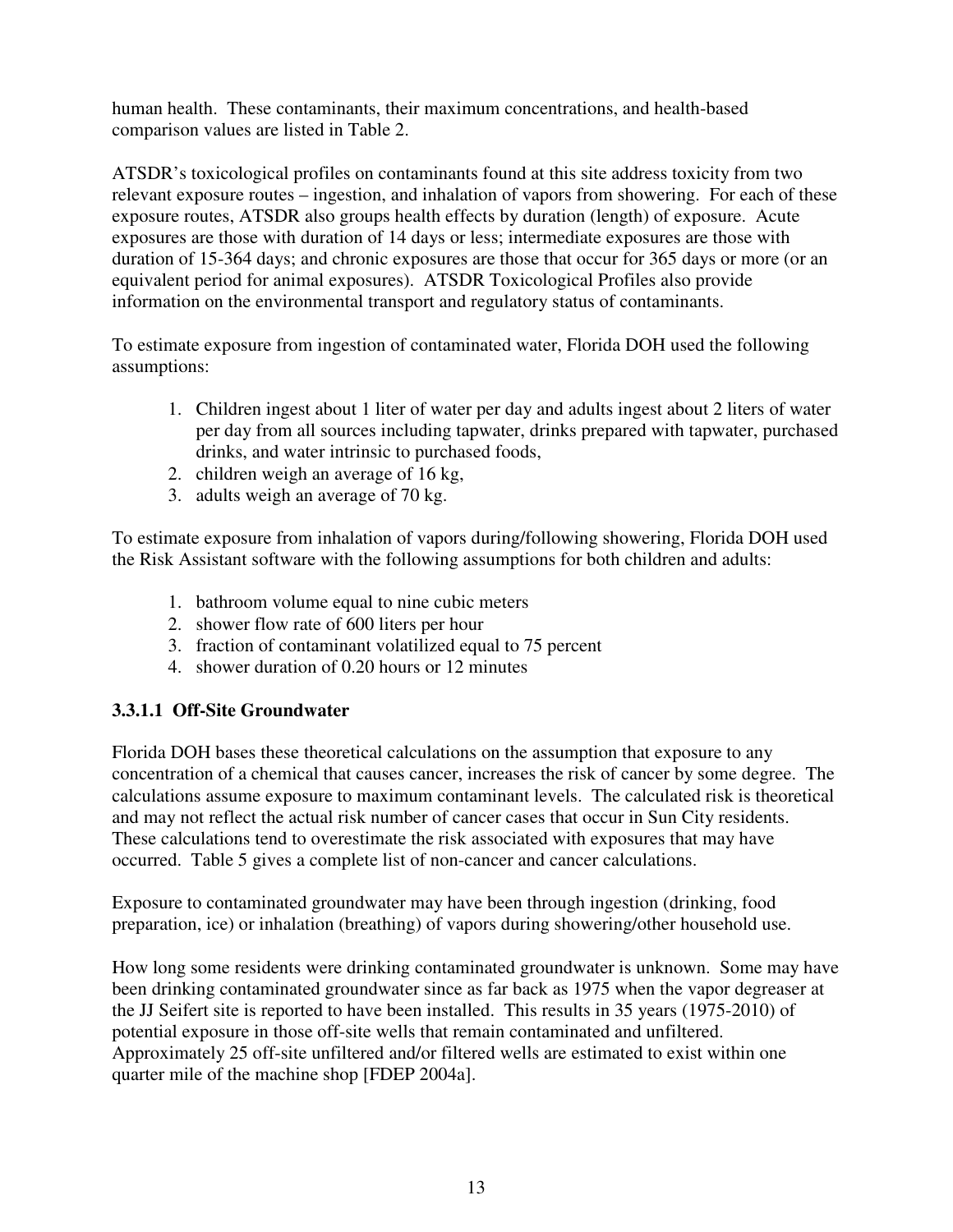Residents still use groundwater for drinking and showering. GAC filter systems have been installed on most of those private wells where groundwater contamination was found. As contamination still exists under the JJ Seifert site and there has been no cleanup of the contamination, there is also a current and future public health hazard from groundwater.

The following section considers the health risk from exposure to individual chemicals. For each chemical Florida DOH estimates the health risk separately for each route of exposure (drinking and breathing). Appendix D explains the health scientist's approach to individual chemical evaluation and provides definitions for hazard quotient (HQ).

## *1,2-Dichloropropane (1,2-DCP)*

Ingestion non-cancer risk - Drinking well water with the highest measured concentration of 1,2- DCP  $(7 \mu g/L)$  is unlikely to result in any non-cancer illness. The highest estimated ingestion dose of 1,2-DCP for a child (0.0004 mg/kg/d) is 225 times below the ATSDR chronic MRL (0.09 mg/kg/d). This means that the estimated dose is well below health guidelines. The calculated oral HQ for 1,2-DCP is 0.004 (Table 6). Since the HQ is less than 1.0, non-cancerous harmful effects are not likely from drinking private well water.

Inhalation non-cancer risk - Breathing 1,2-DCP vapors during showering with this contaminated well water is unlikely to result in any non-cancer illness. The inhalation HQ for 1,2-DCP is 2.1 (Table 7). Because this value exceeds unity  $(>1.0)$ , additional evaluation is necessary. An intermediate exposure duration is selected because there are no chronic exposure values available for inhalation of 1,2-DCP.

It is helpful here to briefly explain/revisit some toxicological terms previously mentioned in section 3.1. This further detailed evaluation includes comparing the individual chemical dose or inhaled air concentration against values established from human and animal research studies. There are two main values of toxicological interest: the No Observed Adverse Effect Level (NOAEL) and the Lowest Observed Adverse Effect Level (LOAEL). The NOAEL is the highest dose or inhaled air concentration where no health change (no adverse health effect) was noted. The LOAEL is the lowest dose or inhaled air concentration that resulted in an adverse health change in the human or animal studies.

Additionally, Florida DOH calculates a Margin of Safety (MOS) by dividing the NOAEL or LOAEL by the estimated ingestion dose or inhaled air concentration. This gives a perspective on how many times below the NOAEL or LOAEL the estimated dose or concentration is. The ingestion and inhalation MOS tables are available in Tables 8 and 9.

The estimated inhalation exposure concentration for 1,2-DCP is 0.015 parts per million (ppm). The LOAEL for 1,2-DCP inhalation is 15 ppm where upper respiratory lesions were first noted in rat studies. Because the estimated exposure concentration is 1000 times below the LOAEL, it is unlikely this estimated exposure concentration (0.015 ppm) would contribute to non-cancer illness.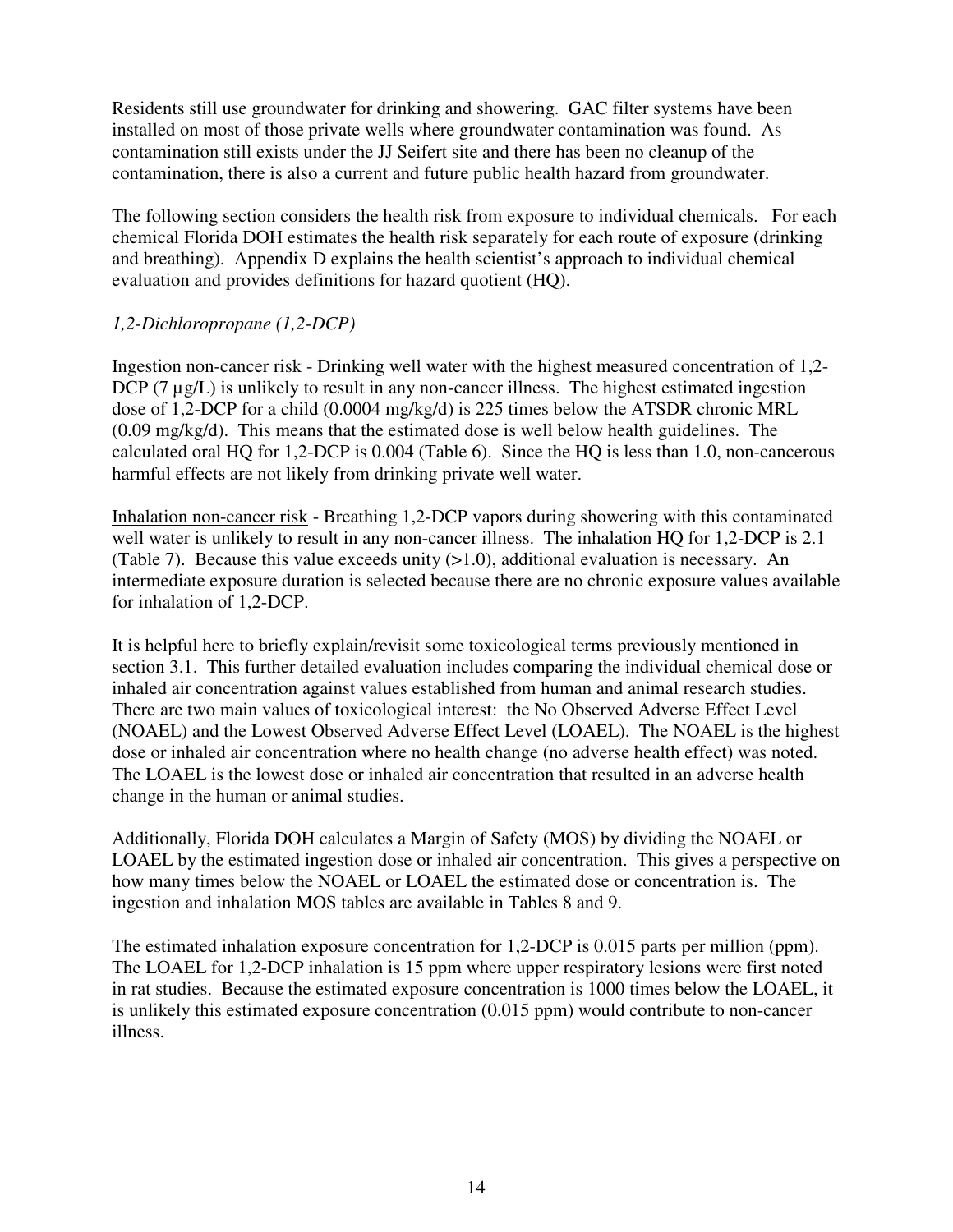Ingestion and inhalation cancer risk - Not enough is known about the cancer causing potential of this chemical to estimate the cancer risk from drinking or showering with 1,2-DCP contaminated water [ATSDR 1989; IRIS 2010].

*cis-1,2-dichloroethylene (cis-1,2-DCE)* 

Ingestion non-cancer risk - Drinking well water with the highest measured concentration of *cis*-1,2-DCE (100 µg/L) is unlikely to result in any non-cancer illness.

The highest estimated ingestion dose of *cis*-1,2-DCE for a child (0.006 mg/kg/d) exceeds the EPA chronic oral reference dose  $(0.002 \text{ mg/kg/d})$  by three times  $(HQ = 3.0)$ . This requires additional health evaluation, which is briefly explained below.

When establishing a chronic oral reference dose (RfD), EPA also provides a health based value, using the laboratory research that helped EPA establish a chronic oral RfD. In the case of *cis*-1,2-DCE, EPA used a value called a benchmark dose (BMD) which involves fitting mathematical models to the available dose-response data (from single or multiple studies) and using the results to select a dose associated with a specific low level of risk (e.g., 5% or 10% increase) in the incidence of an adverse health effect [ATSDR 2005]. The adverse health effect that was found for *cis*-1,2-DCE was kidney weight gain in male laboratory rats. In order to be statistically rigorous, the BMD is mathematically surrounded by a range of values, defined as the 95% confidence limits of a particular value (here, the BMD). If EPA takes the most conservative of this limit (the lower value) it can provide a number which is called the  $BMDL_{10}$ . The  $BMDL_{10}$  is the 95% lower confidence limit on the benchmark dose  $(BMD_{10})$  corresponding to a 10% increase in relative kidney weight when compared with study controls.

The BMDL<sub>10</sub> for *cis*-1,2-DCE is 5.1 mg/kg/d. Again, this value sets a benchmark for where 10% of the exposed population would be expected to have the adverse effect. The estimated child dose of 0.006 mg/kg/d is 850 times lower than 5.1 mg/kg/d and therefore *cis*-1,2-DCE is not likely to cause non-cancer illness in children at this conservative exposure dose estimate.

The estimated adult ingestion dose of *cis*-1,2-DCE (0.002 mg/kg/d) is equal to the chronic oral RfD, which is established to be protective of human health, and is therefore not likely to cause non-cancer illness for adults.

Inhalation non-cancer risk – Human and animal studies are inadequate to determine the noncancer health risk from breathing *cis*-1,2-DCE vapors during showering with contaminated groundwater near the JJ Seifert site [ATSDR 1996].

Ingestion and inhalation cancer risk - Too little is known about *cis*-1,2-DCE to determine the theoretical risk of cancer for people using contaminated groundwater near the JJ Seifert site.

## *Tetrachloroethylene (Perchloroethylene, PCE)*

Ingestion non-cancer risk - Drinking Sun City groundwater with the highest levels of PCE (160 µg/L) is unlikely to cause non-cancer illness. The highest estimated ingestion dose of PCE for a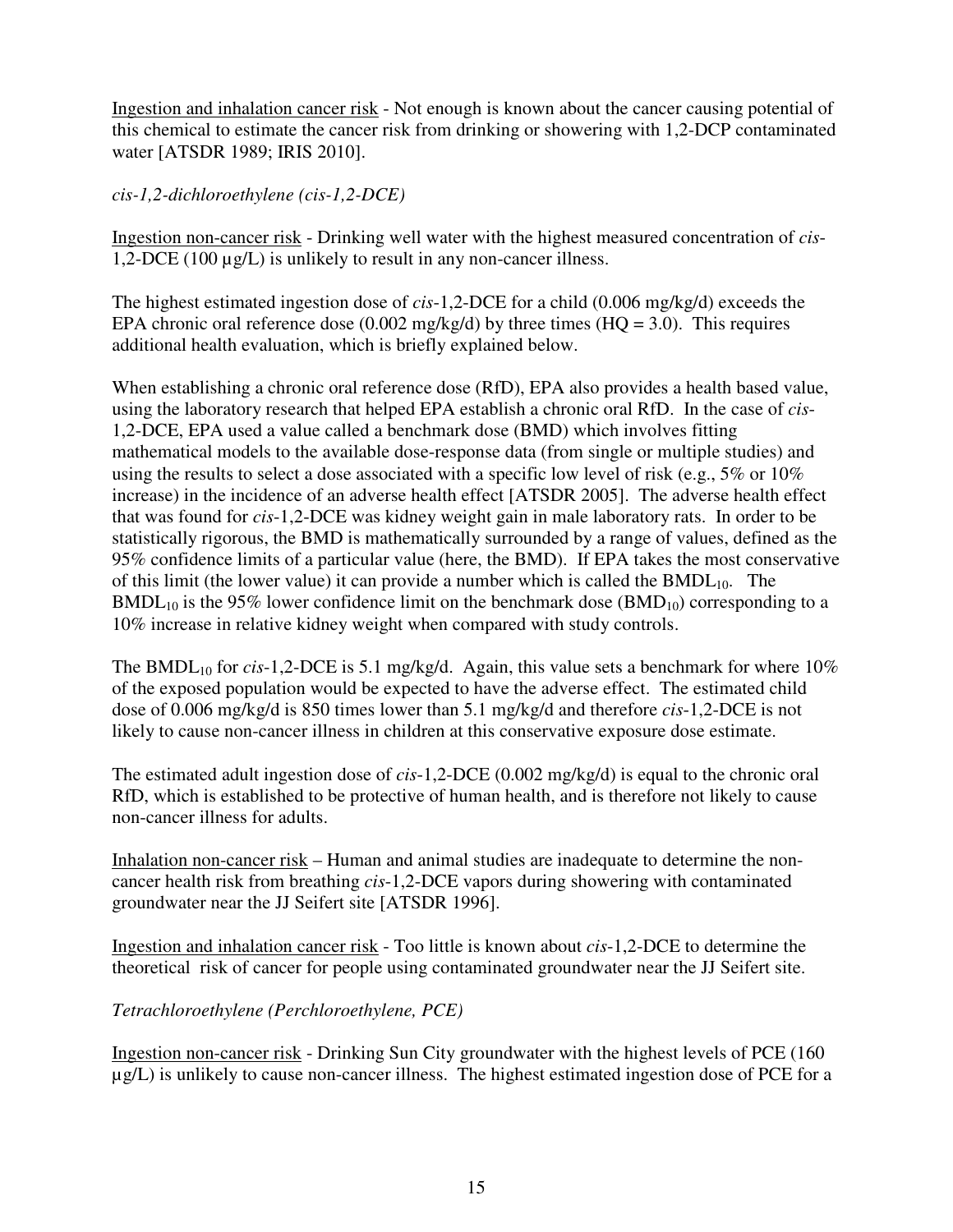child (0.01 mg/kg/day) is equal to the EPA chronic oral RfD (0.01 mg/kg/day,  $HQ = 1.0$ ) and therefore is not likely to cause illness [IRIS 2010].

Inhalation non-cancer risk - Breathing PCE vapors during showering with this well water is unlikely to result in non-cancer illness. An estimated inhalation concentration from exposure to the highest level of PCE in groundwater (160 µg/L) was calculated using Risk Assistant, a software model that uses EPA risk assessment guidelines. The highest estimated inhalation air concentration of PCE for Sun City residents (0.2 ppm) is 6 times greater than the chronic inhalation MRL (0.04 ppm). Dividing the concentration by the chronic MRL gives an  $HQ = 6.0$ and therefore PCE inhalation requires additional evaluation (see Table 7).

The estimated inhalation exposure concentration for PCE is 0.24 ppm. The LOAEL for PCE inhalation is 15 ppm where increased reaction times were first noted in human studies. Because the estimated exposure concentration is approximately 63 times below the chronic LOAEL, it is unlikely this estimated exposure concentration (0.24 ppm) would contribute to non-cancer illness.

The US Department of Health and Human Services (DHHS) has concluded PCE may reasonably be anticipated to be a carcinogen [NTP 2005]. Studies of dry cleaning workers suggest a possible association between chronic PCE exposure and increased risk of esophageal cancer, cervical cancer, and non-Hodgkin's lymphoma. These studies are inconclusive, however, because of exposure to other solvents, exposure to tobacco smoke, limited control populations, and incomplete follow-up.

Ingestion cancer risk - Those Sun City residents who every day between 1975 and 2010 (35 years) drank contaminated groundwater with the highest measured PCE concentration (160 µg/L) are at a "moderate" (1 in 1,000) theoretical increased risk of cancer including kidney and leukemia (Table 5) [ATSDR 2011]. This means that if 1,000 persons drank this PCEcontaminated water for 35 years, the number of extra cases of cancer is predicted to be 1.

Inhalation cancer risk - Inhaling PCE vapors during showering is estimated to increase the cancer risk by 5 in 1,000 people and is considered a "moderate" increased risk (Table 5) [ATSDR 2011]. This means that if 1,000 persons inhaled this PCE-contaminated water vapor for 35 years, the number of extra cases of cancer is predicted to be 5.

## *Trichloroethylene (TCE)*

Ingestion non-cancer risk - Drinking groundwater with the highest TCE levels  $(150 \mu g/L)$  is unlikely to contribute to non-cancer illnesses in children.

Because the hypothetical maximum TCE dose for children drinking contaminated groundwater near the JJ Seifert site (0.009 mg/kg/day) is 30 times greater (HQ = 30) than the EPA chronic oral RfD of 0.0003 mg/kg/day, Florida DOH evaluated this exposure in more detail (Table 6).

The LOAEL for TCE intermediate ingestion is 1.0 mg/kg/d [EPA 2001]. This is a dose where the first adverse health effects were noted in animal studies (liver weight changes in mice). The estimated hypothetical ingestion dose of 0.009 mg/kg/day for children drinking contaminated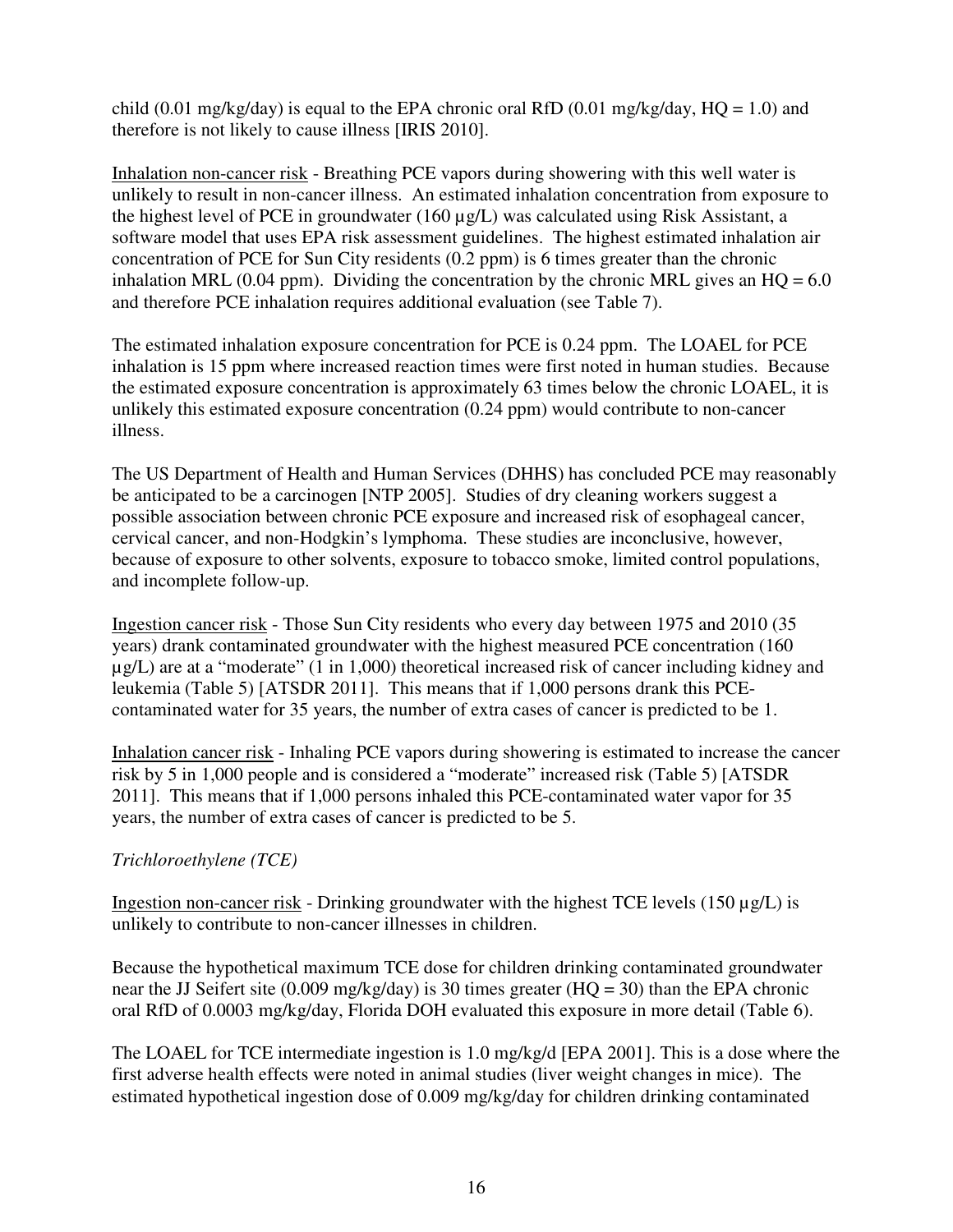groundwater near the JJ Seifert site is approximately 111 times lower than the LOAEL. The estimated ingested dose of TCE (0.004 mg/kg/d) for adults drinking contaminated groundwater near the JJ Seifert site is approximately 250 times lower than the LOAEL of 1.0 mg/kg/d. Longterm animal studies showing adverse kidney effects, dermal effects, or decreased body weight all had effect levels thousands of times higher than the doses estimated to have occurred for children (0.009 mg/kg/d) and adults (0.004 mg/kg/d) at this site [ATSDR 1997b]. Multiple studies have shown that these effects occurred at doses well above 100 mg/kg/day.

Several epidemiologic studies describe non-cancer effects caused by exposure to drinking water contaminated with TCE and other solvents. A study of a community in Arizona exposed to elevated levels (up to 239 micrograms per liter, µg/L) of TCE in drinking water showed an association between maternal exposure to TCE in water while pregnant and congenital heart defects in their newborns [Goldberg et al 1990]. A study of communities in northern New Jersey with drinking water containing TCE greater than 5 micrograms per liter (and other solvents) reported an association between TCE level and oral cleft defects, central nervous system defects, and neural tube defects [Bove et al 1995]. A study of people in Woburn, Massachusetts exposed to up to 267 µg/L TCE in drinking water suggested an association between maternal exposure and a combination of eye and ear anomalies and a combination of central nervous system, chromosomal, and oral cleft anomalies in newborns [Lagakos et al 1986]. However, other researchers have questioned the unusual groupings of these anomalies, and all the studies are limited by (1) the presence of other contaminants in the water which may have caused the observed health effects, (2) small sample sizes, and (3) poorly defined TCE exposure levels.

Animal studies have confirmed some of the suggested non-cancer effects from epidemiologic studies. Rat studies have identified heart defects in newborn rats whose mothers were exposed during fetal development to doses as low as 0.05 mg/kg/day [Johnson 2003].

Because of this particular study, FDOH calculated a dose for pregnant women drinking water at 150 µg/L. The estimated dose (0.0018 mg/kg/d) is approximately 28 times below the pregnant rat study LOAEL of 0.05 mg/kg/d, where newborn rat pups first displayed cardiac malformations [Johnson 2003]. However, exposure to volatile organic chemicals (including TCE) while showering in contaminated water increases the total exposure amount, usually more than doubling the exposure dose from just ingestion [RA 1995, ATSDR 2005]. Drinking and showering in TCE-contaminated water at the maximum levels found at this site would bring the total TCE dose close to the rat study LOAEL (0.05 mg/kg/day) and may be a health concern for pregnant women.

Inhalation non-cancer risk - Inhaling (breathing) shower vapors with the highest TCE levels (0.27 ppm) is unlikely to result in non-cancer illnesses.

Using the highest TCE concentration found in any off-site well (150  $\mu$ g/L), Florida DOH used Risk Assistant software to estimate an inhalation air TCE concentration of 0.27 ppm from showering and other indoor water use (Table 7). This estimated exposure level is 2.7 times above the TCE intermediate inhalation MRL (0.1 ppm) [ATSDR 1997b]. Intermediate inhalation is used because chronic inhalation data is unavailable. Because this value (0.27 ppm) is above the MRL ( $HQ = 2.7$ ), Florida DOH evaluated this exposure in more detail.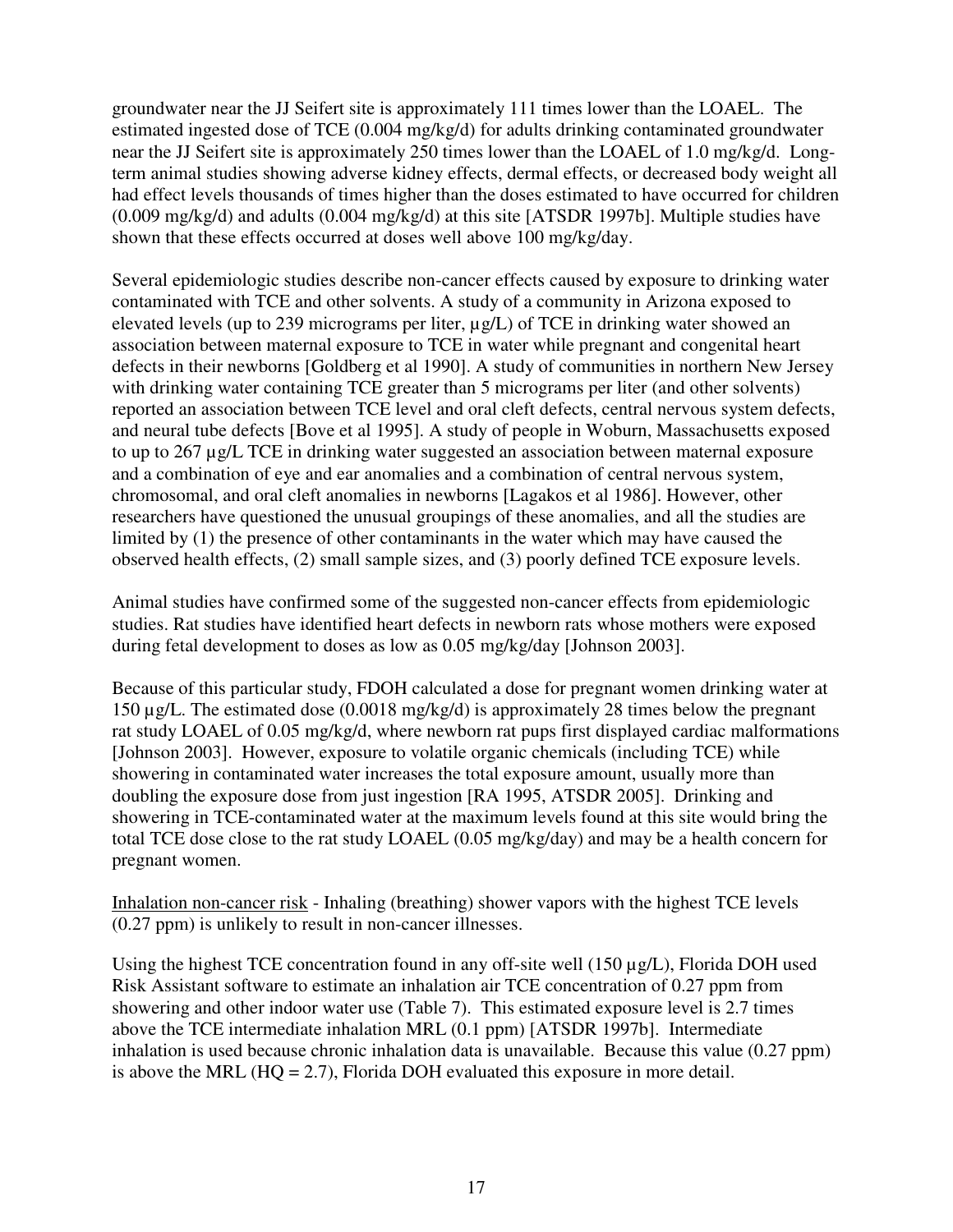This further evaluation includes comparing the individual inhaled air concentration against values established from human and animal research studies. The LOAEL is the lowest inhaled air concentration where adverse health effects were first noted.

The intermediate inhalation LOAEL for TCE is 50 ppm, where decreased wakefulness was noted in animal (rat) studies [ATSDR 1997b]. Again, this value sets a concentration where the first adverse health effects were noted. The estimated inhalation concentration of 0.27 ppm from showering with contaminated groundwater near the JJ Seifert site is approximately 185 times lower than the LOAEL. Therefore, inhalation of TCE vapors during showering is unlikely to result in non-cancer illness at this estimated exposure concentration.

Research based intermediate non-cancer health effects near the 0.27 ppm exposure concentration include: increased brain cell size (astroglial hypertrophy) at 60 ppm in gerbils and liver changes (increased enzyme activity and liver weight) at 75 ppm in mice [ATSDR 1997b]. Studies show that neurological effects occur in rats exposed for 6 weeks to TCE at 50 ppm and in gerbils exposed to 60 ppm for 3 months. Harmful effects observed were decreased wakefulness, decreased sleeping heart rate, and damage to brain cells [ATSDR 1997b]. The estimated bathroom air concentration of 0.27 is about 200 times below these levels. Harmful effects to people are not expected.

Cancer illness such as childhood leukemia has been observed after maternal exposure to TCEcontaminated drinking water during the prenatal period [EPA 2001, NJDHSS 2003]. Evidence from animal and epidemiological studies also suggest that exposure to TCE might be associated with congenital heart defects and poor intrauterine growth. Studies in rats and mice suggest that TCE may affect fertility, but the relevance to humans is not clear [NRC 2006]. Human epidemiological studies have been limited by difficulties in estimating exposure levels and by the presence of other solvents with similar toxic effects.

The National Toxicology Program (NTP) reviewed the carcinogenicity of TCE and concluded:

"(TCE) is reasonably anticipated to be a human carcinogen based on limited evidence of carcinogenicity from studies in human, sufficient evidence of carcinogenicity from studies in experimental animals, which indicate there is an increased incidence of malignant and/or a combination of malignant and benign tumors at multiple tissue sites in multiple species of experimental animals and information suggesting TCE acts through mechanisms that indicate it would likely cause cancer in humans" [NTP 2005].

In a 2001 draft assessment, EPA also reviewed the risk of cancer from exposure to TCE and concluded:

"Epidemiological studies, considered as a whole, have associated TCE exposures with excess risk of kidney cancer, liver cancer, lympho-hematopoietic cancer, cervical cancer, and prostate cancer. TCE has been extensively tested in animals, with mice developing liver tumors, lung tumors, and lymphomas, and rats developing kidney tumors and testicular tumors. The epidemiologic evidence is strongest at sites where the animals develop cancer, with site concordance for kidney cancer (in rats and humans), liver cancer (in mice and humans), and lympho-hematopoietic cancer (in mice and humans).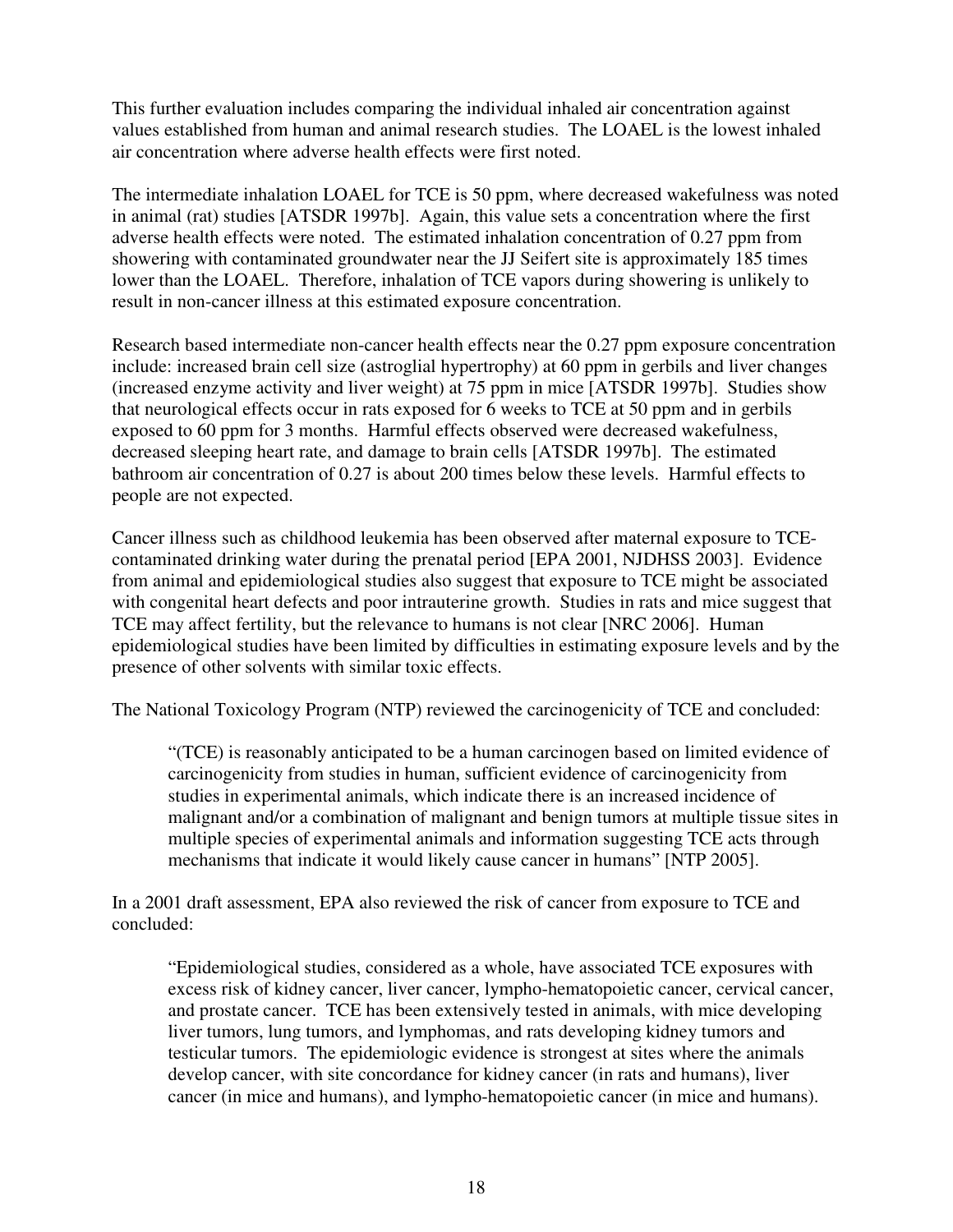TCE is also associated with cervical cancer and prostate cancer in humans, sites for which there are no corresponding animal models." [EPA 2001]

In this 2001 draft risk assessment, EPA also established a range of slope factors to estimate the theoretical cancer risk from exposure to TCE. In 2006, the National Research Council (NRC) found that the evidence on carcinogenic risk and other health hazards from exposure to TCE has strengthened since 2001 [NRC 2006].

Ingestion cancer risk - Sun City residents who every day for 35 years drank contaminated groundwater with the highest measured TCE concentration in any off-site well (150 µg/L) are at a "very low" (1 in 100,000) increased risk of cancer including kidney, liver, leukemia, and lymphoma (Table 5) [ATSDR 2011]. This means that if 100,000 persons were to drink this TCEcontaminated drinking water for 35 years, the number of extra cases of cancer is predicted to be 1. This risk estimate is based on ATSDR's 2011 interim guidance memorandum recommending California's cancer slope factor (CSF = 0.0059 per mg/kg-day). Diabetes or chronic alcohol consumption may further increase the cancer risk [EPA 2001].

Inhalation cancer risk - People who inhaled showering vapors polluted with TCE at the highest past level found every day for 35 years (1975-2010) are at a "moderate" (2 in 1,000) theoretical increased cancer risk. This means that if 1,000 persons were to breathe in this TCEcontaminated showering water vapor for 35 years, the number of extra cases of cancer is estimated to be 2. This risk estimate is based on ATSDR's 2011 interim guidance memorandum recommending California's CSF  $(0.000002 \text{ per ug/m}^3)$  (Table 5) [ATSDR 2011].

This public health assessment uses the health-protective assumption that Sun City residents were exposed to the highest concentration of TCE found in any off-site private drinking water well (150 µg/L). The TCE concentrations that Sun City residents were actually exposed to likely varied over time and likely varied from well to well. The concentration of TCE that Sun City residents were actually exposed to may have been lower or higher than 150 µg/L. In addition, Sun City residents may have been exposed for less than 35 years because it is unknown when groundwater contamination began.

The following section considers the health risk from exposure to a mixture of chemicals. For mixtures, Florida DOH estimates the health risk separately for each route of exposure (drinking and breathing). Appendix D explains the health scientist's approach to mixtures evaluation for both non-cancer and cancer health effects.

## *Evaluating oral exposure to the mixture of chemicals in contaminated groundwater (non-cancer effects)*

As seen in Table 6, the HQ for three of the four chemicals (*cis*-1,2-DCE, PCE and TCE) have HQs exceeding 0.1. This means that the estimated doses are within 10 of the health guidelines or they exceed the health guideline (e.g., MRL or RfD). The HQ for 1,2-DCP is below 0.1. The general oral HI for this mixture of chemicals is 34. Therefore, a TTD refinement of the HI method is employed for specific endpoints. Table 11 gives the calculations for the hepatic endpoint (adverse liver effects). Table 12 gives the endpoint calculations for renal (adverse kidney) effects. Neurological effects were not selected as an endpoint because the ATSDR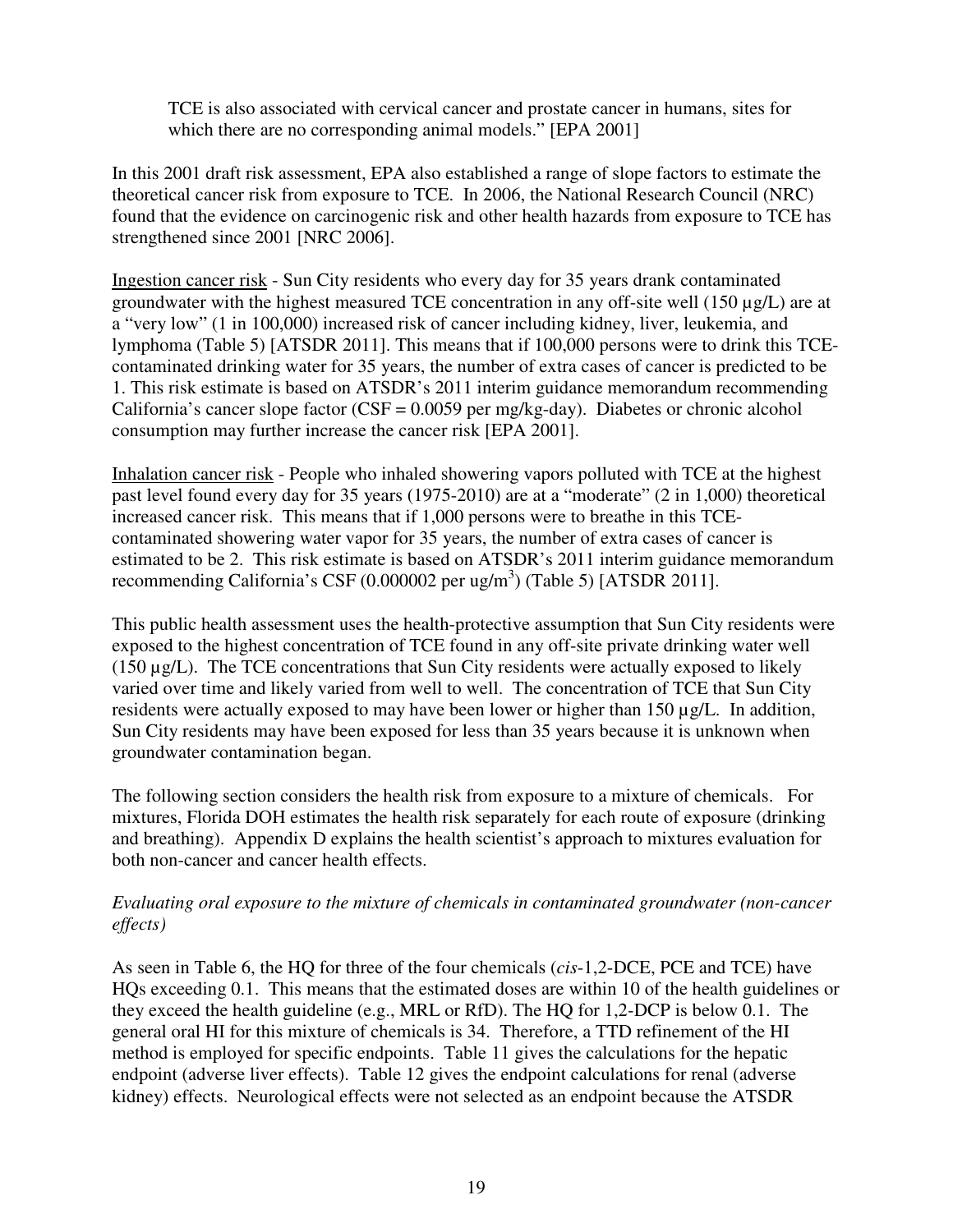toxicological profiles and/or EPA IRIS information for *cis*-1,2-DCE, PCE and TCE list liver and kidney effects as specific endpoints [ATSDR 1997a, 1997b, EPA 2011]. However, more serious effects (death in laboratory animals) occurred at 386 mg/kg/d (PCE, mice) and 500 mg/kg/d (TCE, rats) in chronic studies [ATSDR 1997a, 1997b].

TTD analysis is route and duration specific. The route is oral ingestion and the duration is chronic ( $> 1$  yr). The HI<sub>HEPATIC</sub> is equal to approximately 59. This means that the combined dose from the mixture of chemicals exceeds the guideline established for the liver by a factor of 59. Thus, harmful effects to the liver might be possible. The HI<sub>RENAL</sub> is approximately 65. Thus, harmful effects to the kidney might be possible.

In order to understand interactive effects, a Binary Weight of Evidence (BINWOE) analysis is employed, when available from ATSDR. BINWOE analyses qualitatively measure interactive effects (additive, synergistic, or antagonistic) for each chemical in the mixture with every other chemical in the mixture. BINWOE analyses are available from ATSDR regarding interactions between PCE and TCE [ATSDR 2004b]. For the pairing of PCE with TCE, evidence suggests that PCE inhibits the metabolism of TCE in humans. It is plausible that the interaction may act less than additively for liver and kidney effects from TCE metabolites. No BINWOEs have been prepared for *cis*-1,2-DCE or 1,2-DCP and how they might interact with each other and/or PCE, and TCE. However, it has been determined that 1,2-DCP has an additive toxic effect when given orally with ethylene dichloride and PCE [ATSDR 1989]. The total oral dose is estimated (most conservatively, for a child) as 0.03 mg/kg/d (Table 10). This total oral dose is approximately 33 times less than the lowest LOAEL (1.0 mg/kg/d, TCE) of all the chemicals in the mixture [EPA 2001]. The total oral dose conservatively assumes that a Sun City resident would ingest (drink) the highest measured amount for each chemical in the mixture all at the same time. This may overestimate or underestimate the risk to residents as more or less of the chemicals may be present in the drinking water and may be consumed at any given time. Also, one or more chemicals may or may not be present in the mixture at any given time.

#### *Conclusions for the mixture of chemicals and drinking contaminated groundwater (non-cancer effects)*

Due to lack of complete interactive effects of all chemicals in the mixture and the fact that some components of the mixture have been shown to have additive effects, Florida DOH concludes that ingestion of a mixture of *cis*-1,2-DCE, 1,2-DCP, PCE, and TCE could harm people's health.

## *Conclusions for the mixture of chemicals and drinking contaminated groundwater (carcinogenic effects)*

Because the sum of calculated ingestion cancer risks exceeds 0.0001 (PCE is 1 in 1,000 or 0.001) ingestion (drinking) of a mixture of these chemicals could harm people's health [ATSDR 2004a]. Although BINWOE analyses suggest a less than additive effect for the interaction of PCE on TCE, FDOH conservatively concludes this level of PCE may interact with other mixture components (*cis*-1,2-DCE and 1,2-DCP) resulting in a potential carcinogenic health hazard from oral ingestion of this mixture [ATSDR 2004a].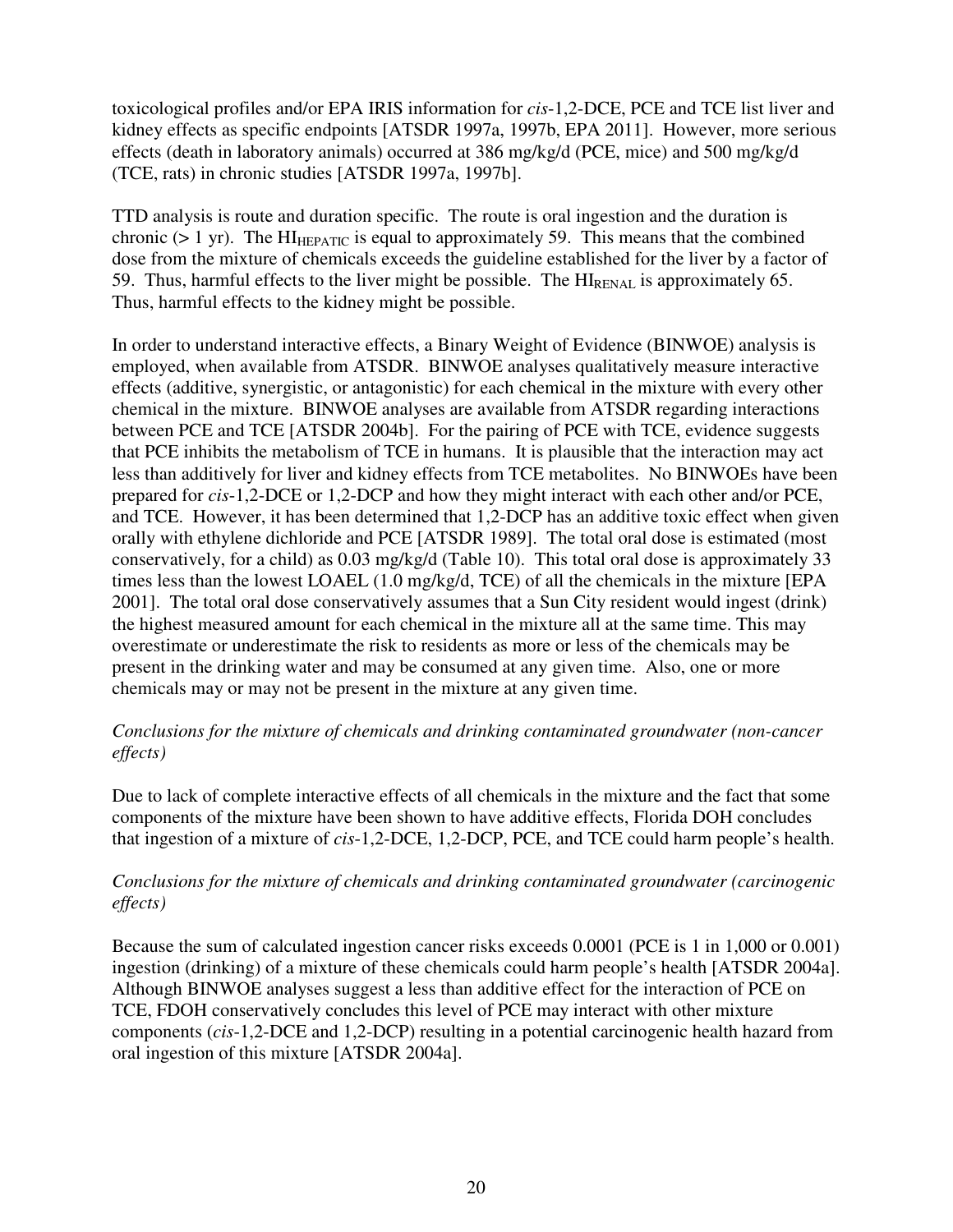*Evaluating inhalation exposure to the mixture of chemicals in contaminated groundwater (noncancer effects)* 

As seen in Table 7, the HQs for 1,2-DCP, PCE, and TCE exceed unity (>1.0). Information regarding chronic inhalation for *cis*-1,2-DCE is unavailable in order to make an HQ calculation. The route of inhalation was not subjected to TTD analysis because most, but not all chemicals have the same critical effects (neurological). The general inhalation HI is equal to approximately 11. This requires further evaluation.

BINWOE analyses are available from ATSDR regarding interactions between PCE and TCE [ATSDR 2004b]. For the pairing of PCE with TCE, evidence suggests that PCE inhibits the metabolism of TCE in humans. It is plausible that the interaction may act less than additively for liver and kidney effects from TCE metabolites. No BINWOEs have been prepared for *cis*-1,2- DCE or 1,2-DCP and how they might interact with each other and/or PCE, and TCE. It has been determined that 1,2-DCP has an additive toxic effect when given by inhalation with ethylene dichloride and PCE [ATSDR 1989]. Therefore, there are potential interactive (additive) effects and this mixture of chemicals requires additional analysis. The total inhalation concentration is estimated as 0.775 ppm (Table 10). This total inhalation concentration is approximately 19 times less than the lowest LOAELs (15 ppm, 1,2-DCP and PCE) of all the chemicals in the mixture. The total inhalation concentration conservatively assumes that a Sun City resident would inhale (from showering) the highest measured concentration for each chemical in the mixture all at the same time. This may overestimate or underestimate the risk to residents as more or less of the chemicals may be present in the shower water at any given time. Also, one or more chemicals may or may not be present in the mixture at any given time.

#### *Conclusions for the mixture of chemicals and showering with contaminated groundwater (noncancer effects)*

Due to lack of complete interactive effects of all chemicals in the mixture and the fact that some components of the mixture have been shown to have additive effects, Florida DOH concludes that inhalation (during showering and other household uses) of a mixture of *cis*-1,2-DCE, 1,2- DCP, PCE, and TCE could harm people's health.

## *Conclusions for the mixture of chemicals and showering with contaminated groundwater (carcinogenic effects)*

Because the sum of calculated inhalation cancer risks exceeds 0.0001 (PCE is 5 in 1,000 and TCE is 2 in 1,000 for a total of 7 in 1,000 or 0.007) inhalation (during showering) of a mixture of these chemicals could harm people's health [ATSDR 2004a]. Although BINWOE analyses suggest a less than additive effect for the interaction of PCE on TCE, FDOH conservatively concludes this level of PCE and TCE may interact with other mixture components (*cis*-1,2-DCE and 1,2-DCP) resulting in a potential carcinogenic health hazard from inhalation (breathing in showering vapors) of this mixture [ATSDR 2004a].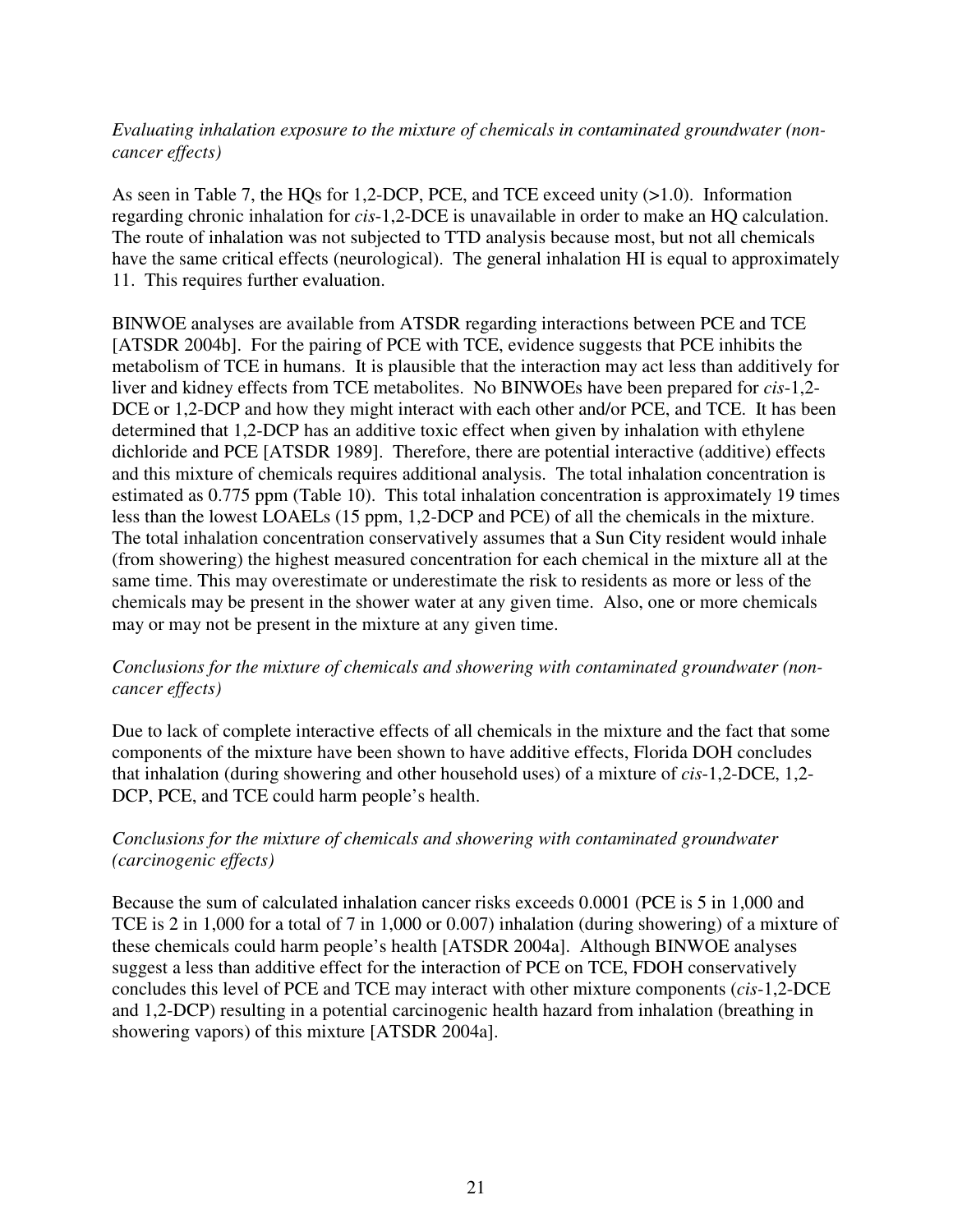## **3.3.1.2 Off-site soil**

One soil boring was collected at a residence north of the JJ Seifert site. This soil boring served as a background sample to compare with on-site soil borings. No exceedances above DEP Soil Cleanup Target Levels (SCTLs) were found when testing for VOCs and metals [FDEP 1999].

No soil contamination has been detected or is expected in the Sun City community related to the JJ Seifert site. The JJ Seifert property is cordoned by a 6-8 feet perimeter fence that discourages access and natural foot pathways through the site. The site soil sources of contamination are inaccessible to the surrounding community and general public.

Solvents like PCE, TCE, and *cis*-1,2-DCE do not typically adsorb (stick) to soil particles. Rather, they either evaporate into the air or move down through the soil and dissolve upon reaching the groundwater.

#### **3.4 Risk of Illness, Dose Response/Threshold and Uncertainty**

Appendix A discusses limitations on estimating the risk of illness, the theory of dose response and the concept of thresholds. It also discusses the sources of uncertainty inherent in public health assessments.

#### **3.5 Health Outcome Data**

Because the theoretical increased risk of cancer from exposure to solvents from the JJ Seifert site is moderate and the probability of demonstrating an increased incidence of solvent associated cancer in a population of less than 1,000 people is even lower, Florida DOH did not evaluate health outcome data in the Florida Cancer Data System. The exposed Sun City population, estimated to be 163 people, is very small. It is unlikely any statistically significant increases would be found due to the small population size.

# **4.0 Child Health Considerations**

ATSDR and the Florida DOH recognize the unique vulnerabilities of infants and children demand special attention. Children are at a greater risk than adults if exposed to certain kinds of exposure to hazardous substances. Because they play outdoors and because they often carry food into contaminated areas, children are more likely to be exposed to contaminants in the environment. Children are also shorter than adults, which means they breathe dust, soil, and heavy vapors closer to the ground. They are also smaller, resulting in higher doses of chemical exposure per body weight. If toxic exposures occur during critical growth stages, the developing body systems of children can experience permanent damage. However, most important is that children depend on adults for risk identification and risk management, housing, and access to medical care. Thus, adults should be aware of public health risks in their community, so they can guide their children accordingly.

Other susceptible populations may have different or enhanced susceptibilities to chemicals than will most persons exposed to the same levels of that chemical in the environment. Reasons may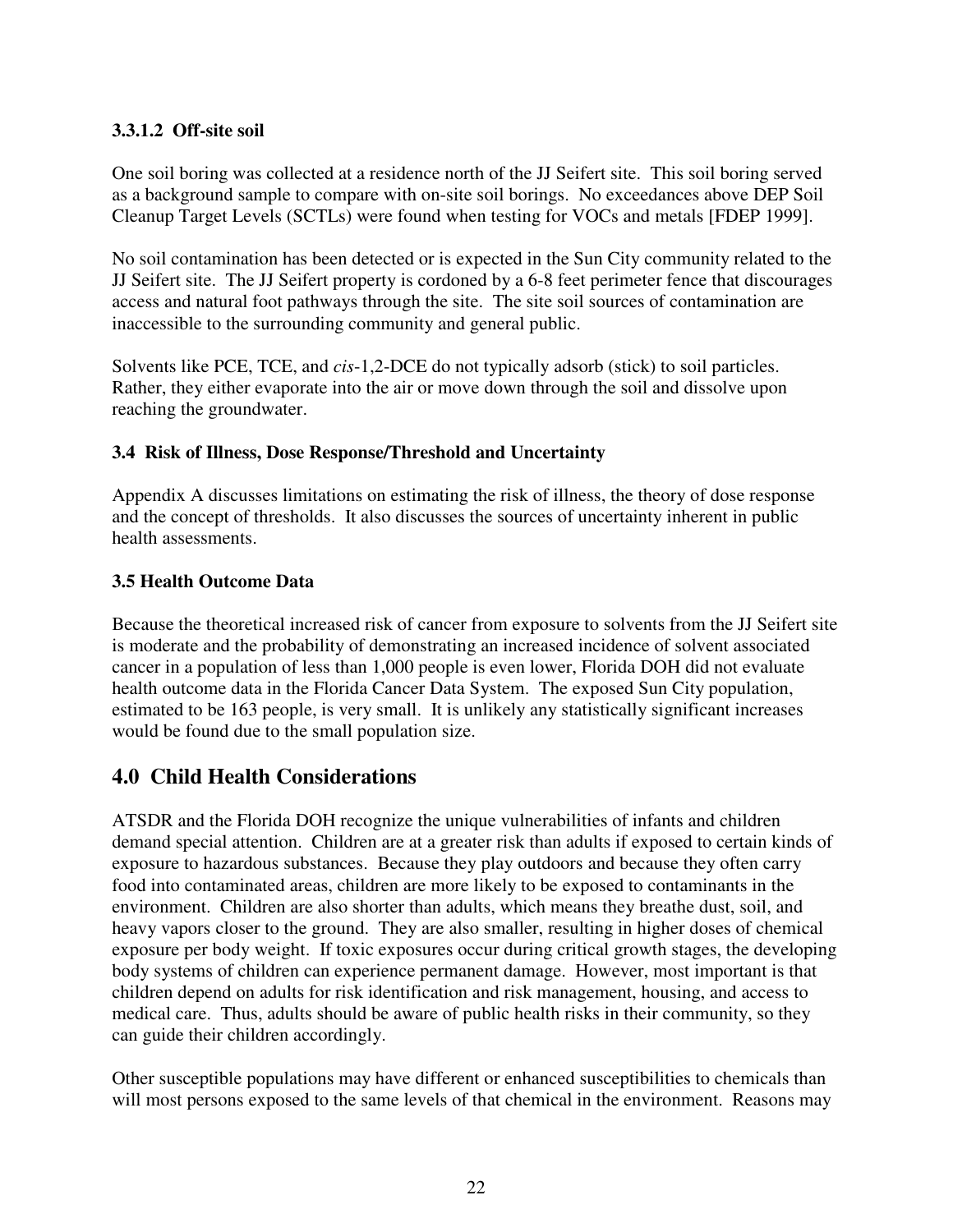include genetic makeup, age, health, nutritional status, and exposure to other toxic substances (like cigarette smoke and alcohol). These factors may limit that person's ability to detoxify or excrete harmful chemicals or may increase the effects of damage to their organs or systems.

The developing fetus, children, and especially the developing nervous system may be particularly susceptible to the toxic effects of PCE. Studies in mice suggest that PCE can cross the placenta and that its breakdown metabolite trichloroacetic acid (TCA) concentrates in the fetus. Unmetabolized PCE has been excreted in breast milk and was detected in an exposed infant with liver damage. In addition, possible chemical effects were detected in children in Woburn, Massachusetts. Children in that community may have been exposed to solventcontaminated drinking water as infants or in the womb, possibly contributing to elevated incidences of acute lymphocytic leukemia or impaired immunity [ATSDR 1997a].

The youngest of the population with immature and developing organs (i.e., premature and newborn infants) will be more vulnerable to toxic substances in general than healthy adults. If the metabolic products are more toxic than the parent compound, an individual with higher metabolic rates (such as children and adolescents) would be expected to have greater toxicity [ATSDR 1997b].

# **5.0 Community Health Concerns**

Based on two comments received following the May 2010 open house there are community health concerns of severe illnesses, though unspecified. Florida DOH released this PHA for public comment from September 20, 2011 through November 21, 2011, and received no additional health concerns from the community.

# **6.0 Conclusions**

## Groundwater

The DOH and ATSDR find that use of contaminated groundwater under the JJ Seifert site and nearby area could increase people's non-cancer illness and cancer risk. This poses a public health hazard.

Because wells tested and found to be contaminated are now using filters, the current public health risk is reduced. Also, other wells are checked regularly. If filters are not maintained or other wells are not tested routinely in the future, that could pose a health threat to those exposed.

People who drank well water polluted with PCE at the highest past level found every day for 35 years (1975-2010) are at a "moderate" (1 in 1,000) theoretical increased cancer risk. This means that if 1,000 persons drank this PCE-contaminated water for 35 years, the number of extra cases of cancer is estimated to be 1. The number of extra cases means that it is estimated 1 person in 1,000 people may contract cancer if exposed to this contamination for this length of time (35 years). People who inhaled showering vapors polluted with PCE at the highest past level found every day for 35 years (1975-2010) are at a "moderate" (5 in 1,000) theoretical increased cancer risk. This means that if 1,000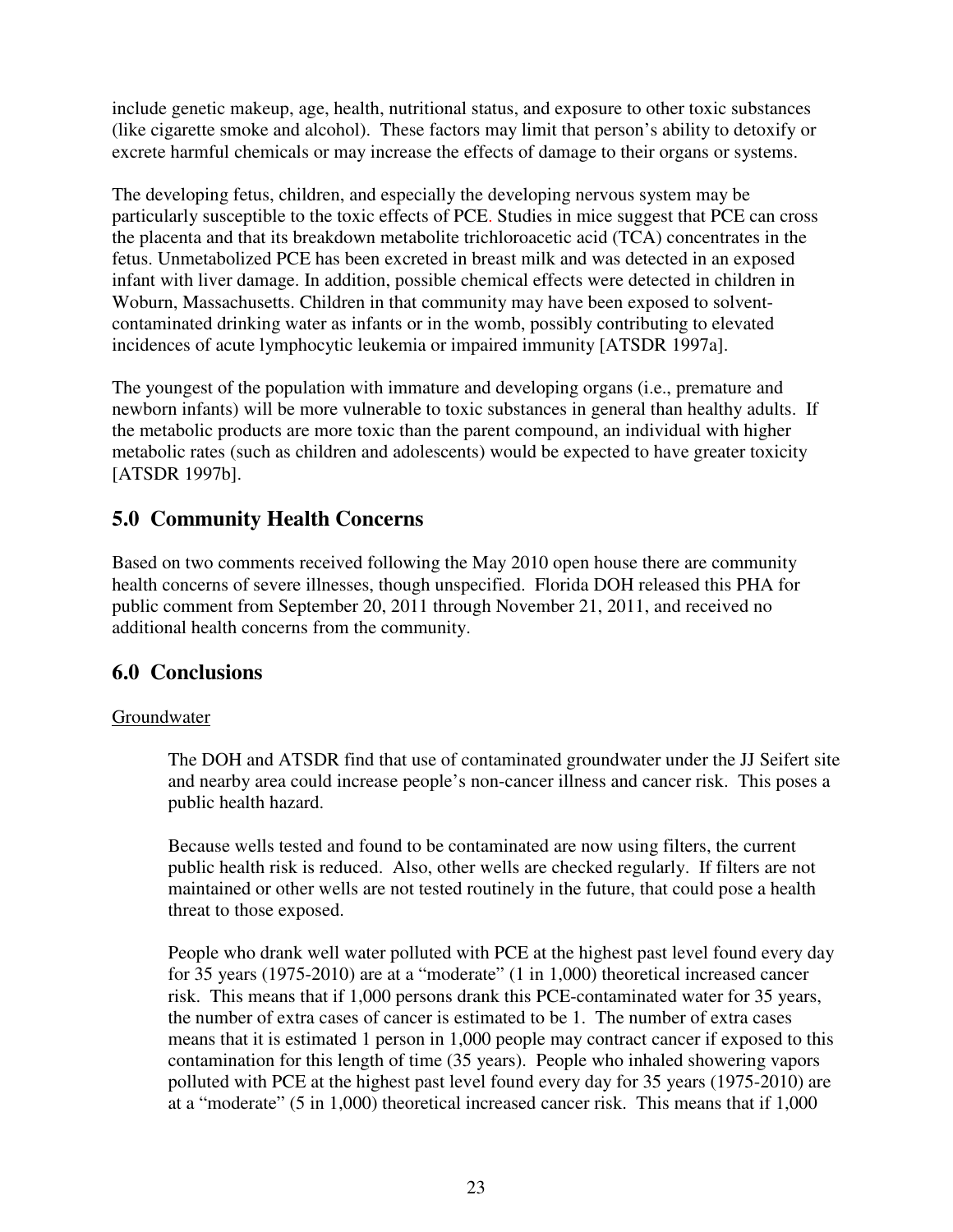persons inhaled this PCE-contaminated water vapor for 35 years, the number of extra cases of cancer is predicted to be 5.

People who drank well water polluted with TCE at the highest past level found every day for 35 years (1975-2010) are at a "very low" (1 in 100,000) increased theoretical risk of cancer. This means that if 100,000 persons drank this TCE-contaminated water for 35 years, the number of extra cancer cases is estimated to be 1. The number of extra cases means that it is estimated 1 person in 100,000 people may contract cancer if exposed to this contamination for this length of time (35 years). People who inhaled showering vapors polluted with TCE at the highest past level found every day for 35 years (1975- 2010) are at a "moderate" (2 in 1,000) theoretical increased cancer risk. This means that if 1,000 persons inhaled this TCE-contaminated water vapor for 35 years, the number of extra cases of cancer is predicted to be 2.

Again, the highest measured levels of contamination are used for assessment because these levels are the most conservative and protective in estimating risks to human health. Florida DOH concludes that ingestion and/or inhalation of a mixture of *cis*-1,2-DCE, 1,2- DCP, PCE, and TCE could harm people's health.

## Soil

Florida DOH has not found any sampling data that demonstrates soil pollution from the site in the Sun City community, nor does it expect to find any. Because solvents used at the site tend to either evaporate into the air or sink down to the groundwater, it is unlikely that nearby surface soil is polluted.

## Groundwater to Indoor Air Vapor Intrusion (also called Soil Vapor Intrusion)

Polluted groundwater vapors could move beneath Sun City homes near the site and up into the indoor air.

This report does not assess the health risk if homes are later built on the site.

This report does not assess the health risk to on-site workers. The US Occupational and Health Administration (OSHA) is responsible for worker health and safety. Because workers are not drinking on-site well water we don't expect exposures to the water would cause harm.

# **7.0 Recommendations**

- Residents should not use unfiltered polluted Sun City groundwater for drinking, showering, or other household purposes.
- Residents should not install drinking water wells into the surficial aquifer.
- Residents should properly maintain any water filter systems used on polluted private drinking water wells.
- US EPA and/or Hillsborough County Health Department, should continue to test private drinking water wells for VOCs until pollution is remediated.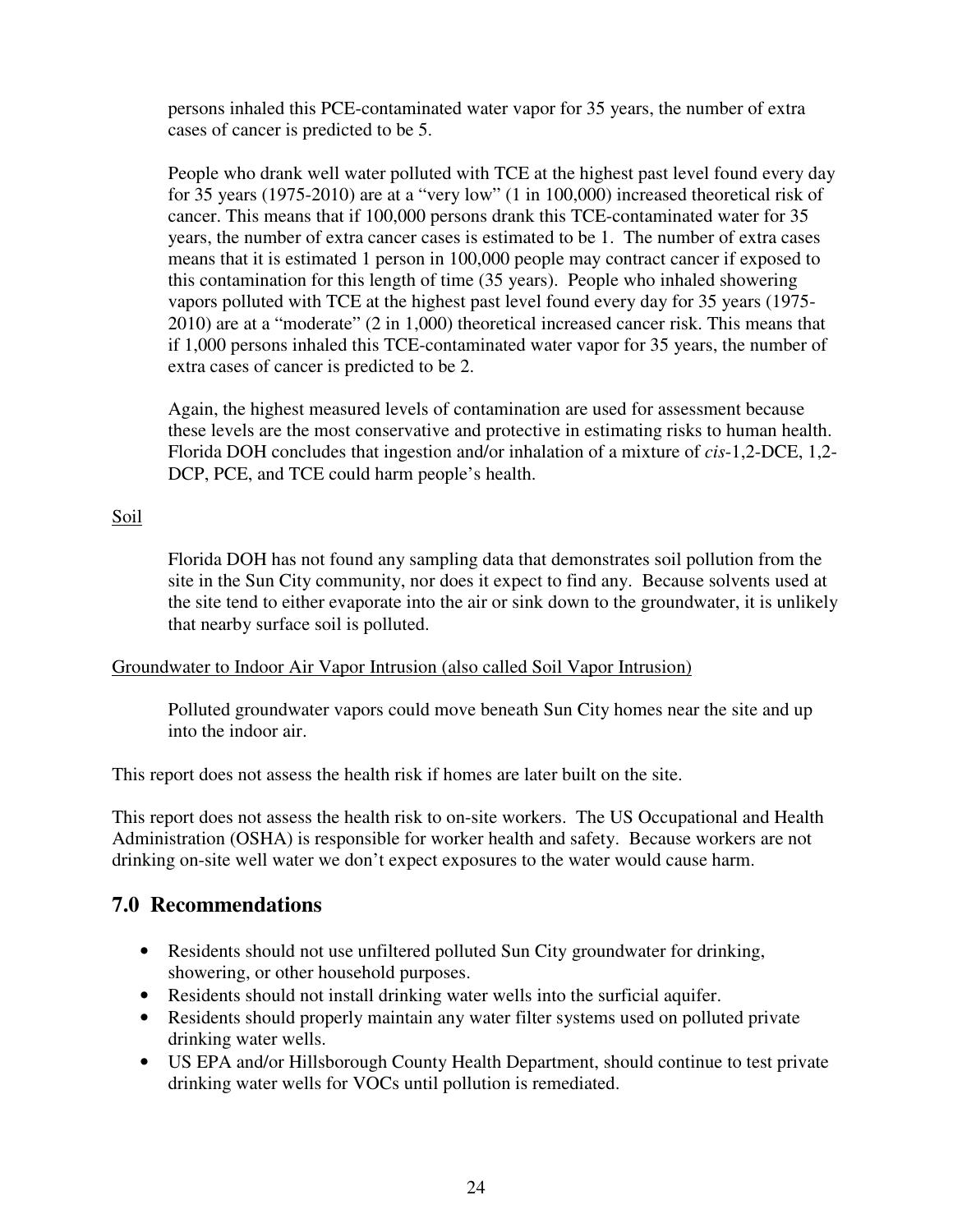- US EPA should install a GAC water filter system (with help from the Florida DEP) on any well that has levels of VOCs above drinking water standards, including any wells installed in the future that are found to be contaminated.
- US EPA should assess if there is any risk of vapors entering homes located above the polluted groundwater.
- If future land use at the site changes from business use to where people live, the responsible party should assess the health risk.
- If you are concerned about your health related to this contamination, contact your local health professional.

# **8.0 Public Health Action Plan**

- Florida DOH will inform the Sun City community of the findings of this public health assessment report and post this report on-line (www.myfloridaeh.com/medicine/SUPERFUND/pha.htm).
- Florida DOH will consider assessing additional environmental data, such as soil vapor intrusion data, as they become available.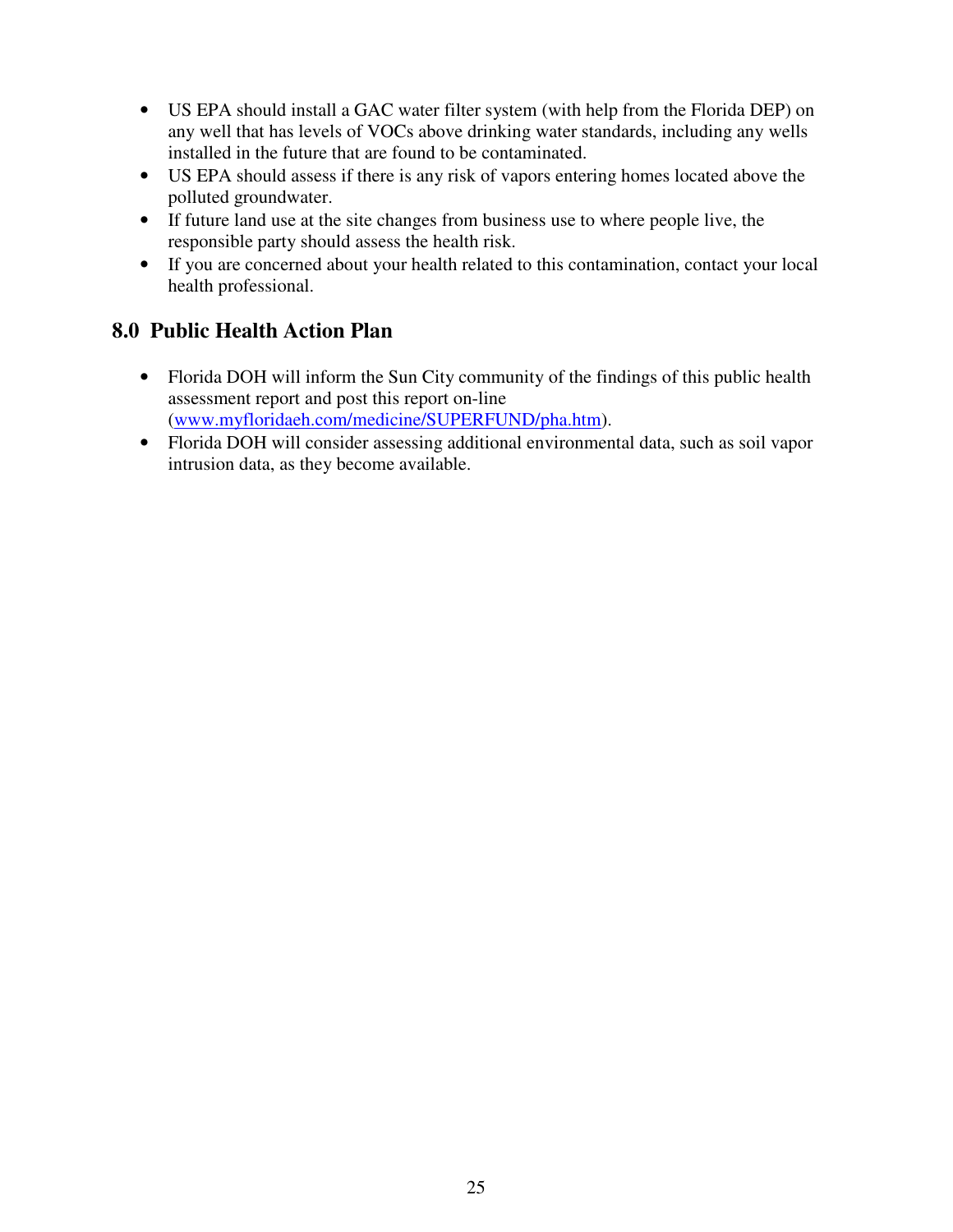#### **REPORT PREPARATION**

This Public Health Assessment for the JJ Seifert Site was prepared by the Florida Department of Health under a cooperative agreement with the federal Agency for Toxic Substances and Disease Registry (ATSDR). It is in accordance with the approved agency methods, policies, procedures existing at the date of publication. Editorial review was completed by the cooperative agreement partner. ATSDR has reviewed this document and concurs with its findings based on the information presented.

#### **Author**

Joseph Mark Higginbotham Bureau of Environmental Public Health Medicine Division of Environmental Health Florida Department of Health (850) 245-4299

#### **State Reviewer**

Randy Merchant Bureau of Environmental Public Health Medicine Division of Environmental Health Florida Department of Health (850) 245-4299

#### **ATSDR Reviewer**

Jennifer Freed Technical Project Officer ATSDR/DHAC/CAPEB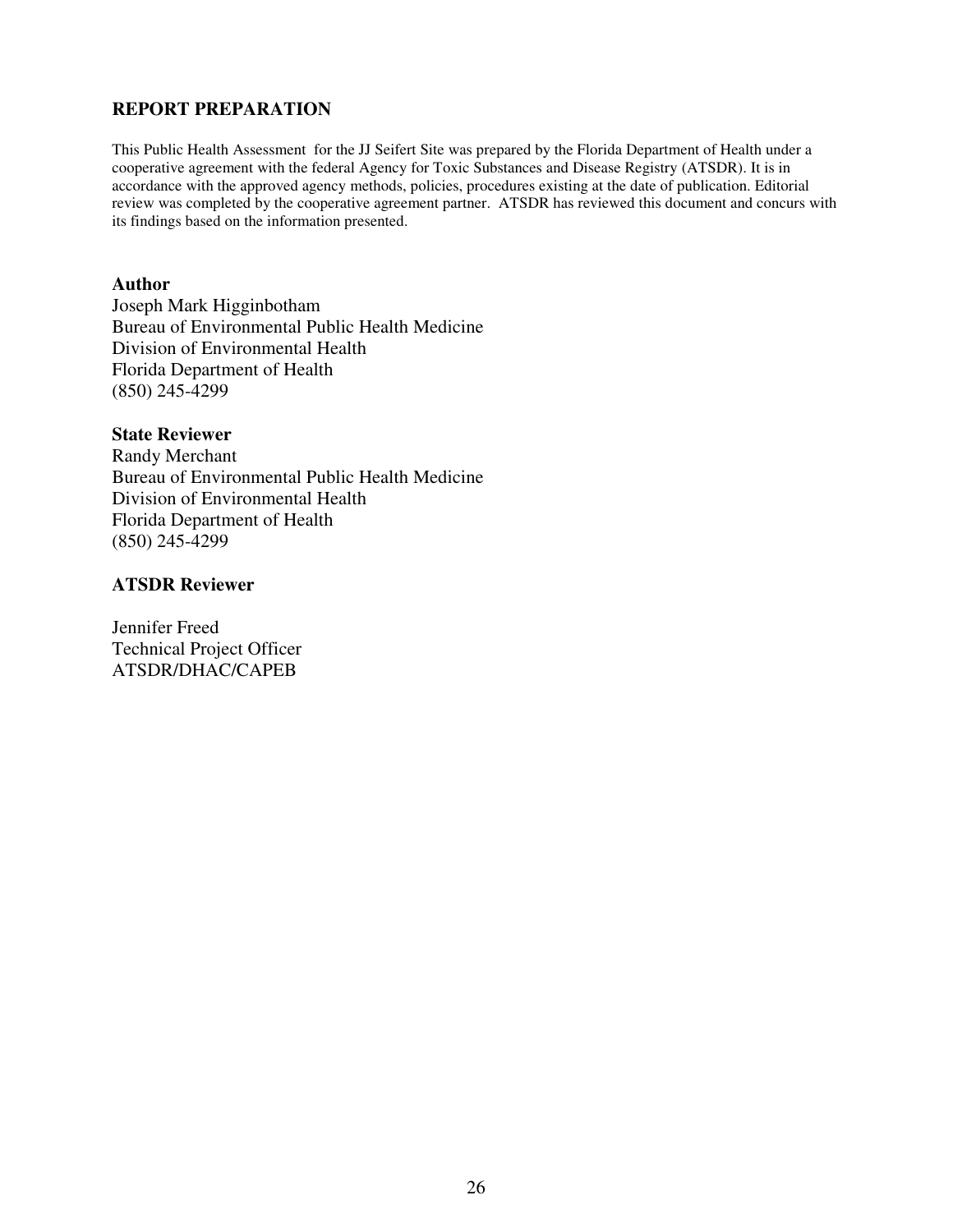# **References**

[ATSDR 2011] Agency for Toxic Substances and Disease Registry. 2011. Memorandum: Guidance on the Interim Use of California EPA's (Cal EPA) Cancer Potency Information for PCE and TCE Assessment. U.S. Department of Health and Human Services. April 26, 2011.

[ATSDR 2009] Agency for Toxic Substances and Disease Registry. 2009. Drinking Water Comparison Values. Atlanta: U.S. Department of Health and Human Services.

[ATSDR 2005] Agency for Toxic Substances and Disease Registry. Public Health Assessment Guidance Manual (Update). U.S. Department of Health and Human Services, Atlanta, GA. January 2005.

[ATSDR 2004a] Agency for Toxic Substances and Disease Registry. 2004. Guidance Manual for the Assessment of Joint Toxic Action of Chemical Mixtures. Atlanta: U.S. Department of Health and Human Services.

[ATSDR 2004b] Agency for Toxic Substances and Disease Registry. 2004. Interaction Profile for: 1,1,1-Trichloroethane, 1,1-Dichlorethane, Trichloroethylene, and Tetrachloroethylene. Atlanta: U.S. Department of Health and Human Services.

[ATSDR 1997a] Agency for Toxic Substances and Disease Registry. 1997. Toxicological profile for tetrachloroethylene. Atlanta: U.S. Department of Health and Human Services.

[ATSDR 1997b] Agency for Toxic Substances and Disease Registry. 1997. Toxicological profile for trichloroethylene. Atlanta: U.S. Department of Health and Human Services.

[ATSDR 1996] Agency for Toxic Substances and Disease Registry. 1996. Toxicological profile for cis-1,2-dichloroethene. Atlanta: U.S. Department of Health and Human Services.

[ATSDR 1989] Agency for Toxic Substances and Disease Registry. 1989. Toxicological profile for 1,2-dichloropropane. Atlanta: U.S. Department of Health and Human Services.

[Bove et al 1995] Bove FJ, Fulcomer MC, Klotz JB, Esmart J, Dufficy EM, Savrin JE. 1995. Public drinking water contamination and birth outcomes. Am J of Epi 141:850-862.

[EPA 2011] US Environmental Protection Agency, Integrated Risk Information System; Available from: http://www.epa.gov/iris/index.html

[EPA 2009a] HRS Documentation Record, JJ Seifert Machine, EPA ID Number: FLN000410232. September 2009. Also in US EPA electronic CD: HRS Documentation Record – JJ Seifert Machine, FL, pdf file 10539322. JJ Seifert was included in the Code of Federal Regulations (CFR) 40 CFR Part 300, Vol 74, No. 183, p. 48504 in the Proposed Rules on Wednesday, September 23, 2009, Docket ID No. EPA-HQ-SFUND-2009-0581. (http://www.epa.gov/superfund/sites/npl/newprop.htm)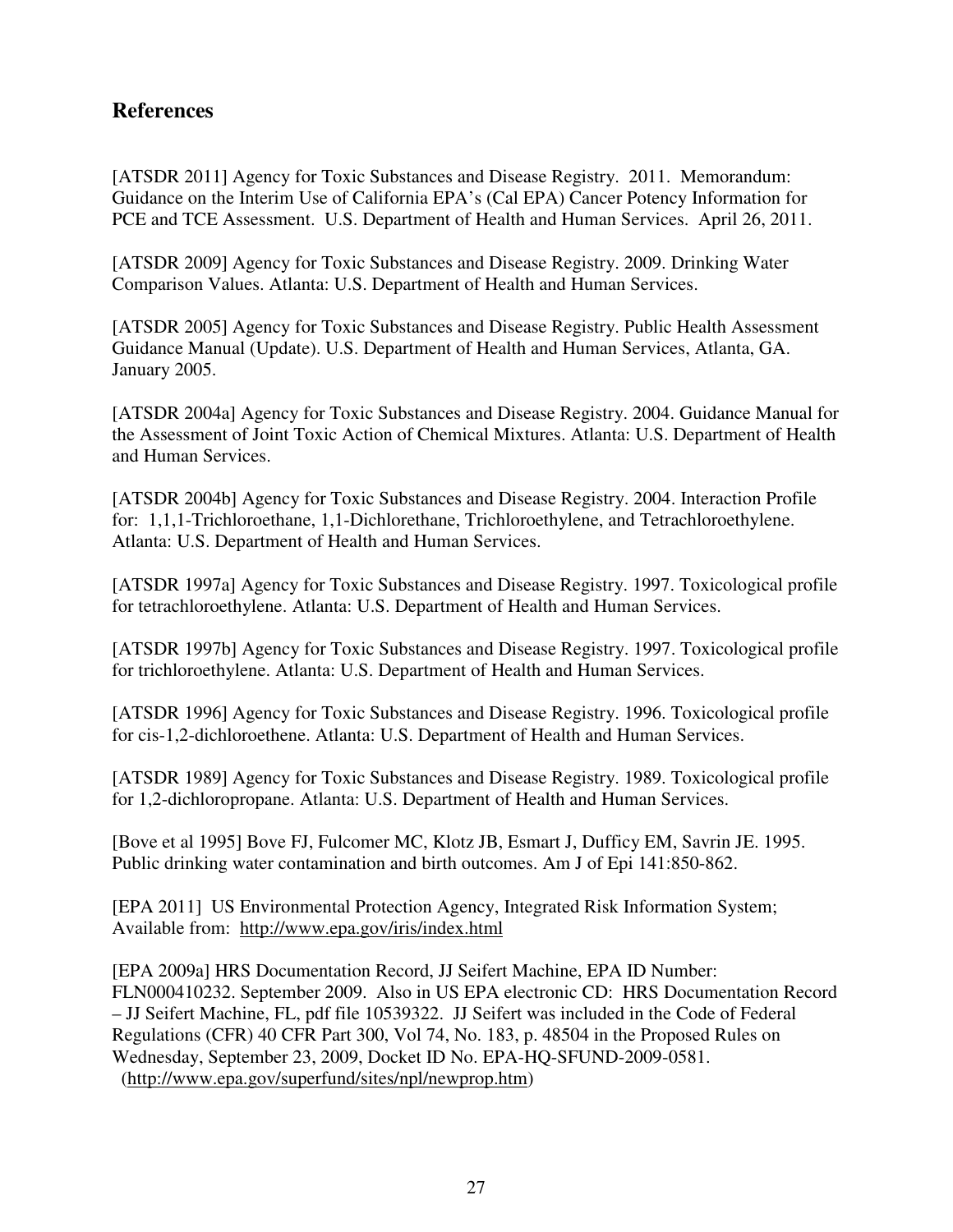[EPA 2009b] US Environmental Protection Agency, Final Report for JJ Seifert Machine Shop Site Groundwater Study, Sun City – Ruskin, Hillsborough County, Florida, SESD Project # 09- 0471, July 21, 2009. Study date June 16-18, 2009. Also in US EPA electronic CD: HRS Documentation Record – JJ Seifert Machine, FL, reference number 84 (pdf file 10676192).

[EPA 2008a] US Environmental Protection Agency, Letter to Shanna Davis from Suzanne K. Armor concerning transmittal of JJ Seifert Machine Co., Inc., JJ Seifert Land Co., and Ms. Pamela Ahlen. May 27, 2008. Also in US EPA electronic CD: HRS Documentation Record – JJ Seifert Machine, FL, reference number 78 (pdf file 10676186).

[EPA 2008b] Toxicological review of tetrachloroethylene, external review draft EPA/635/R-08/011A.

[EPA 2001] US Environmental Protection Agency, Office of Research and Development. Trichloroethylene Health Risk Assessment: Synthesis and Characterization. External Review Draft. EPA/600/P-01/002A. August 2001.

[EPA 1997] US Environmental Protection Agency, Office of Research and Development. Exposure Factors Handbook. Volumes I, II, and III. EPA/600/P-95/002F(a, b, and c).

[FDEP 2008] Pre-CERCLIS Screening Assessment Checklist/Decision Form for J.J. Seifert Machine Shop, Sun City, Hillsborough County, Florida. J. Koch of FDEP. May 13, 2008.

[FDEP 2007] FDEP interoffice e-mail Re: Southwest District Potential Sites for CERCLA PA/SI Screening. Tyner, N. to J. McCarthy. October 4, 2007.

[FDEP 2004a] Florida Department of Environmental Protection, Environmental Protection Well Survey, JJ Seifert Machine Shop, with Environmental Health Services. Environmental Chemistry Analysis Report for Job ID: DEP Water-041014-08, Project ID: TOX-REQ. October 27, 2004. Also in US EPA electronic CD: HRS Documentation Record – JJ Seifert Machine, FL, reference number 11 (pdf file 10676119).

[FDEP 2004b] Florida Department of Environmental Protection. 2004. Development of Primary Drinking Water Standards, for Chapter 62-550.310, F.A.C.

[FDEP 1999] Florida Department of Environmental Protection. 1999. Development of Soil Target Cleanup Levels, Table 4 in Chapter 62-777, F.A.C. Prepared for the Division of Waste Management, Florida DEP.

[Goldberg et al 1990] Goldberg SJ, Lebowitz, MD, Graver EJ, Hicks S. 1990. An association of human congenital cardiac malformations and drinking water contaminants. J Am Coll Card 16:155-164.

[Hayes 1986] Hayes JR, Condie Jr. LW, Borzelleca JF. 1986. The subchronic toxicity of tetrachloroethylene (perchloroethylene) administered in the drinking water of rats. Tox Sci 7: 119-125.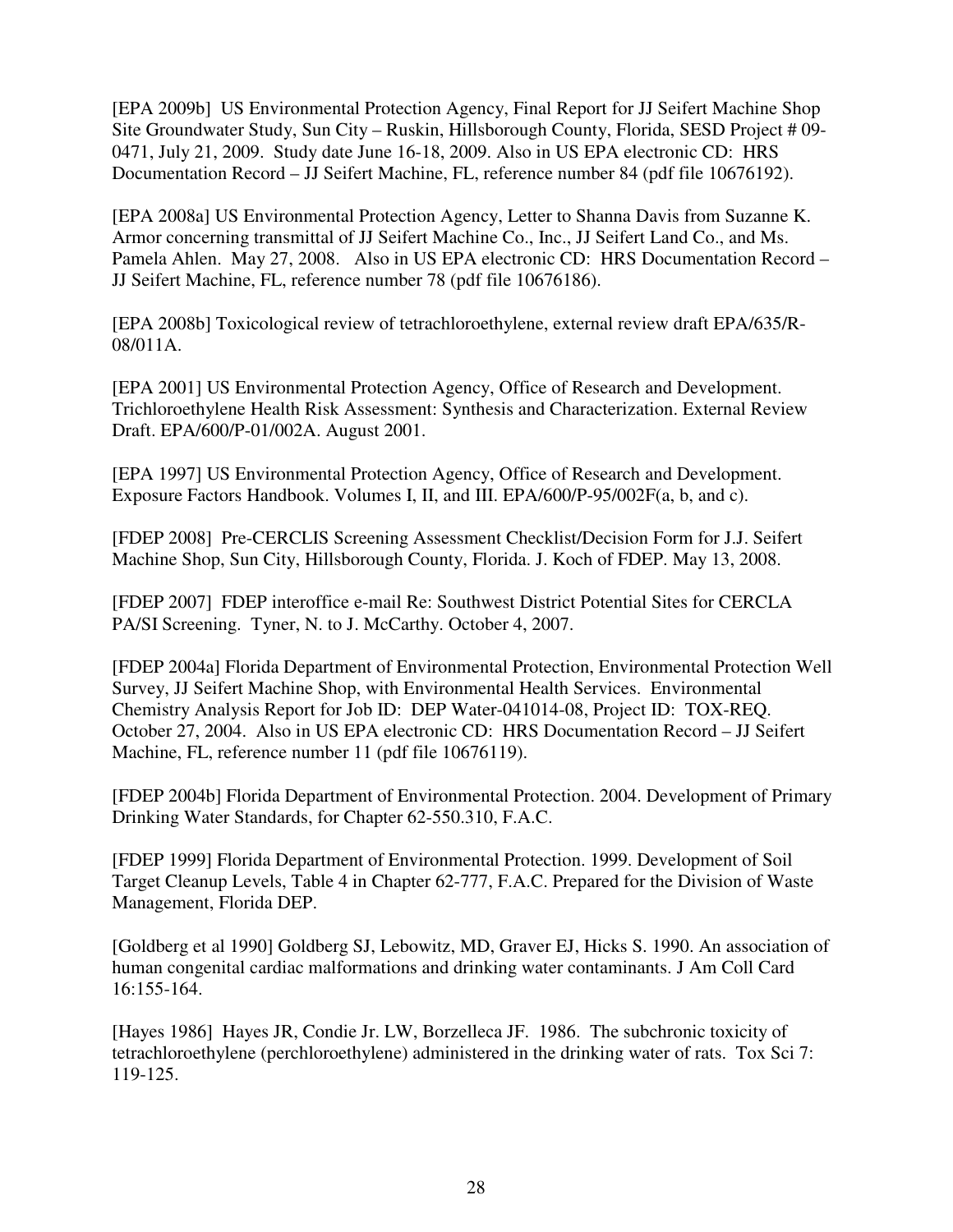[HCHD 2002] Hillsborough County Health Department, Environmental Health Services. Environmental Chemistry Analysis Report for Job ID: DEP Water-020412-19, Project ID: Request-01. April 30, 2002. Also in US EPA electronic CD: HRS Documentation Record – JJ Seifert Machine, FL, reference number 37 (pdf file 10676145).

[HCHD 2001a] Hillsborough County Health Department, Environmental Health Services. Environmental Chemistry Analysis Report for Job ID: Hillsborou-001220-10, Project ID: Request-00. January 19, 2001. Also in US EPA electronic CD: HRS Documentation Record – JJ Seifert Machine, FL, reference number 10 (pdf file 10676118).

[HCHD 2001b] Hillsborough County Health Department, Environmental Health Services. Environmental Chemistry Analysis Report for Job ID: Hillsborou-010105-09, Project ID: Hill-00. January 11, 2001. Also in US EPA electronic CD: HRS Documentation Record – JJ Seifert Machine, FL, reference number 35 (pdf file 10676143).

[IRIS 2010] US Environmental Protection Agency. Intergraded Risk Information System. 2010.

[Johnson et al 2003] Johnson PD, Goldberg SJ, Mays MZ, Dawson BV. 2003. Threshold of trichloroethylene contamination in maternal drinking waters affecting fetal heart development in the rat. Env Health Persp 111: 289-292.

[Kamrin 1988] Toxicology – A Primer on Toxicology Principles and Applications. Lewis Publishers. Chelsea MI.

[Lagakos et al 1986] Lagakos SW, Wessen BJ, Zelen M. 1986. An analysis of contaminated well water and health effects in Woburn, Massachusetts. J Am Stat Assoc 81:583-596.

[MACTEC 2008] Private well previous sampling results January 2001- May 2008. Appendix C: HCPHD Potable well sample analytical results. Site Inspection Report, JJ Seifert Machine Shop, November 2008. Also in US EPA electronic CD: HRS Documentation Record – JJ Seifert Machine, FL, reference number 9 (pdf file 10676117).

[NJDHSS 2003] New Jersey Department of Health and Senior Services. 2003. Case-control study of childhood cancers in Dover Township (Ocean Country), New Jersey. Trenton, New Jersey: New Jersey Department of Health and Senior Services.

[NRC 2006] National Research Council, National Academy of Sciences. Assessing the Human Health Risk of Trichloroethylene: Key Scientific Issues. National Academies Press. July 2006.

[NTP 2005] National Toxicology Program, US Department of Health and Human Services. Report on Carcinogens, 11th Edition. January 2005.

[QORE 2000a] Phase I Environmental Assessment, Machine Shop Property. QORE, Inc., Property Sciences, January 20, 2000. Also in US EPA electronic CD: HRS Documentation Record – JJ Seifert Machine, FL, reference number 78 (pdf file 10676186).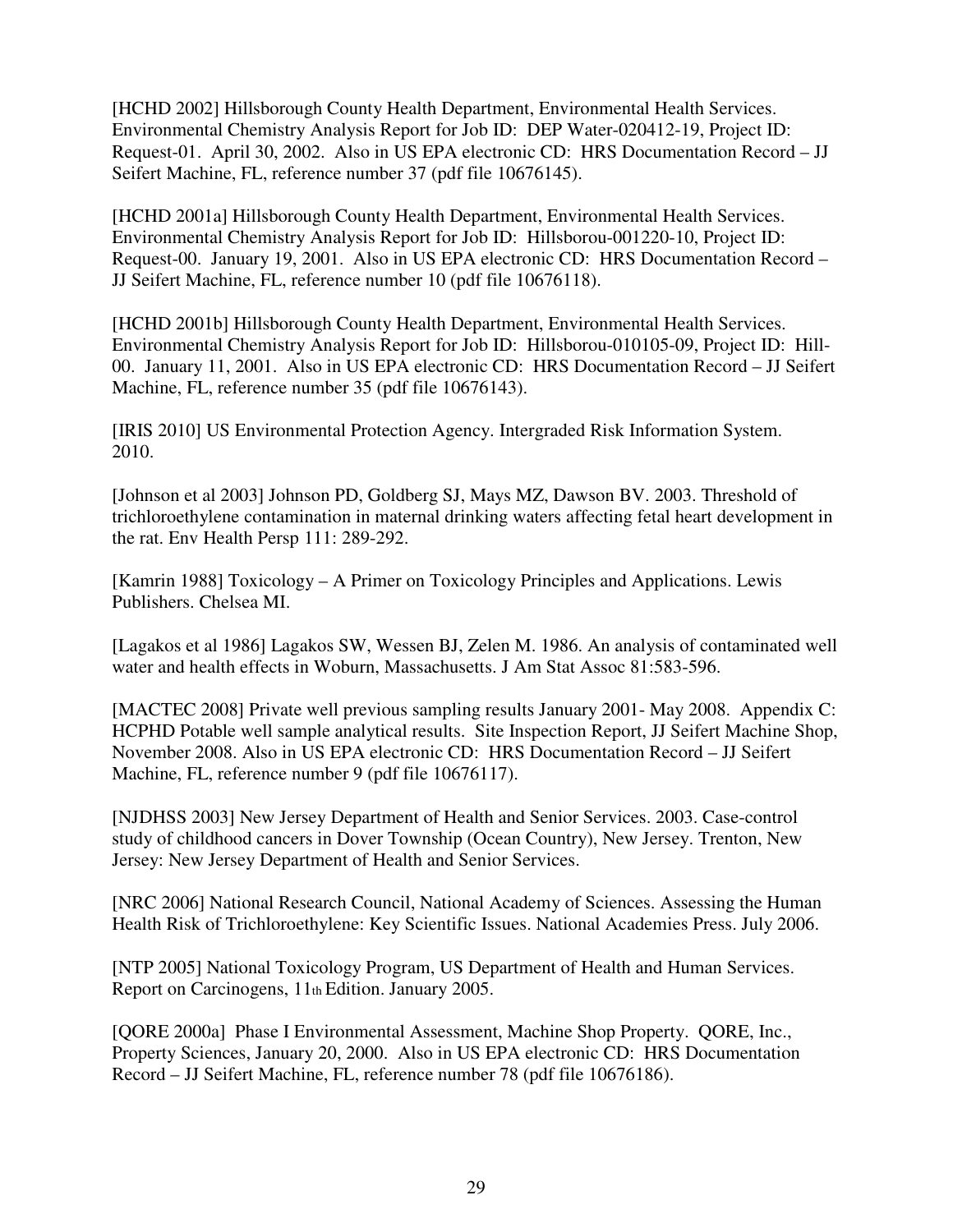[QORE 2000b] Phase II Environmental Assessment, JJ Seifert Machine Co. QORE, Inc., Property Sciences, February 24, 2000. Also in US EPA electronic CD: HRS Documentation Record – JJ Seifert Machine, FL, reference number 78 (pdf file 10676186).

[RA 1995] Risk Assistant for Windows 1.1, Hampshire Research Institute, Washington DC, Thistle Publishing Group.

[USGS 1985] Hydrology of the Floridan aquifer system in west-central Florida. Paul D. Ryder, Geological Survey Professional Paper 1403-F, US Geological Survey. 1985. Also in US EPA electronic CD: HRS Documentation Record – JJ Seifert Machine, FL, reference number 40 (pdf file 10676148).

[WSWA 2004a] Water Supply Well Analysis.pdf, SUPER Act Survey Form, Investigator Jim Phillips, request RE21332.

[WSWA 2004b] Water Supply Well Analysis 01.pdf, Environmental Chemistry Analysis Report, Job ID: DEP\_Water-041014-08, Project ID: TOX-REQ. October 27, 2004.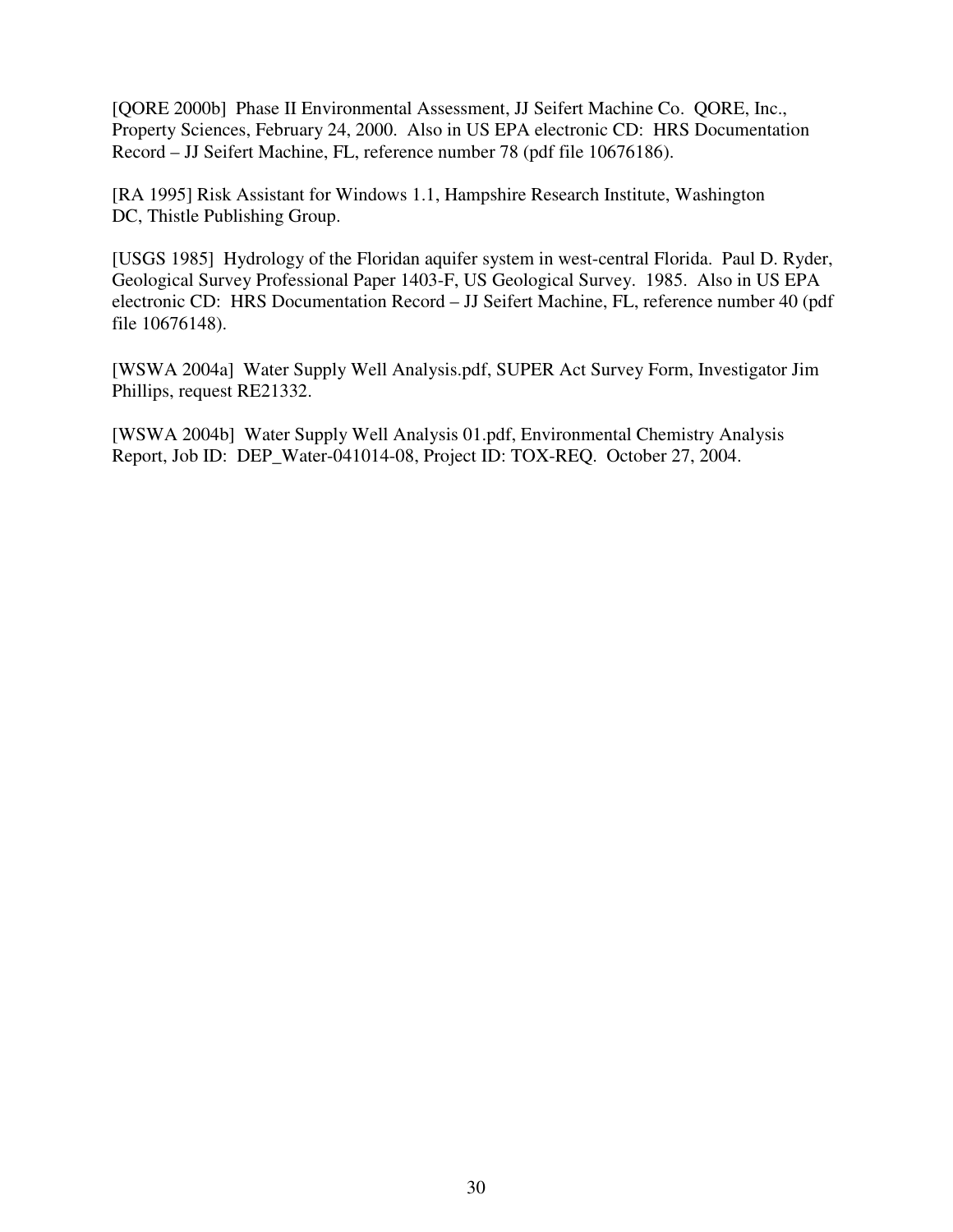#### **Table 1. Exposure Pathways**

|                                                | <b>Exposure Pathway Elements</b> |                             |                                       |                               |                                                    |                                |                           |  |  |
|------------------------------------------------|----------------------------------|-----------------------------|---------------------------------------|-------------------------------|----------------------------------------------------|--------------------------------|---------------------------|--|--|
| <b>Pathway</b><br><b>Name</b>                  | <b>Pathway</b><br><b>Status</b>  | <b>Source</b>               | <b>Environmental</b><br><b>Medium</b> | Point of<br><b>Exposure</b>   | <b>Potentially</b><br><b>Exposed</b><br>Population | Route of<br><b>Exposure</b>    | Time<br>Frame             |  |  |
| Soil Vapor<br>Intrusion                        | Potential                        | Contaminated<br>Groundwater | Air                                   | Indoor Air                    | Local<br>Residents                                 | Inhalation                     | Past<br>Present<br>Future |  |  |
| Off-site<br>Groundwater<br>(Private)<br>Wells) | Complete                         | Contaminated<br>Groundwater | Groundwater<br>(Private Wells)        | Residences,<br>Tap,<br>Shower | Local<br>Residents                                 | Ingestion<br>and<br>Inhalation | Past<br>Present<br>Future |  |  |
| On-site<br>Groundwater                         | Eliminated                       |                             |                                       | No Public<br>Exposure         |                                                    |                                |                           |  |  |
| On-site Soil                                   | Eliminated                       |                             |                                       | No Public<br>Exposure         |                                                    |                                |                           |  |  |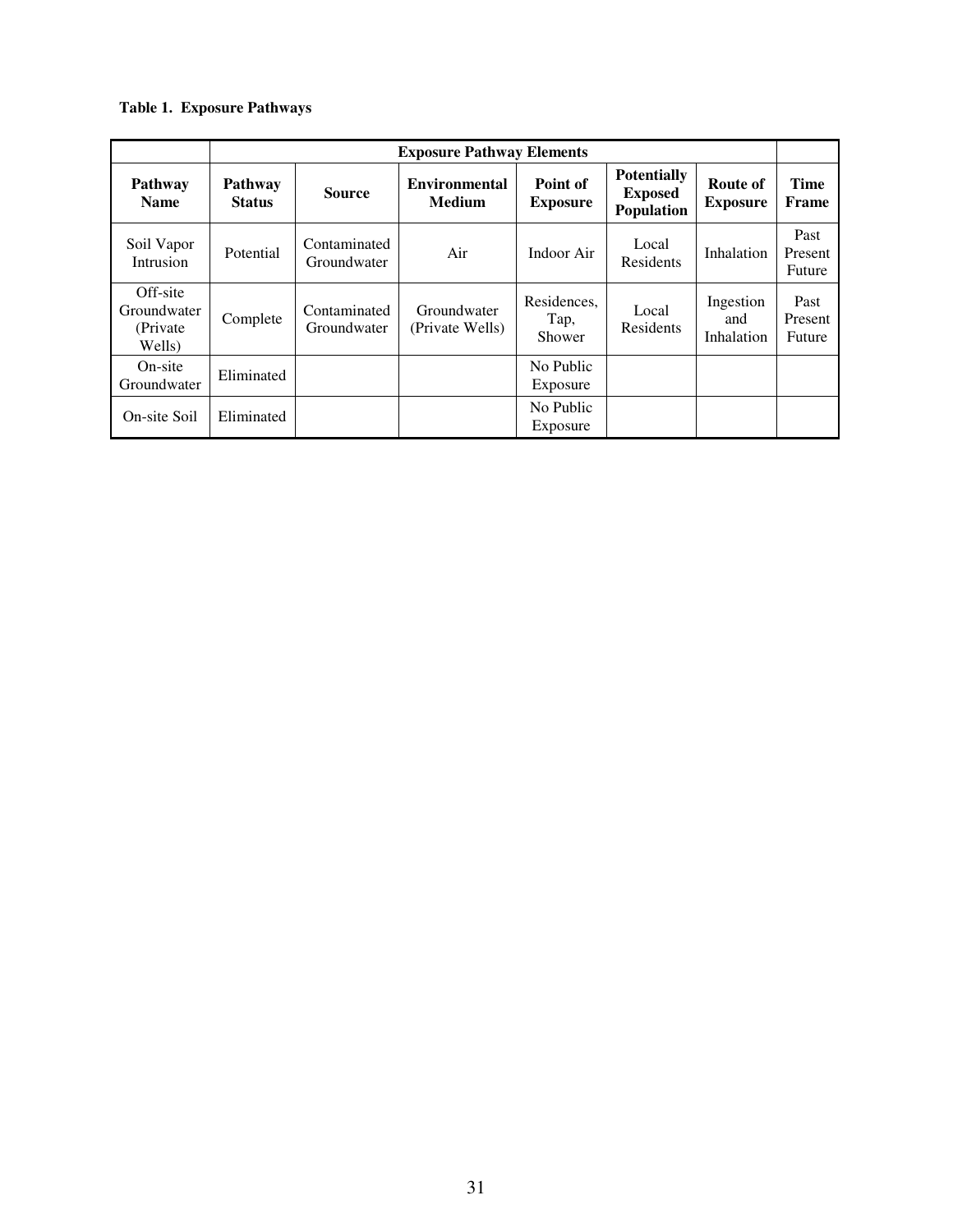#### **Table 2. Maximum concentrations in drinking water wells**

| contaminant of<br>concern                        | maximum<br>concentration<br>$(\mu g/L)$ | # samples greater<br>than comparison<br>value / total #<br>samples | Comparison Value* |                |
|--------------------------------------------------|-----------------------------------------|--------------------------------------------------------------------|-------------------|----------------|
|                                                  |                                         |                                                                    | $(\mu g/L)$       | source         |
| $1,2-$<br>Dichloropropane<br>$(1,2-DCP)$         | 7                                       | 1/148                                                              | 5                 | EPA MCL 2011** |
| $cis-1,2$<br>Dichloroethylene<br>$(cis-1,2-DCE)$ | 100                                     | 3/148                                                              | 70                | EPA MCL 2011   |
| Tetrachloroethylene<br>(PCE)                     | 160                                     | 25/148                                                             | 0.06              | ATSDR 2011***  |
| Trichloroethylene<br>(TCE)                       | 150                                     | 8/148                                                              | 5                 | EPA MCL 2011   |

 $\mu$ g/L = micrograms per liter

\* Comparison values used to select chemicals for further scrutiny, not for determining the possibility of illness

\*\* EPA Maximum Contaminant Level 2011

\*\*\*ATSDR 2011 Interim Guidance Memorandum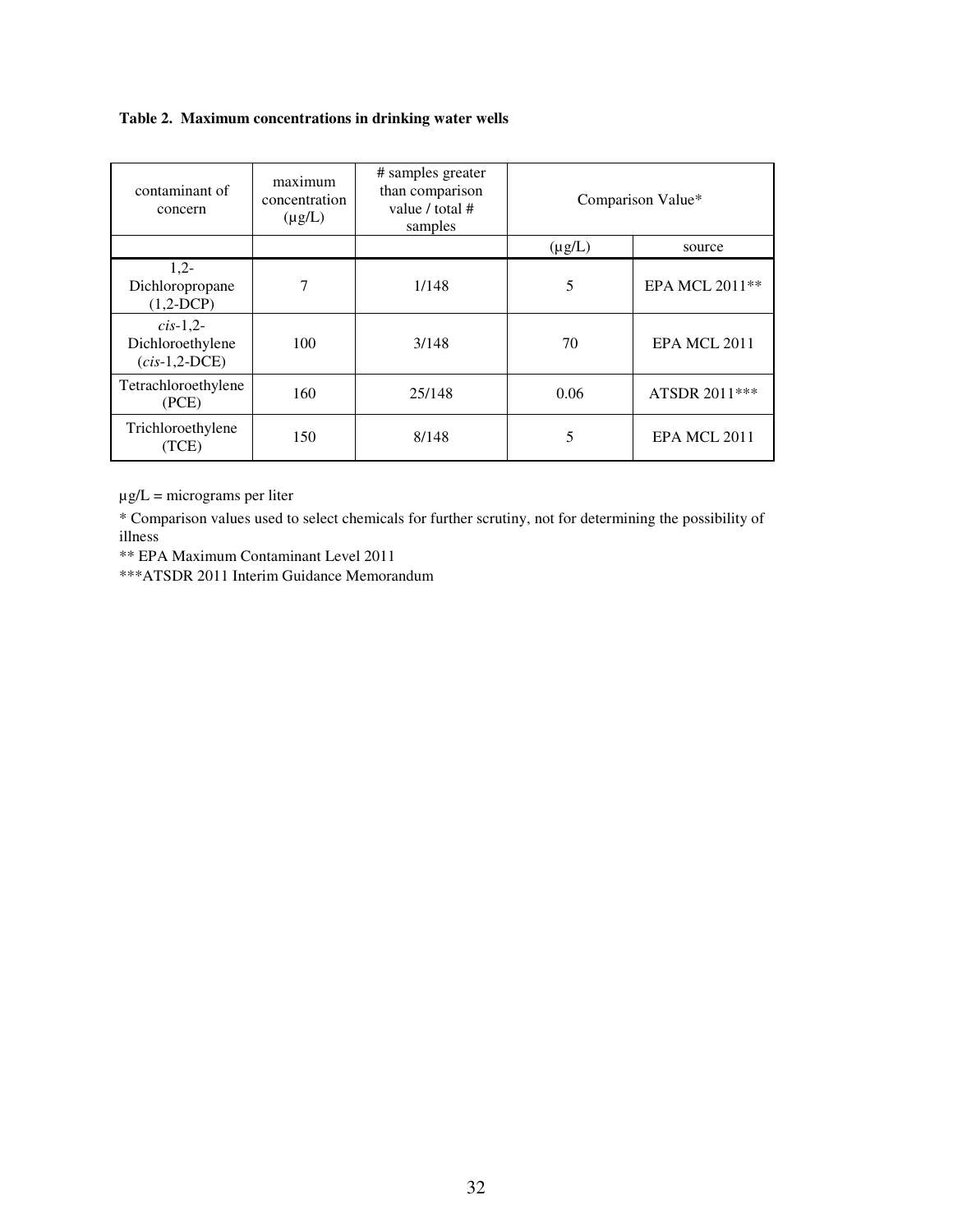#### **Table 3. Well ID and sampling dates for maximum CV exceedances in drinking water wells**

|                                                                   | Well ID and sampling date |              |  |  |
|-------------------------------------------------------------------|---------------------------|--------------|--|--|
|                                                                   | AAE9656                   | AAE9667      |  |  |
| Contaminant of concern                                            | $11-Apr-02$               | $11-Aug-08$  |  |  |
| 1,2-Dichloropropane (1,2-DCP)                                     |                           | $7^\epsilon$ |  |  |
| $cis-1,2-Dichloroethylene$ ( $cis-1,2-Dichloroethylene$ )<br>DCE) | 100                       |              |  |  |
| Tetrachloroethylene (PCE)                                         | 160                       |              |  |  |
| Trichloroethylene (TCE)                                           | 150                       |              |  |  |

 $CV = comparison value$ <br>
All concentrations given in micrograms per liter  $(\mu g/L)$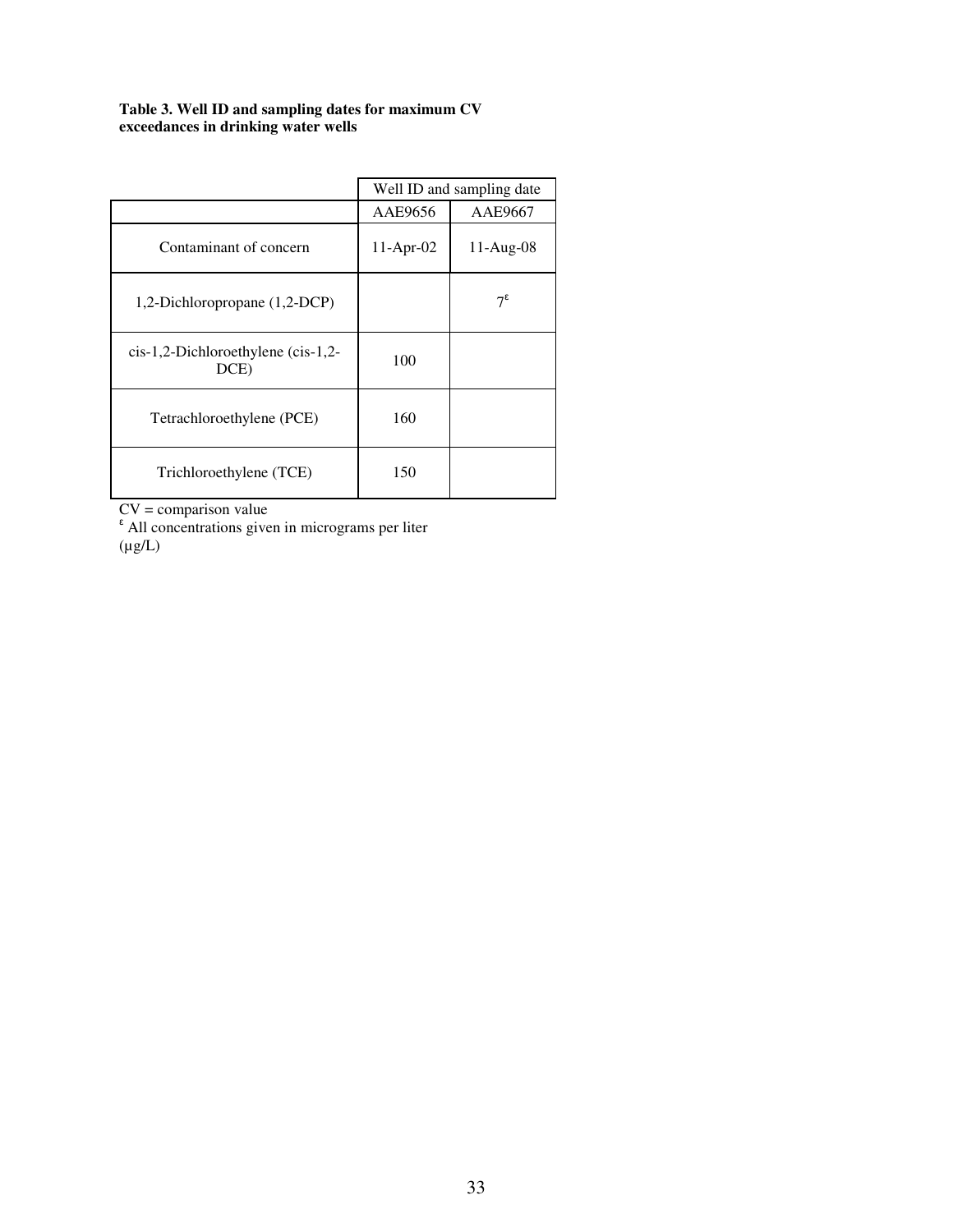|         |          | Contaminant of concern                   |                                                     |                              |                            |  |  |  |
|---------|----------|------------------------------------------|-----------------------------------------------------|------------------------------|----------------------------|--|--|--|
| Well ID | Date     | $1,2-$<br>Dichloropropane<br>$(1,2-DCP)$ | $cis-1,2-$<br>Dichloroethylene (cis-<br>$1,2$ -DCE) | Tetrachloroethylene<br>(PCE) | Trichloroethylene<br>(TCE) |  |  |  |
| AAE9656 | 12/18/00 |                                          | $73^{\perp}$                                        | 100                          | 100                        |  |  |  |
| AAE9656 | 04/11/02 |                                          | 100                                                 | 160                          | 150                        |  |  |  |
| AAE9656 | 09/01/07 |                                          |                                                     | 50                           | 28                         |  |  |  |
| AAE9656 | 08/11/08 |                                          |                                                     | 130                          | 100                        |  |  |  |
| AAE9656 | 09/29/09 |                                          | 74                                                  | 130                          | 89                         |  |  |  |
| AAE9663 | 12/18/00 |                                          |                                                     | 5.2                          | 10                         |  |  |  |
| AAE9663 | 09/01/07 |                                          |                                                     | 14                           | 25                         |  |  |  |
| AAE9667 | 08/11/08 | $\overline{7}$                           |                                                     |                              |                            |  |  |  |
| AAE9673 | 01/03/01 |                                          |                                                     | 7.2                          |                            |  |  |  |
| AAE9673 | 08/11/08 |                                          |                                                     | $\mathbf{1}$                 |                            |  |  |  |
| AAM8763 | 09/29/09 |                                          |                                                     |                              | 5.2                        |  |  |  |
| AAJ0202 | 10/12/04 |                                          |                                                     | $\overline{2}$               |                            |  |  |  |
| AAJ0202 | 08/11/08 |                                          |                                                     | 3.3                          |                            |  |  |  |
| AAJ0202 | 09/29/09 |                                          |                                                     | 3.2                          |                            |  |  |  |
| AAG0779 | 10/12/04 |                                          |                                                     | 2.2                          |                            |  |  |  |
| AAG0779 | 08/11/08 |                                          |                                                     | 0.6                          |                            |  |  |  |
| AAG0779 | 04/11/02 |                                          |                                                     | 1.4                          |                            |  |  |  |
| AAE9664 | 08/11/08 |                                          |                                                     | 0.6                          |                            |  |  |  |
| AAE9671 | 04/03/03 |                                          |                                                     | 0.9                          |                            |  |  |  |
| AAE9671 | 01/03/01 |                                          |                                                     | 0.9                          |                            |  |  |  |
| AAE9671 | 04/11/02 |                                          |                                                     | 1.1                          |                            |  |  |  |
| AAE9671 | 08/14/02 |                                          |                                                     | 1.1                          |                            |  |  |  |
| AAM0160 | 08/11/08 |                                          |                                                     | 0.4                          |                            |  |  |  |
| AAE9669 | 04/11/02 |                                          |                                                     | 0.4                          |                            |  |  |  |
| AAE9665 | 08/14/02 |                                          |                                                     | 0.3                          |                            |  |  |  |
| AAM8763 | 09/29/09 |                                          |                                                     | 3.1                          |                            |  |  |  |
| AAM8764 | 09/29/09 |                                          |                                                     | 1.6                          |                            |  |  |  |

## **Table 4. History of CV exceedances in off-site drinking water wells**

 $CV = comparison value$ 

 $^{\perp}$  All concentrations given in micrograms per liter ( $\mu$ g/L)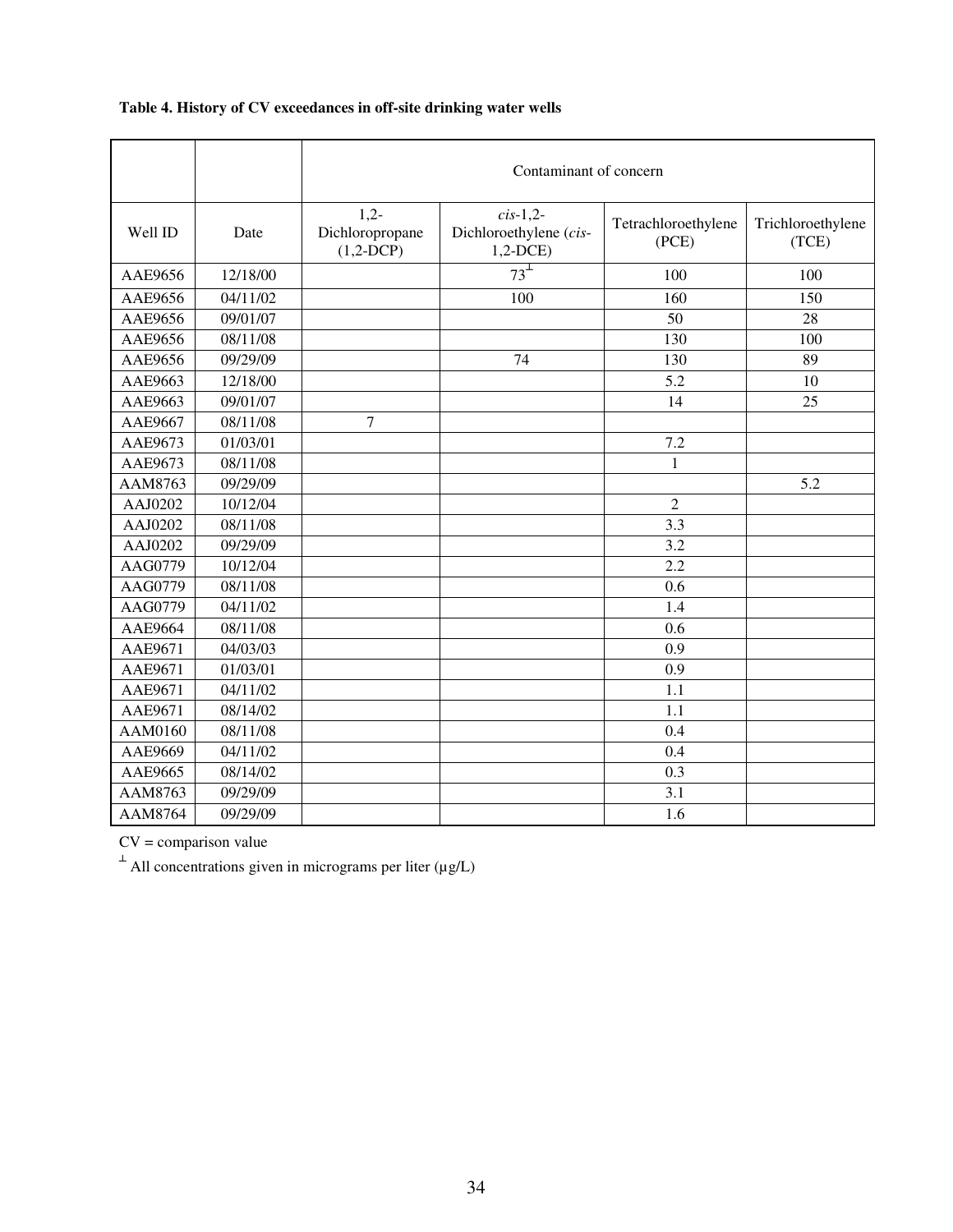#### **Table 5. Calculations table**

| contaminant of<br>concern                        | maximum<br>groundwater<br>concentration<br>$(\mu g/L)$ | Adult<br>drinking<br>water<br>(ingestion)<br>dose<br>(mg/kg/d) | Child<br>drinking<br>water<br>(ingestion)<br>dose<br>(mg/kg/d) | Showering<br>inhalation<br>concentration<br>(ug/m <sup>3</sup> ) | Showering<br>inhalation<br>concentration<br>(ppm) | EPA<br>ingestion<br>cancer<br>slope factor<br>[CSF]<br>$(mg/kg/d)^{-1}$ | Estimated<br>drinking<br>water<br>(ingestion)<br>cancer risk<br>(unitless) | <b>EPA</b><br>inhalation<br>cancer<br>slope<br>factor<br>[CSF]<br>$(ug/m^3)^{-1}$ | Estimated<br>showering<br>inhalation<br>cancer risk<br>(unitless) |
|--------------------------------------------------|--------------------------------------------------------|----------------------------------------------------------------|----------------------------------------------------------------|------------------------------------------------------------------|---------------------------------------------------|-------------------------------------------------------------------------|----------------------------------------------------------------------------|-----------------------------------------------------------------------------------|-------------------------------------------------------------------|
| $1,2-$<br>Dichloropropane<br>$(1,2-DCP)$         | 7                                                      | 0.0002                                                         | 0.0004                                                         | 70                                                               | 0.015                                             | N/A                                                                     |                                                                            | N/A                                                                               |                                                                   |
| $cis-1,2$<br>Dichloroethylene<br>$(cis-1,2-DCE)$ | 100                                                    | 0.003                                                          | 0.006                                                          | 1000                                                             | 0.25                                              | N/A                                                                     |                                                                            | N/A                                                                               |                                                                   |
| Tetrachloroethylene<br>(PCE)                     | 160                                                    | 0.005                                                          | 0.01                                                           | 1600                                                             | 0.24                                              | $0.54*$                                                                 | 0.001                                                                      | 0.0000059                                                                         | 0.005                                                             |
| Trichloroethylene<br>(TCE)                       | 150                                                    | 0.004                                                          | 0.009                                                          | 1500                                                             | 0.27                                              | $0.0059**$                                                              | 0.00001                                                                    | 0.000002                                                                          | 0.002                                                             |

 $\mu$ g/L = micrograms per liter

mg/kg/d = milligrams per kilograms per day

 $ug/m<sup>3</sup>$  = micrograms per meters cubed

ppm = parts per million

N/A = cancer slope factor not available

\* PCE CSF source [ATSDR 2011]

\*\*TCE CSF source [ATSDR 2011]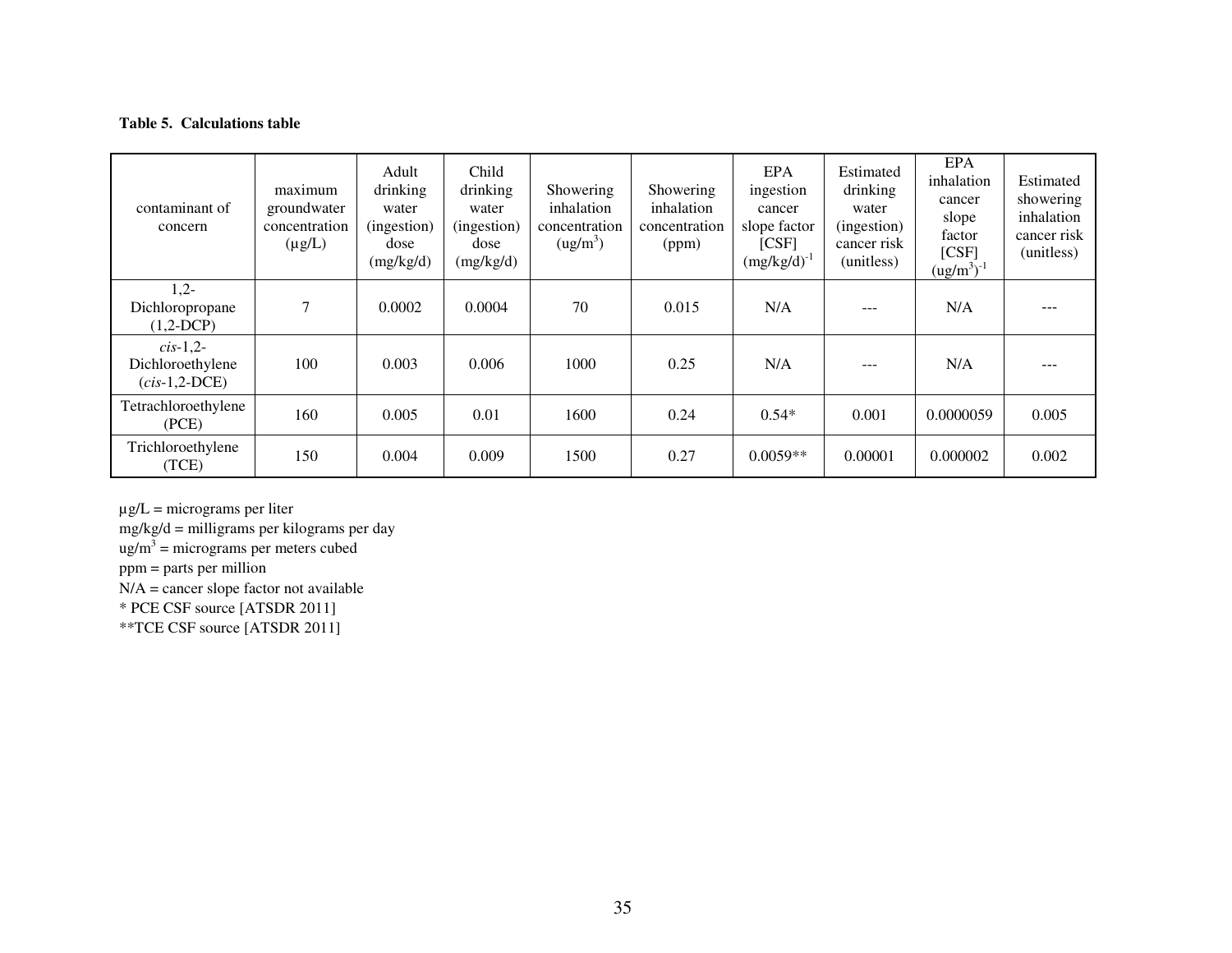**Table 6. Oral Hazard Quotient and Hazard Index Values\*** 

| <b>General Oral HI</b>  |                     |                                          |                                                     |                             |                                                                                          |                                                            |                                                              |                       |        |
|-------------------------|---------------------|------------------------------------------|-----------------------------------------------------|-----------------------------|------------------------------------------------------------------------------------------|------------------------------------------------------------|--------------------------------------------------------------|-----------------------|--------|
| <b>Chemical</b>         | Conc<br>$(\mu g/L)$ | <b>Adult</b><br><b>Dose</b><br>(mg/kg/d) | <b>Child</b><br>$\bf{Dose}^{\ddagger}$<br>(mg/kg/d) | <b>MRL/RfD</b><br>(mg/kg/d) | <b>MRL/RfD</b> source<br>and info                                                        | <b>NOAEL/</b><br><b>LOAEL/</b><br>$BMDL_{10}$<br>(mg/kg/d) | <b>NOAEL/LOAEL/</b><br>$BMDL_{10}$<br><b>Exposure/source</b> | Uncertainty<br>Factor | HQ     |
| $cis-1,2$<br><b>DCE</b> | 100                 | 0.003                                    | 0.006                                               | 0.002                       | <b>EPA IRIS Chronic</b><br>RfD-increased<br>relative kidney weight<br>in rats            | 5.1                                                        | $BMDL_{10}$ /Chronic<br><b>/EPA IRIS</b>                     | 3000                  | 3.000  |
| $1,2$ -DCP              | $\tau$              | 0.0002                                   | 0.0004                                              | 0.09                        | <b>ATSDR Chronic</b><br>MRL-Hepatic                                                      | 62                                                         | NOAEL/Chronic<br><b>/ATSDR Tox</b><br>Profile                | 1000                  | 0.004  |
| PCE                     | 160                 | 0.005                                    | 0.01                                                | 0.01                        | <b>EPA IRIS Chronic</b><br>RfD-Hepatic in mice,<br>weight gain in rats                   | 14                                                         | NOAEL/Chronic<br><b>/EPA IRIS</b>                            | 1000                  | 1.000  |
| <b>TCE</b>              | 150                 | 0.004                                    | 0.009                                               | 0.0003                      | EPA 2001 TCE RA<br>draft Chronic RfD-<br>liver (hepatic),<br>kidney, developing<br>fetus |                                                            | LOAEL/Sub-<br>chronic**/ $EPA$<br>2001 TCE RA draft          | 3000                  | 30.000 |
|                         |                     |                                          |                                                     |                             |                                                                                          |                                                            | <b>General Oral HI =</b>                                     |                       | 34.004 |

\*Per ATSDR 2004 Guidance Manual for the Assessment of Joint Toxic Action of Chemical Mixtures, the hazard index method is chosen on the grounds of practicality because most, but not all, of the mixture's components have the same oral critical effect (hepatic)

 $\frac{1}{T}$  Child dose used for HQ calculation as most conservative and protective of human health

 $BMDL_{10}$  is the 95% lower confidence limit on the benchmark dose  $(BMD_{10})$  corresponding to a 10% increase in relative kidney weight compared with controls.

\*\*sub-chronic exposure duration in mice was 6 weeks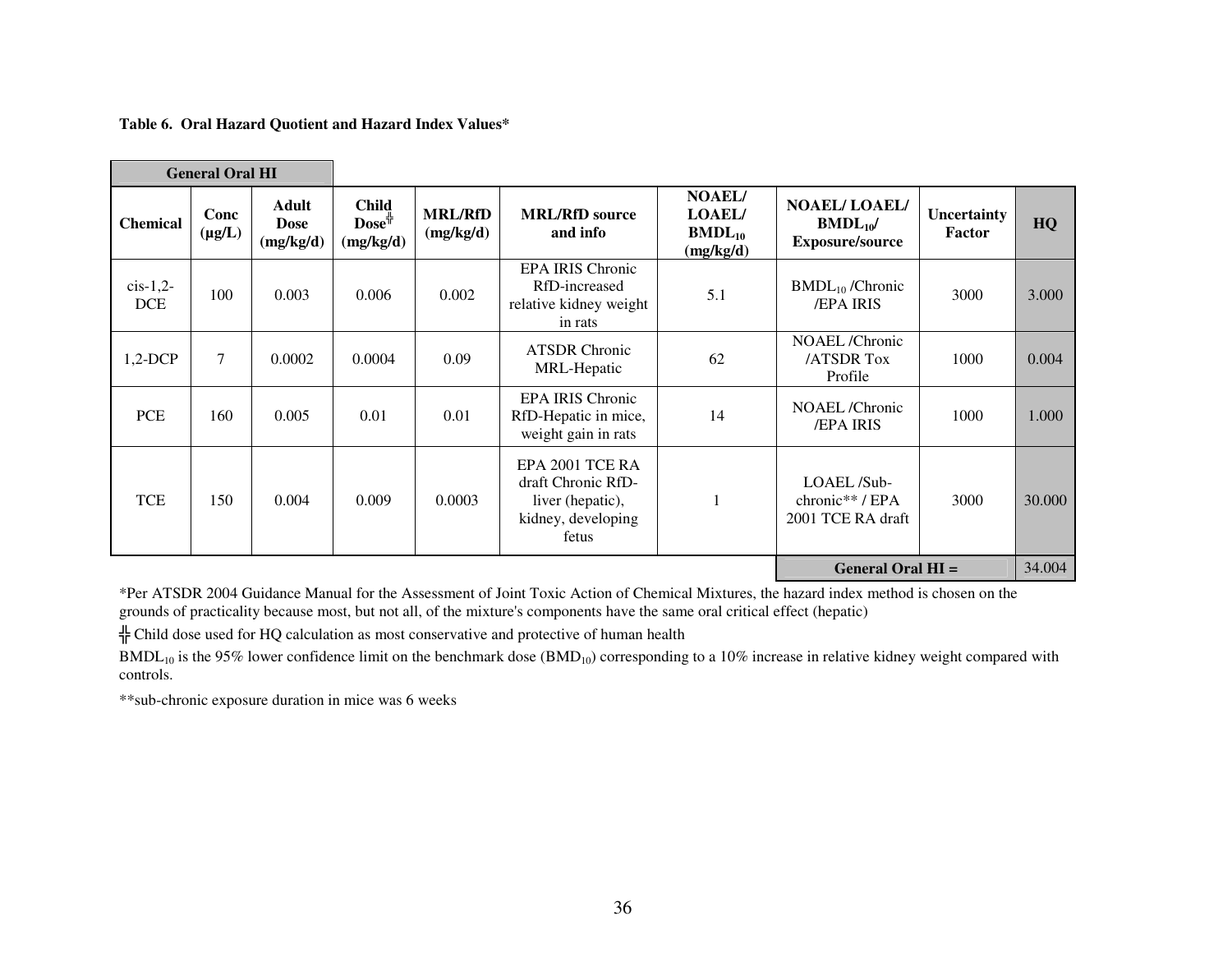| General Innalation Fil    |                     |                                   |                  |                                                                                                                 |                       |                                                    |      |        |
|---------------------------|---------------------|-----------------------------------|------------------|-----------------------------------------------------------------------------------------------------------------|-----------------------|----------------------------------------------------|------|--------|
| <b>Chemical</b>           | Conc<br>$(\mu g/L)$ | <b>Estimated</b><br>Conc<br>(ppm) | <b>MRL</b> (ppm) | <b>MRL</b> source and<br>info                                                                                   | <b>LOAEL</b><br>(ppm) | LOAEL/Exposure/source                              | UF   | HQ     |
| $cis-1,2$ -<br><b>DCE</b> | 100                 | 0.25                              | na               |                                                                                                                 |                       | no data                                            |      | 0.000  |
| $1,2$ -DCP                | $\tau$              | 0.015                             | 0.007            | <b>ATSDR</b><br>Intermediate MRL<br>- from intermediate<br>LOAEL -upper<br>respiratory lesions-<br>respiratory  | 15                    | LOAEL/Intermediate/<br><b>ATSDR Tox Profile</b>    | 1000 | 2.143  |
| <b>PCE</b>                | 160                 | 0.24                              | 0.04             | <b>ATSDR Chronic</b><br>MRL-from the<br>chronic LOAEL-<br>increased reaction<br>times-neurological              | 15                    | <b>LOAEL/ Chronic/ ATSDR</b><br><b>Tox Profile</b> | 100  | 6.000  |
| <b>TCE</b>                | 150                 | 0.27                              | 0.1              | <b>ATSDR</b><br>Intermediate<br>MRL-from the<br>intermediate<br>LOAEL-decreased<br>wakefulness-<br>neurological | 50                    | LOAEL/Intermediate/<br><b>ATSDR Tox Profile</b>    | 300  | 2.700  |
|                           |                     |                                   |                  |                                                                                                                 |                       | <b>General Inhalation HI =</b>                     |      | 10.843 |

 **Table 7. Inhalation Hazard Quotient and Hazard Index Values\* General Inhalation HI** 

\*Per ATSDR 2004 Guidance Manual for the Assessment of Joint Toxic Action of Chemical Mixtures, the hazard index method is chosen on the grounds of practicality because most, but not all, of the mixture's components have the same inhalation critical effect (neurological)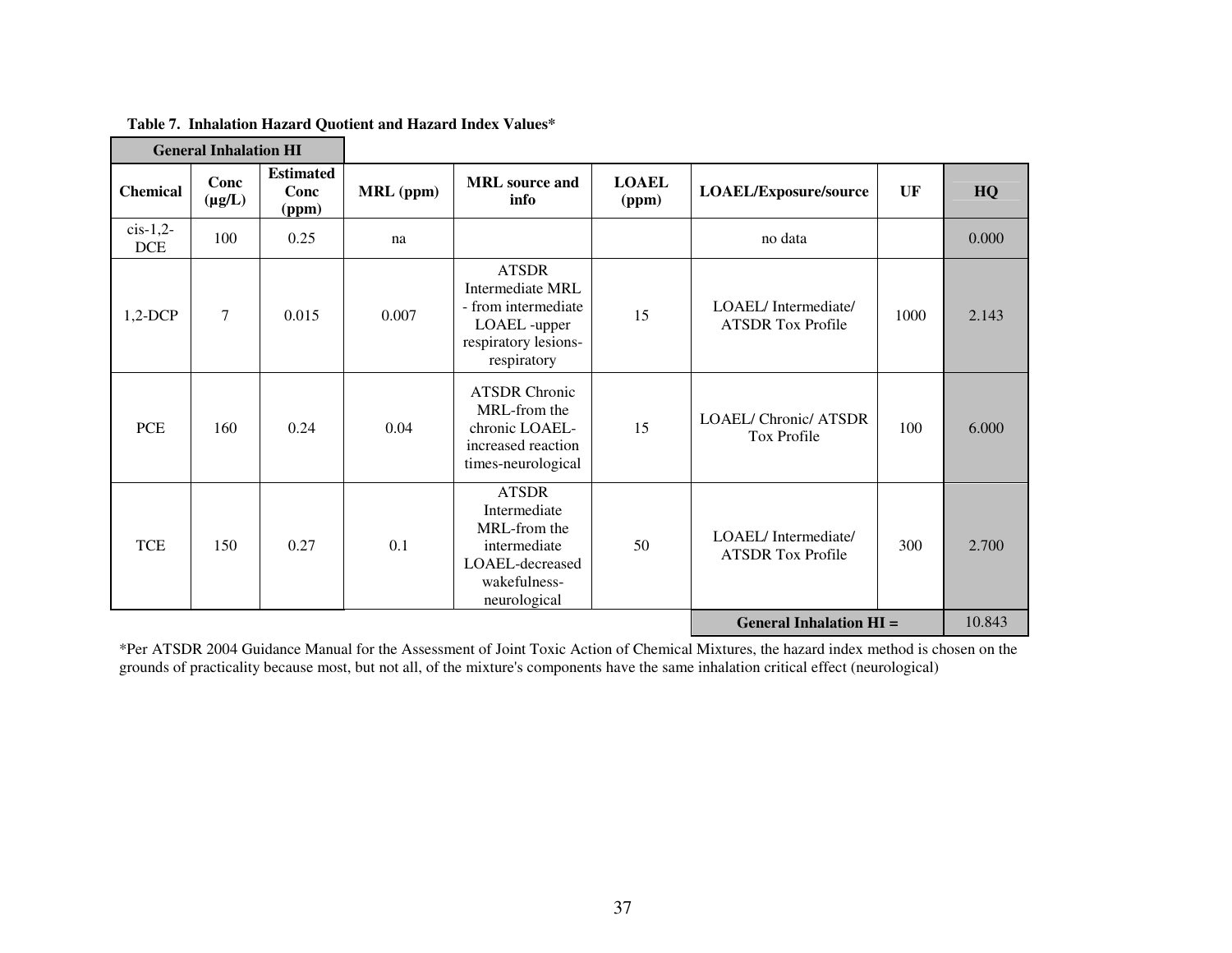**Table 8. Margin of Safety, ingestion** 

| <b>Chemical</b>         | Conc<br>$(\mu g/L)$ | Adult<br><b>Dose</b><br>(mg/kg/d) | <b>Child</b><br><b>Dose</b><br>(mg/kg/d) | <b>NOAEL/</b><br><b>LOAEL</b><br>$/BMDL_{10}$<br>(mg/kg/d) | <b>NOAEL/</b><br><b>LOAEL/</b><br>$BMDL_{10}$<br>Info | <b>Margin</b><br>of<br><b>Safety</b><br>(MOS)<br><b>Adult</b> | <b>Margin</b><br>of<br><b>Safety</b><br>(MOS)<br><b>Child</b> |
|-------------------------|---------------------|-----------------------------------|------------------------------------------|------------------------------------------------------------|-------------------------------------------------------|---------------------------------------------------------------|---------------------------------------------------------------|
| $cis-1,2$<br><b>DCE</b> | 100                 | 0.003                             | 0.006                                    | 5.1                                                        | $BMDL_{10}$                                           | 1700                                                          | 850                                                           |
| $1,2-DCP$               | 7                   | 0.0002                            | 0.0004                                   | 62                                                         | <b>NOAEL</b>                                          | 310000                                                        | 155000                                                        |
| <b>PCE</b>              | 160                 | 0.005                             | 0.01                                     | 14                                                         | <b>NOAEL</b>                                          | 2800                                                          | 1400                                                          |
| <b>TCE</b>              | 150                 | 0.004                             | 0.009                                    |                                                            | LOAEL                                                 | 250                                                           | 111                                                           |

 $BMDL_{10}$  is the 95% lower confidence limit on the benchmark dose  $(BMD_{10})$  corresponding to a 10% increase in relative kidney weight compared with controls.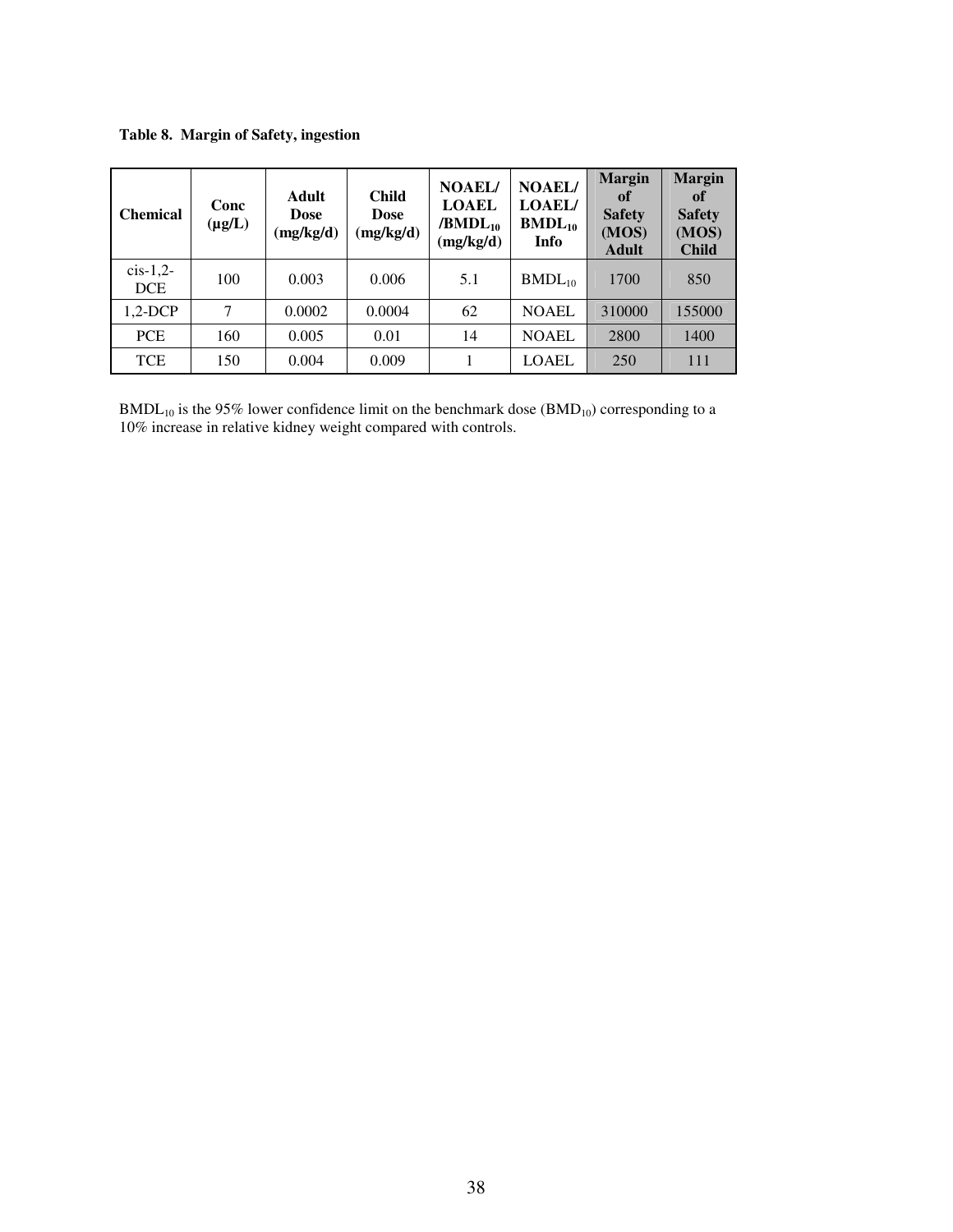**Table 9. Margin of Safety, inhalation** 

| <b>Chemical</b>           | Conc<br>$(\mu g/L)$ | <b>Estimated</b><br>Conc<br>(ppm) | <b>LOAEL</b><br><b>NOAEL</b><br>(ppm) | <b>LOAEL</b><br><b>NOAEL</b><br>Info | <b>Margin</b><br>of<br><b>Safety</b><br>(MOS) |
|---------------------------|---------------------|-----------------------------------|---------------------------------------|--------------------------------------|-----------------------------------------------|
| $cis-1,2$ -<br><b>DCE</b> | 100                 | 0.25                              |                                       | no chronic<br>data                   |                                               |
| $1,2-DCP$                 |                     | 0.015                             | 15                                    | <b>LOAEL</b>                         | 1000                                          |
| <b>PCE</b>                | 160                 | 0.24                              | 15                                    | <b>LOAEL</b>                         | 63                                            |
| <b>TCE</b>                | 150                 | 0.27                              | 50                                    | <b>LOAEL</b>                         | 185                                           |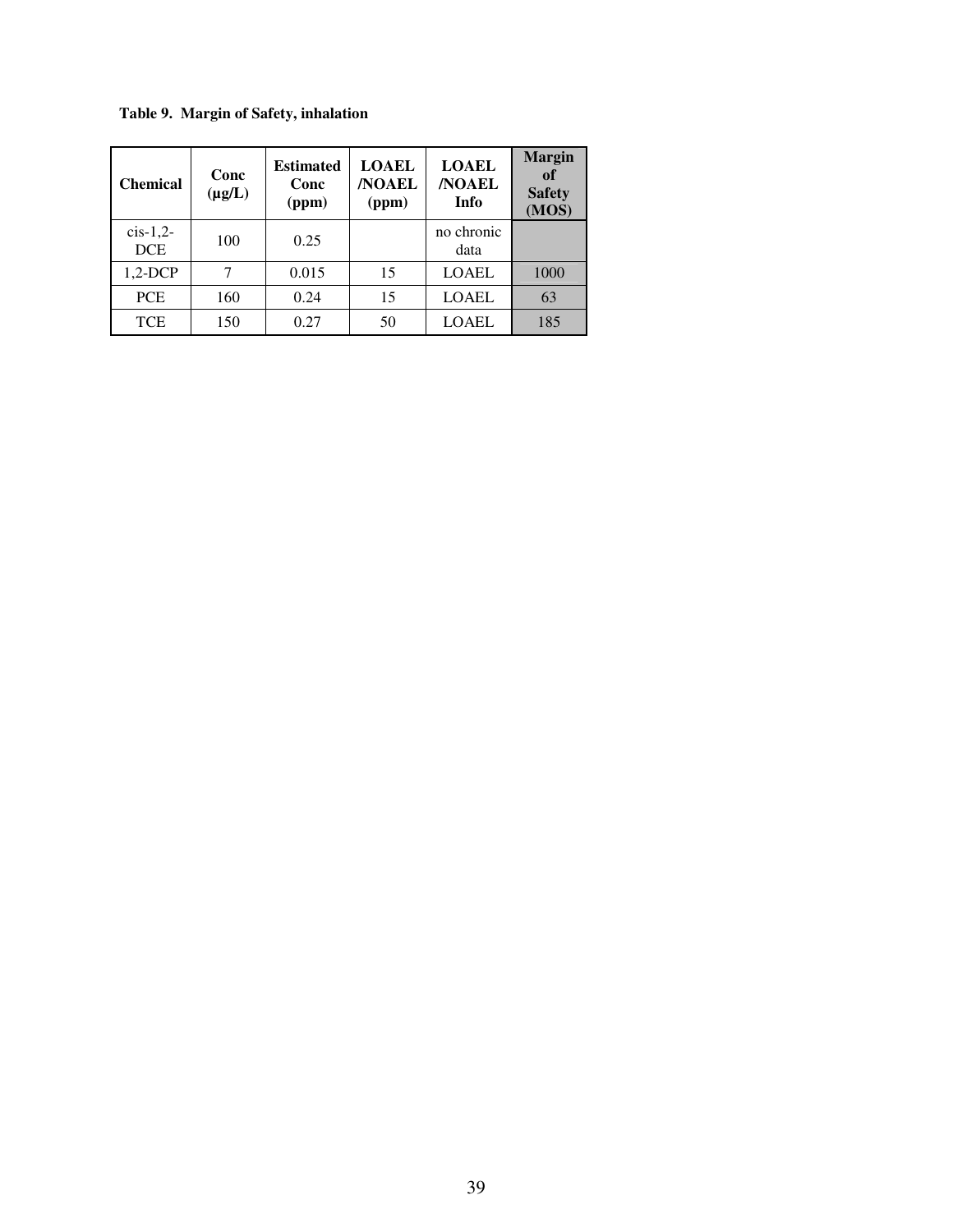| <b>Chemical</b>         | Conc<br>$(\mu g/L)$ | <b>Adult Oral</b><br>Dose<br>(mg/kg/d) | <b>Child Oral</b><br><b>Dose</b><br>(mg/kg/d) | <b>Estimated</b><br><b>Inhalation</b><br>Conc (ppm) |  |
|-------------------------|---------------------|----------------------------------------|-----------------------------------------------|-----------------------------------------------------|--|
| $cis-1,2$<br><b>DCE</b> | 100                 | 0.003                                  | 0.006                                         | 0.25                                                |  |
| $1,2-DCP$               | 7                   | 0.0002                                 | 0.0004                                        | 0.015                                               |  |
| <b>PCE</b>              | 160                 | 0.005                                  | 0.01                                          | 0.24                                                |  |
| <b>TCE</b>              | 150                 | 0.004                                  | 0.009                                         | 0.27                                                |  |
|                         | $Totals =$          | 0.0122                                 | 0.0254                                        | 0.775                                               |  |

**Table 10. Total oral dose and inhalation concentration calculations**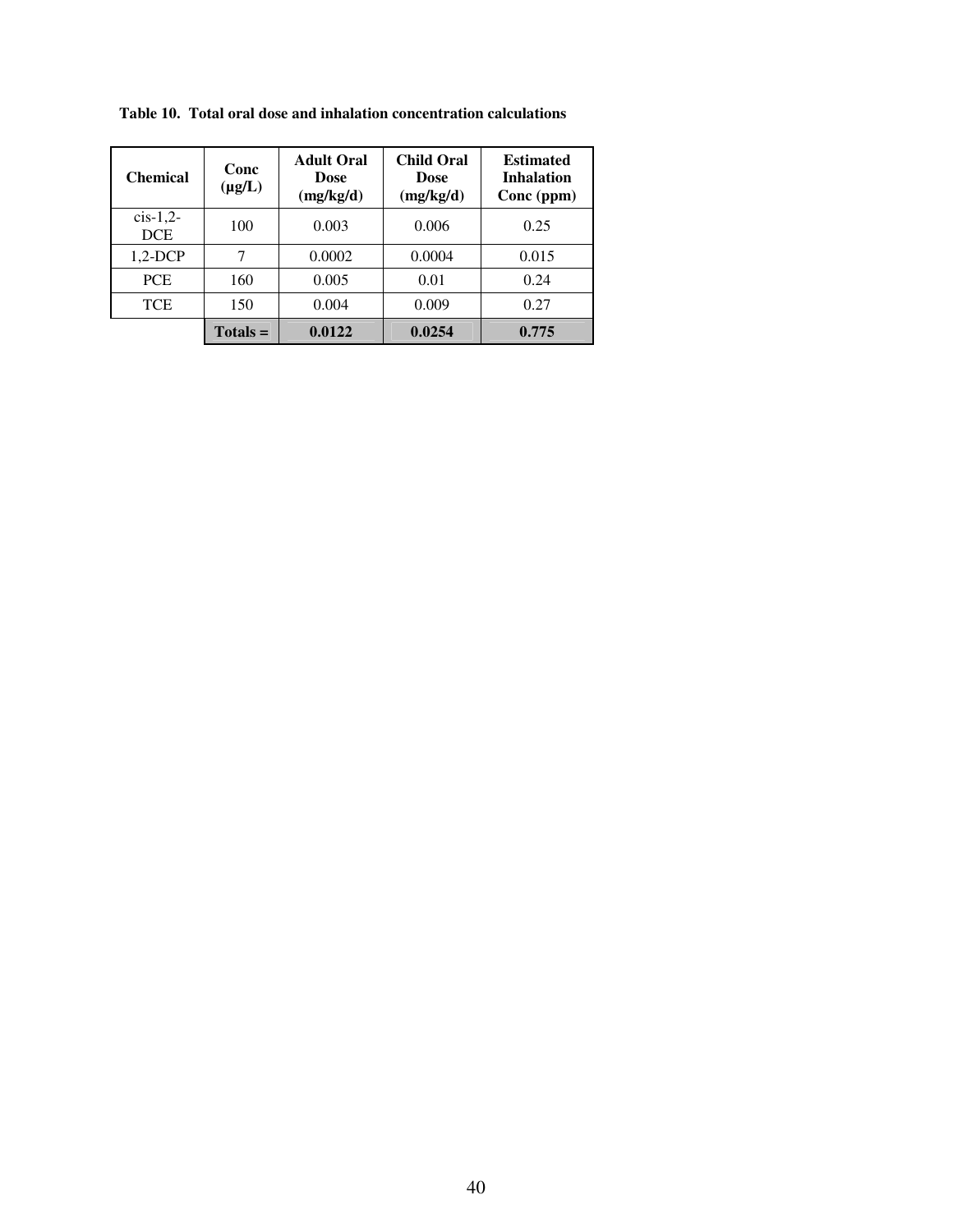| Hepatic<br><b>Oral HI</b> |                     |                          |                             |                                                          |           |                                                    |                       |                        |                                 |
|---------------------------|---------------------|--------------------------|-----------------------------|----------------------------------------------------------|-----------|----------------------------------------------------|-----------------------|------------------------|---------------------------------|
| <b>Chemical</b>           | Conc<br>$(\mu g/L)$ | <b>Dose</b><br>(mg/kg/d) | <b>MRL/RfD</b><br>(mg/kg/d) | <b>MRL/RfD</b> source<br>and info                        | (mg/kg/d) | <b>LOAEL /NOAEL LOAEL /NOAEL</b><br>Info           | Uncertainty<br>Factor | TTD*                   | Hepatic<br>specific<br>values** |
| <b>PCE</b>                | 160                 | 0.01                     | 0.01                        | <b>EPA IRIS Chronic</b><br>RfD-Hepatic in mice           | 14        | $EPA NOAEL$ <sup><math>H</math></sup> -<br>hepatic | 1000                  | 0.014                  | 0.714                           |
| <b>TCE</b>                | 150                 | 0.009                    | 0.0003                      | EPA 2001 TCE RA<br>draft Chronic RfD-<br>liver (hepatic) |           | $EPA$ LOAEL $^*$ -<br>hepatic                      | 3000                  | 0.0003                 | 27.000                          |
|                           |                     |                          |                             |                                                          |           |                                                    |                       | Dose/RfD<br>$_{PCE}$ = | 1.0000                          |

|  |  | Table 11. Hepatic Target Toxicity Dose Calculations for Endpoint Specific Mixtures Evaluation |  |  |  |
|--|--|-----------------------------------------------------------------------------------------------|--|--|--|
|  |  |                                                                                               |  |  |  |

Dose/RfD  $_{TCE}$  = 30.0000 **HI hepatic\*\*\*=**58.714

 $*$  Target Toxicity Dose = (NOAEL or LOAEL or BDML<sub>10</sub> / Uncertainty Factor)

\*\*Endpoint specific values = Dose / TTD and Dose / RfD

Ħ 2011 EPA IRIS states NOAEL study [Hayes 1986] includes hepatic and renal effects

¥ EPA 2001 TCE RA draft states NOAEL and LOAEL for both hepatic and renal effects

\*\*\*Endpoint specific Hazard Index is the sum of endpoint specific values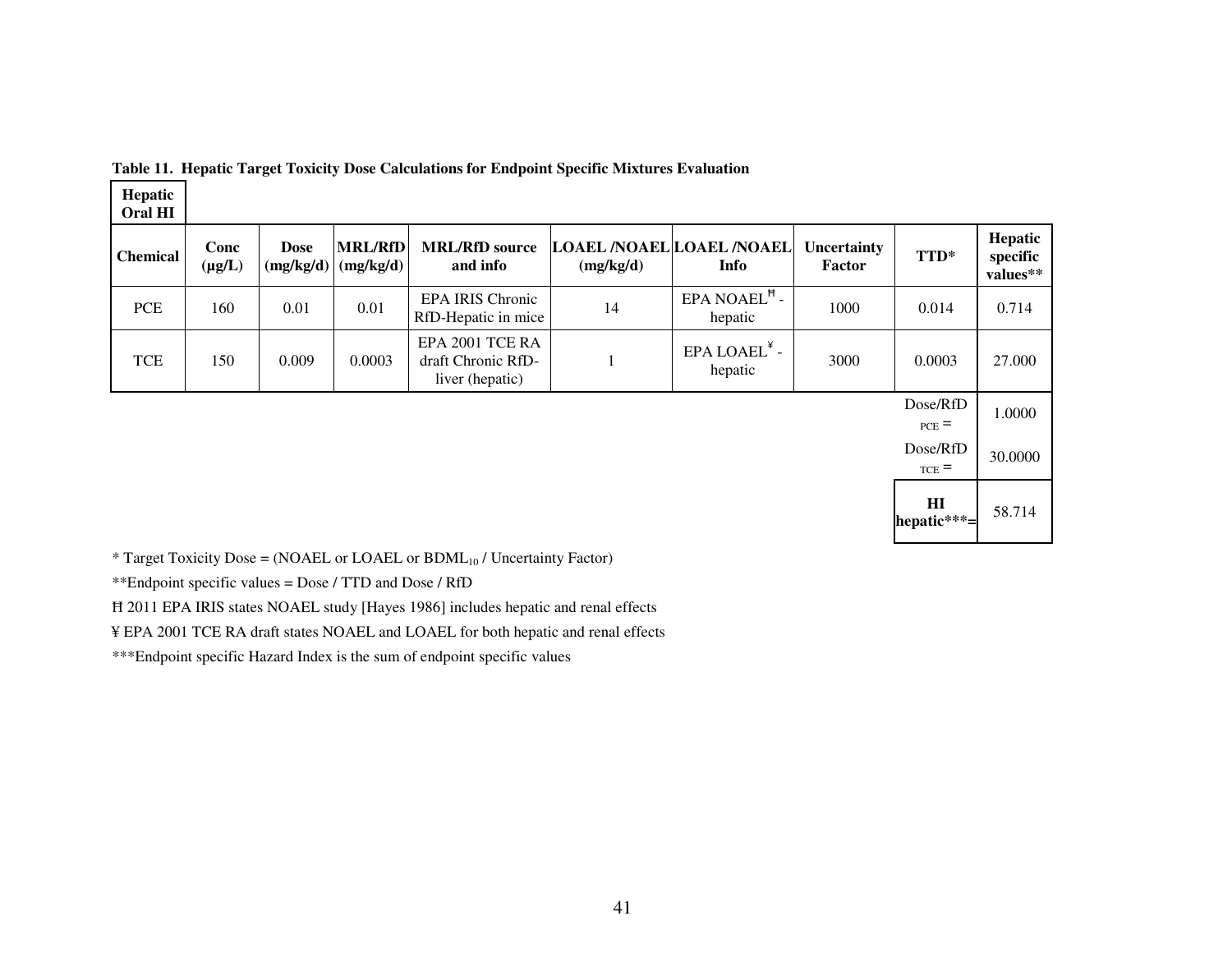| Oral HI                     |                     |                          |                             |                                                           |                                            |                                           |                       |                            |                               |
|-----------------------------|---------------------|--------------------------|-----------------------------|-----------------------------------------------------------|--------------------------------------------|-------------------------------------------|-----------------------|----------------------------|-------------------------------|
| <b>Chemical</b>             | Conc<br>$(\mu g/L)$ | <b>Dose</b><br>(mg/kg/d) | <b>MRL/RfD</b><br>(mg/kg/d) | <b>MRL/RfD</b> source<br>and info                         | <b>LOAEL</b><br><b>/NOAEL</b><br>(mg/kg/d) | <b>LOAEL</b><br><b>NOAEL</b><br>Info      | Uncertainty<br>Factor | TTD*                       | Renal<br>specific<br>values** |
| $cis-1,2-$<br><b>DCE</b>    | 100                 | 0.006                    | 0.002                       | EPA IRIS Chronic<br>RfD-kidney<br>weight gain in rats     | 5.1                                        | $BMDL_{10}$                               | 3000                  | 0.0017                     | 3.529                         |
| $\ensuremath{\textit{PCE}}$ | 160                 | 0.01                     | 0.01                        | EPA IRIS Chronic<br>RfD-kidney<br>weight gain in rats     | 14                                         | <b>EPA NOAEL</b><br>- kidney <sup>#</sup> | 1000                  | 0.014                      | 0.714                         |
| <b>TCE</b>                  | 150                 | 0.009                    | 0.0003                      | EPA 2001 TCE<br>RA draft Chronic<br>RfD-kidney<br>(renal) |                                            | EPA LOAEL <sup>¥</sup><br>- kidney        | 3000                  | 0.0003                     | 27.000                        |
|                             |                     |                          |                             |                                                           |                                            |                                           |                       | Dose/RfD<br>$_{DCE}$ =     | 3.0000                        |
|                             |                     |                          |                             |                                                           |                                            |                                           |                       | Dose/RfD<br>$_{PCE}$ =     | 1.0000                        |
|                             |                     |                          |                             |                                                           |                                            |                                           |                       | Dose/RfD<br>$_{\rm TCE}$ = | 30.0000                       |
|                             |                     |                          |                             |                                                           |                                            |                                           |                       | $\mathbf{H}$<br>renal***=  | 65.244                        |

|  |  | Table 12. Renal Target Toxicity Dose Calculations for Endpoint Specific Mixtures Evaluation |
|--|--|---------------------------------------------------------------------------------------------|
|  |  |                                                                                             |

 $*$  Target Toxicity Dose = (NOAEL or LOAEL or BDML $_{10}$  / Uncertainty Factor)

\*\*Endpoint specific values = Dose / TTD and Dose / RfD

**Renal** 

Ħ 2011 EPA IRIS states NOAEL study [Hayes 1986] includes hepatic and renal effects

¥ EPA 2001 TCE RA draft states NOAEL and LOAEL for both hepatic and renal effects

\*\*\*Endpoint specific Hazard Index is the sum of endpoint specific values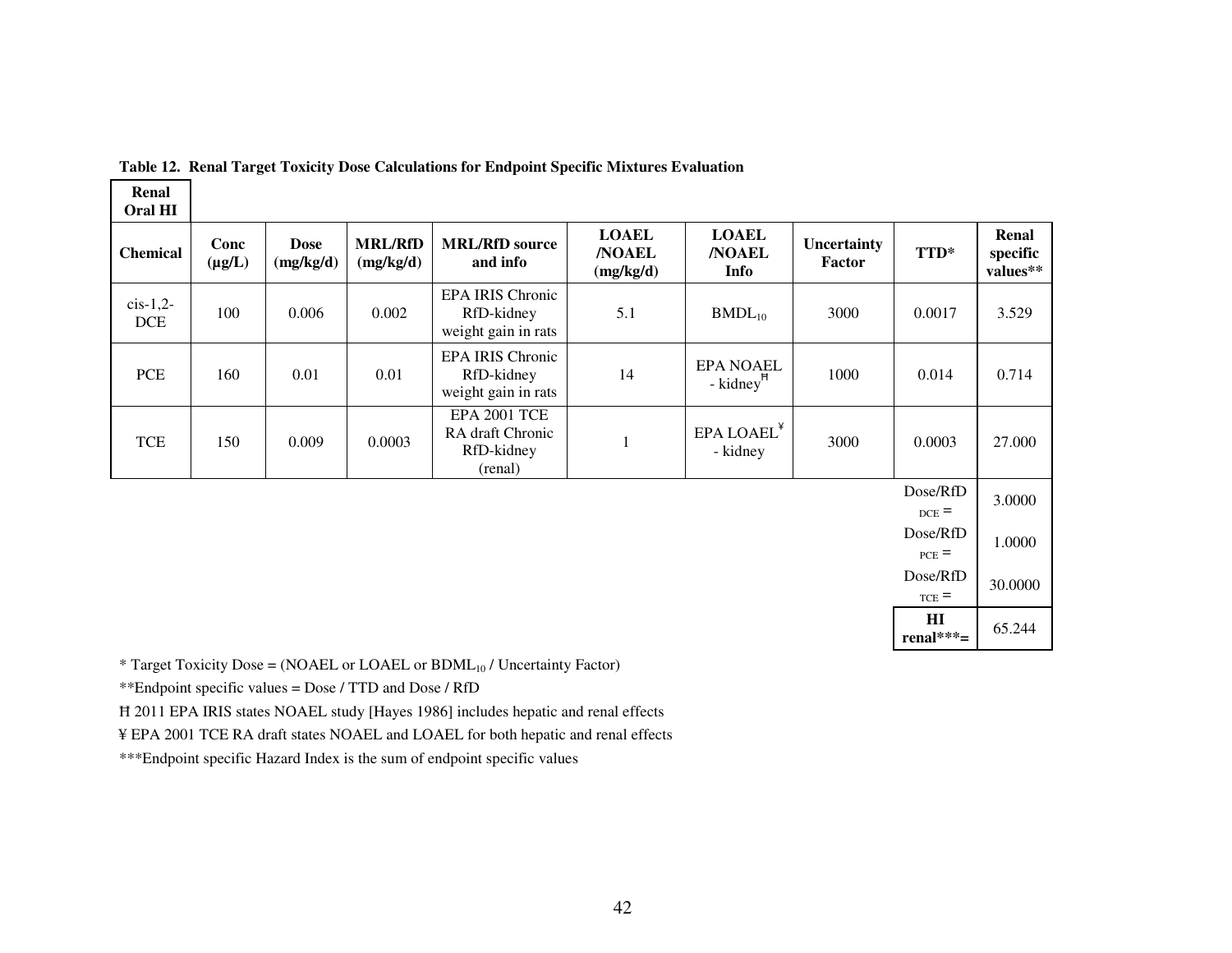#### **Appendix A - Risk of Illness, Dose Response/Threshold and Uncertainty**

#### **RISK OF ILLNESS, DOSE RESPONSE/THRESHOLD, AND UNCERTAINTY IN PUBLIC HEALTH ASSESSMENTS**

#### **Risk of Illness**

In this public health assessment, the risk of illness is the chance that exposure to a hazardous contaminant is associated with a harmful health effect or illness. The risk of illness is not a measure of cause and effect. Only an in-depth health study can identify a cause and effect relationship. Instead, Florida DOH uses the risk of illness to decide if the site needs a follow-up health study and to identify possible associations. The greater the exposure to a hazardous contaminant (dose), the greater the risk of illness. The amount of a substance required to harm a person's health (toxicity) also determines the risk of illness. Exposure to a hazardous contaminant above a minimum level increases everyone's risk of illness. Only in unusual circumstances, however, do many persons become ill. Information from human studies provides the strongest evidence that exposure to a hazardous contaminant is related to a particular illness. Some of this evidence comes from doctors reporting an unusual incidence of a specific illness in exposed individuals. More formal studies compare illnesses in people with different levels of exposure. Nevertheless, human information is very limited for most hazardous contaminants, and scientists must frequently depend upon data from animal studies. Hazardous contaminants associated with harmful health effects in humans are often associated with harmful health effects in other animal species. There are limits, however, to relying only on animal studies. For example, scientists have found some hazardous contaminants are associated with cancer in animals, but lack evidence of a similar association in humans. In addition, humans and animals have differing abilities to protect themselves against low levels of contaminants, and most animal studies test only the possible health effects of high exposure levels. Consequently, the possible effects on humans of low-level exposure to hazardous contaminants are uncertain when information comes solely from animal experiments.

#### **Dose Response/Thresholds**

The focus of toxicological studies in humans or animals is identification of the relationship between exposure to different doses of a specific contaminant and the chance of having a health effect from each exposure level. This dose-response relationship provides a mathematical formula or graph used to estimate a person's risk of illness. The actual shape of the dose-response curve requires scientific knowledge of how a hazardous substance affects different cells in the human body. There is one important difference between the dose-response curves used to estimate the risk of non-cancer illnesses and those used to estimate the risk of cancer: the existence of a threshold dose. A threshold dose is the highest exposure dose at which there is no risk of illness. The dose-response curves for non-cancer illnesses include a threshold dose that is greater than zero. Scientists include a threshold dose in these models because the human body can adjust to varying amounts of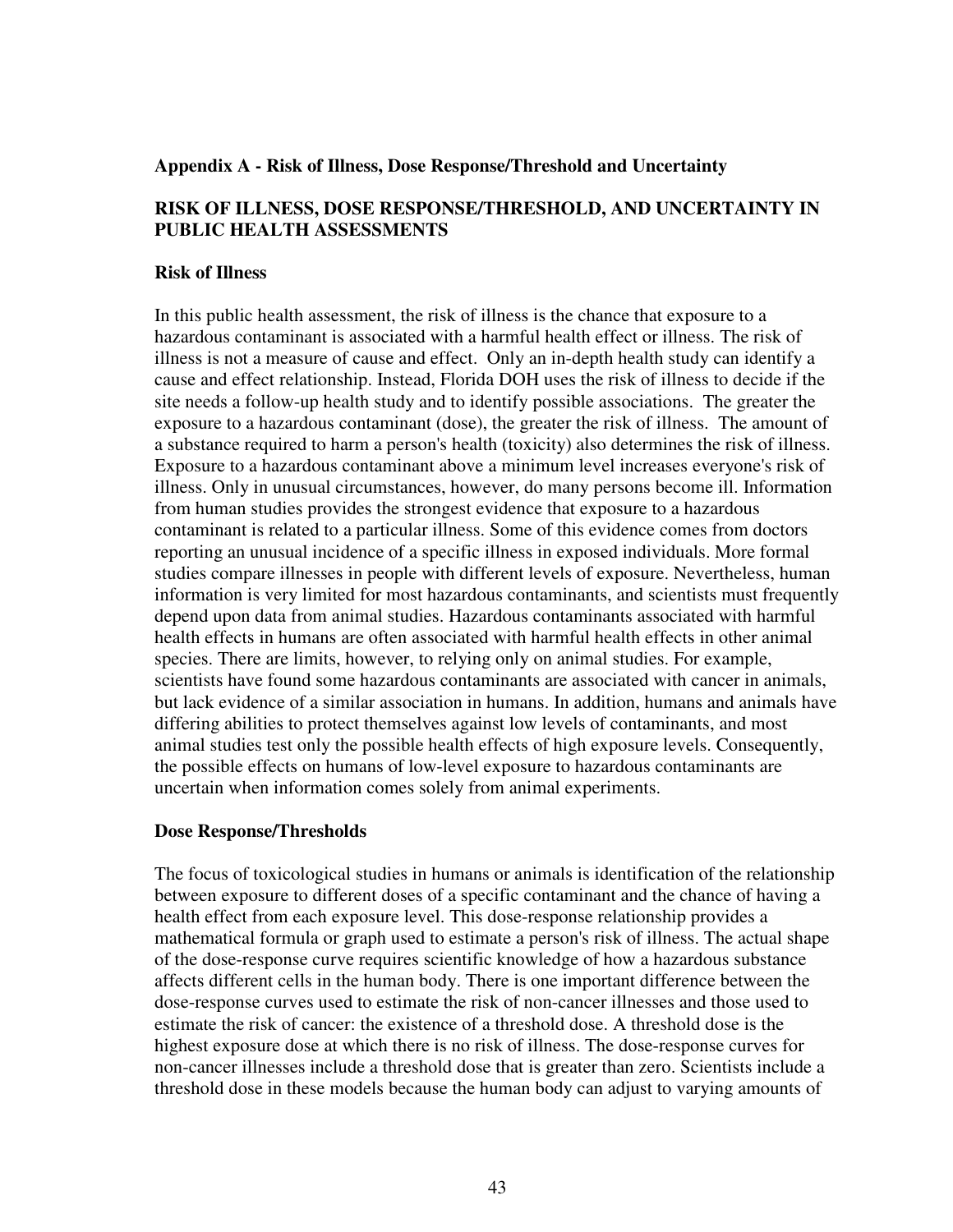cell damage without illness. The threshold dose differs for different contaminants and different exposure routes. It is estimated from information gathered in human and animal studies. By contrast, the dose-response curves used to estimate the risk of cancer assume no threshold dose (or, in other words, the cancer threshold dose is zero). This assumes a single contaminant molecule could be sufficient to cause a clinical case of cancer. Such an assumption is very conservative; indeed, many scientists also believe a threshold dose greater than zero exists for the development of cancer.

#### **Uncertainty**

All risk assessments, to varying degrees, require the use of assumptions, judgments, and incomplete data. These contribute to the uncertainty of the final risk estimates. Some more important sources of uncertainty in this public health assessment include environmental sampling and analysis, exposure parameter estimates, use of modeled data, and present toxicological knowledge. These uncertainties can cause risk to be overestimated or underestimated. Because of the uncertainties described below, this public health assessment does not represent an absolute estimate of risk to persons exposed to chemicals at or near the JJ Seifert site. Environmental chemistry analysis errors can arise from random errors in the sampling and analytical processes, resulting in either an over- or underestimation of risk. Increasing the number of samples collected/analyzed and sampling the same locations over several different periods can control these errors to some extent. These actions tend to minimize any uncertainty caused by random sampling errors. Two areas of uncertainty affect exposure parameter estimates. The first is the exposure point concentration estimate. The second is the estimate of the total chemical exposures. In this assessment maximum detected concentrations were used as the exposure point concentration. Using the maximum measured value is considered appropriate because one cannot be certain of the peak contaminant concentrations, and cannot statistically predict peak values. Nevertheless, this assumption introduces uncertainty into the risk assessment that could over or underestimate the actual risk of illness. When selecting parameter values to estimate exposure dose, default assumptions and values within the ranges recommended by the ATSDR or the EPA were used. These default assumptions and values are conservative (health protective) and can contribute to the overestimation of risk of illness. Similarly, the maximum exposure period was assumed to have occurred regularly for each selected pathway. Both assumptions are likely to contribute to the overestimation of risk of illness. There are also data gaps and uncertainties in the design, extrapolation, and interpretation of toxicological experimental studies. Data gaps contribute uncertainty because information is either not available or is addressed qualitatively. Moreover, the available information on the interaction among chemicals found at the site, when present, is qualitative; that is, a description instead of a number. A mathematical formula is not applied to estimate the dose. These data gaps can tend to underestimate the actual risk of illness. In addition, there are great uncertainties in extrapolating from high to low doses, and from animal to human populations. Extrapolating from animals to humans is uncertain because of the differences in the uptake, metabolism, distribution, and body organ susceptibility between different species. Human populations are also variable because of differences in genetic makeup,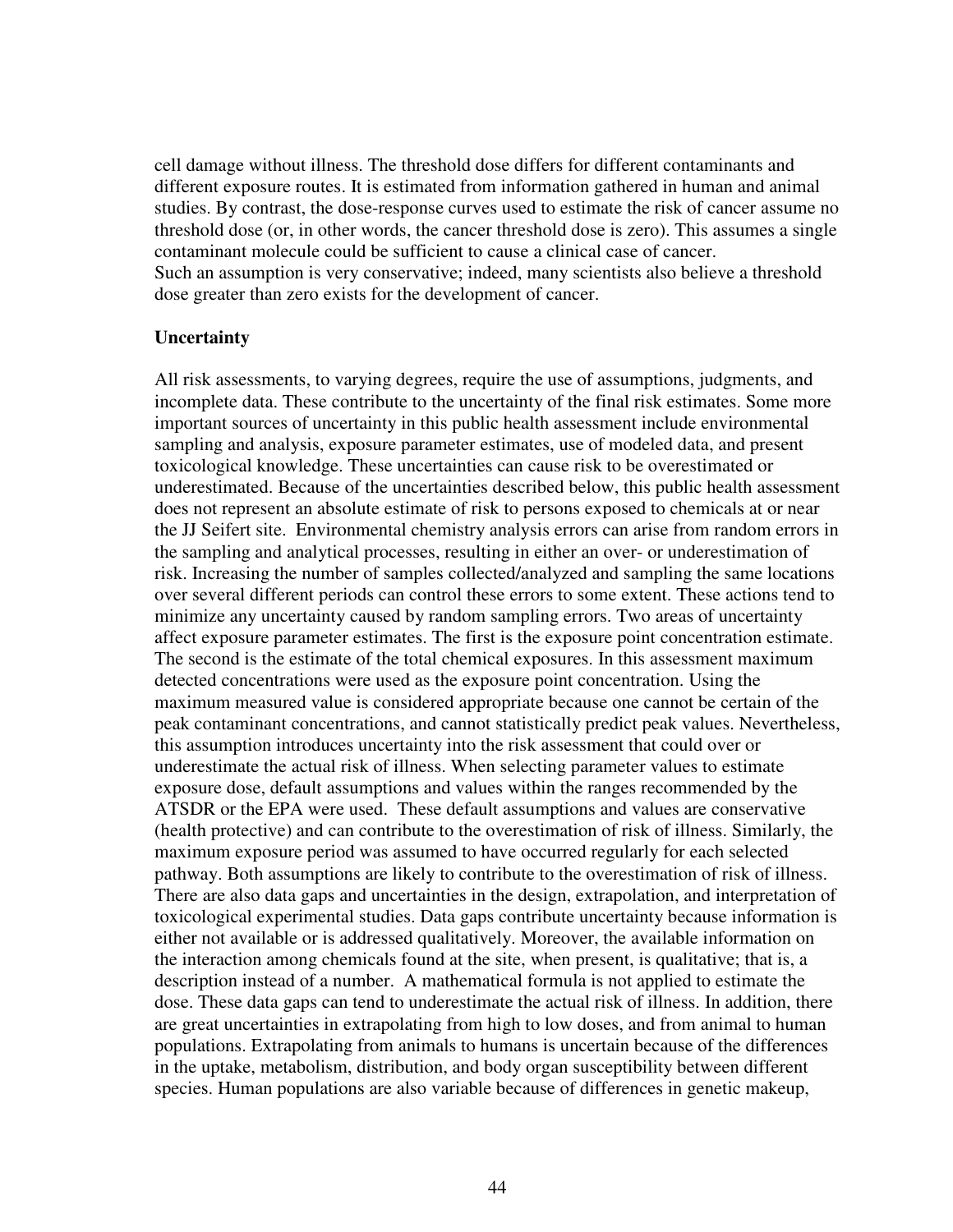diet, home and occupational environment, activity patterns, and other factors. These uncertainties can result in an over or underestimation of risk of illness. Finally, there are great uncertainties in extrapolating from high doses to low doses, and controversy in interpreting these results. Because the models used to estimate dose-response relationships in experimental studies are conservative, they tend to overestimate the risk. Techniques used to derive acceptable exposure levels account for such variables by using safety factors. Currently, there is much debate in the scientific community about the extent to which the actual risks are overestimated and what the resultant risk estimates really mean.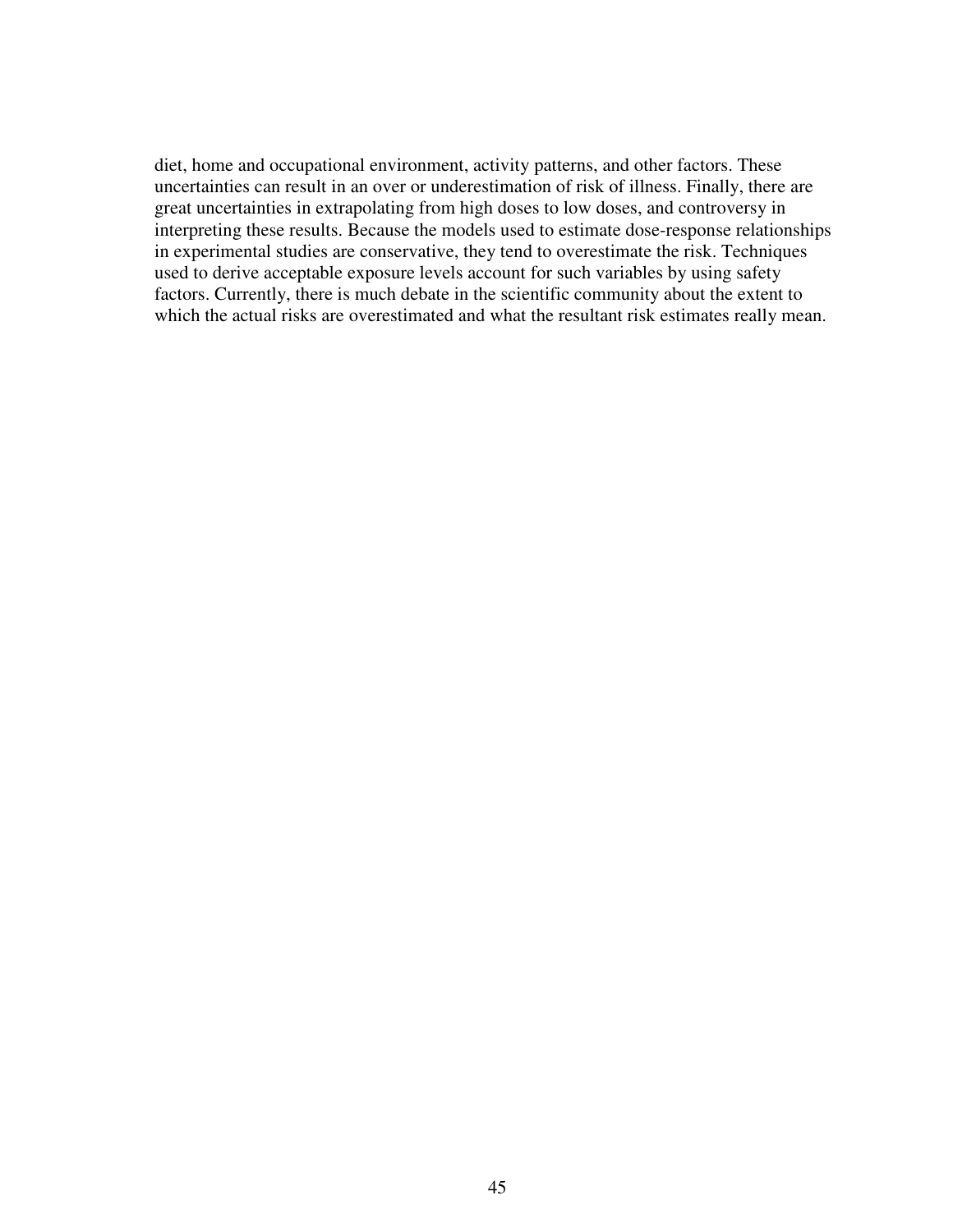# **Appendix B - Figures**

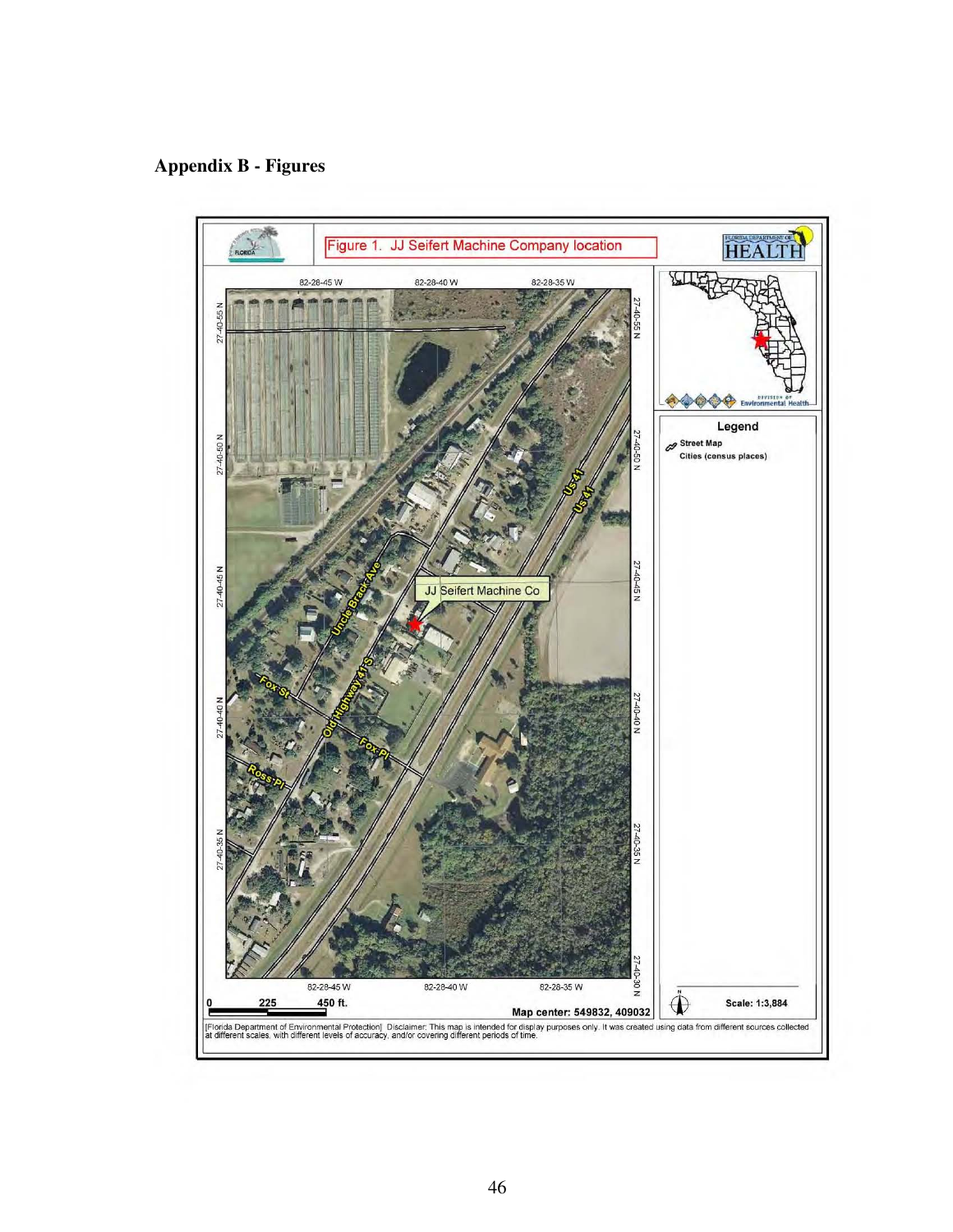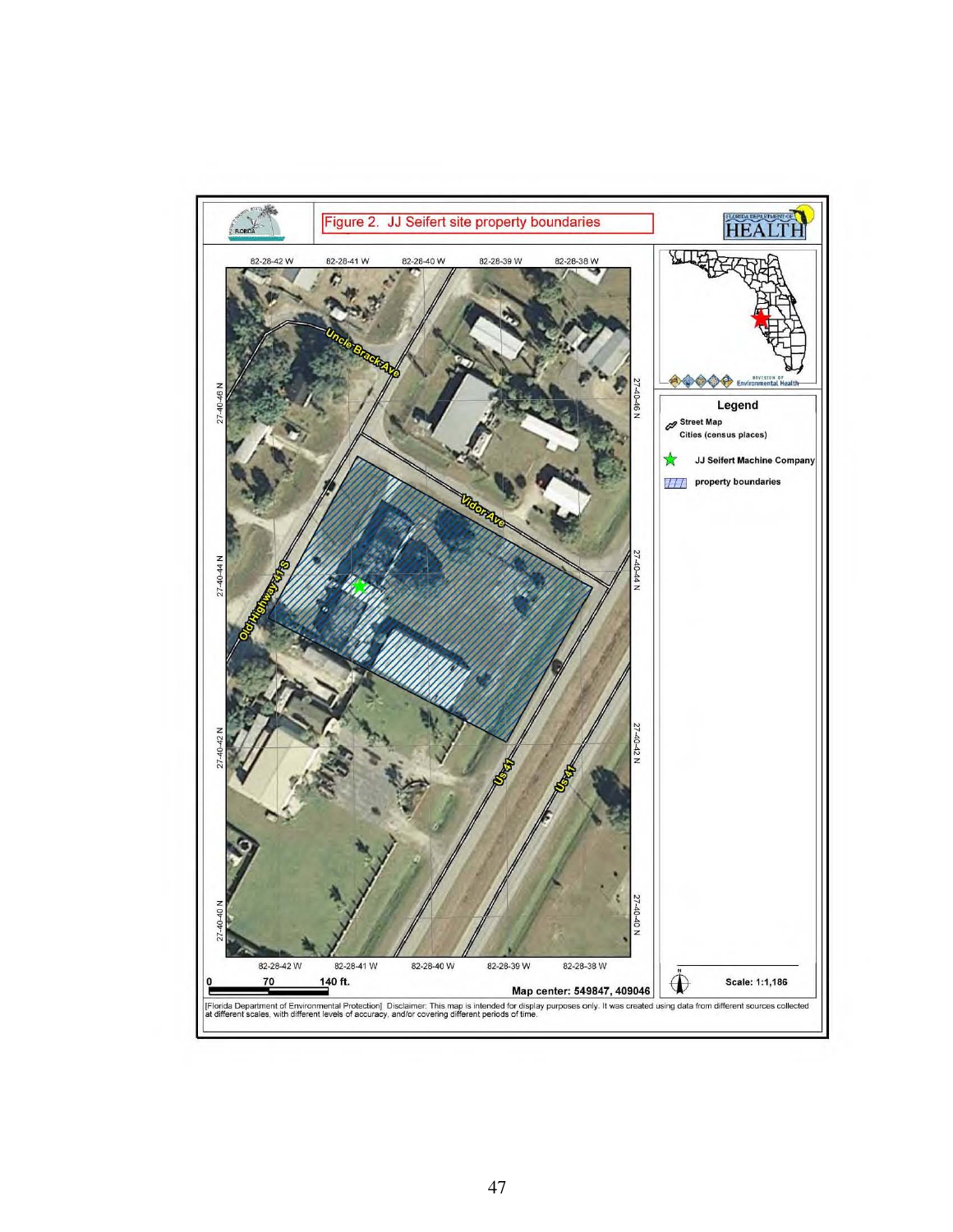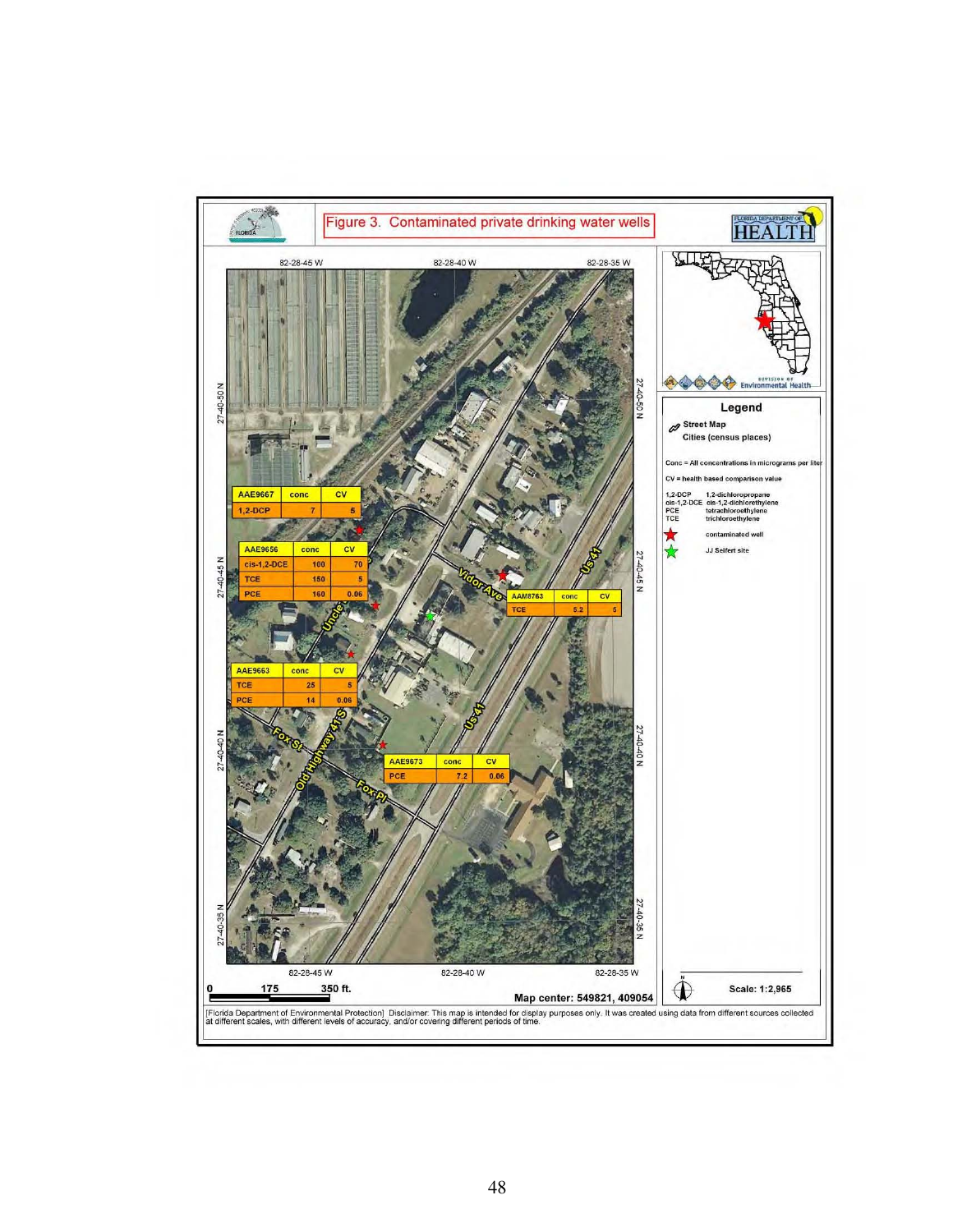#### **Appendix C – Calculations**

#### **Calculations and examples**

I. Adult and child exposure dose (also called the maximum daily dose)

Oral ingestion route (drinking water)

#### Non-cancer

Adult assumptions:

- Contaminant concentration is the maximum amount measured and does not change from day to day.
- Ingestion rate is 2 liters of water per day.
- Exposure factor  $= 1$ . There are no days when the adult is not exposed.
- The adult body weight is 70 kilograms.

Child assumptions:

- Contaminant concentration is the maximum amount measured and does not change from day to day.
- Ingestion rate is 1 liter of water per day.
- Exposure factor  $= 1$ . There are no days when the child is not exposed.
- The child body weight is 16 kilograms.

Abbreviations

mg = milligram kg = kilogram  $d = day$  $L =$  liter

 $D =$  exposure dose (mg/kg/d)  $C =$  contaminant concentration (mg/L)  $IR = \text{intake rate of contaminated water} (L/d)$  $EF =$  exposure factor (unitless)  $BW = body weight (kg)$ 

Exposure dose  $=$  (maximum contaminant concentration x ingestion rate x exposure factor)/body weight

 $D = (C \times IR \times EF) / BW$ 

Examples:

#### **Tetrachloroethylene (PCE) measured at a maximum concentration of 0.160 mg/L**

Adult:

 $D = (0.160 \text{ mg/L x } 2 \text{ L/d x } 1) / 70 \text{ kg} = 0.0046 \text{ mg/kg/d}$ 

Child:

 $D = (0.160 \text{ mg/L x } 1 \text{ L/d x } 1) / 16 \text{ kg} = 0.01 \text{ mg/kg/d}$ 

II. Exposure dose (also called the maximum daily dose)

Inhalation route (from showering vapors)

Non-cancer

Assumptions: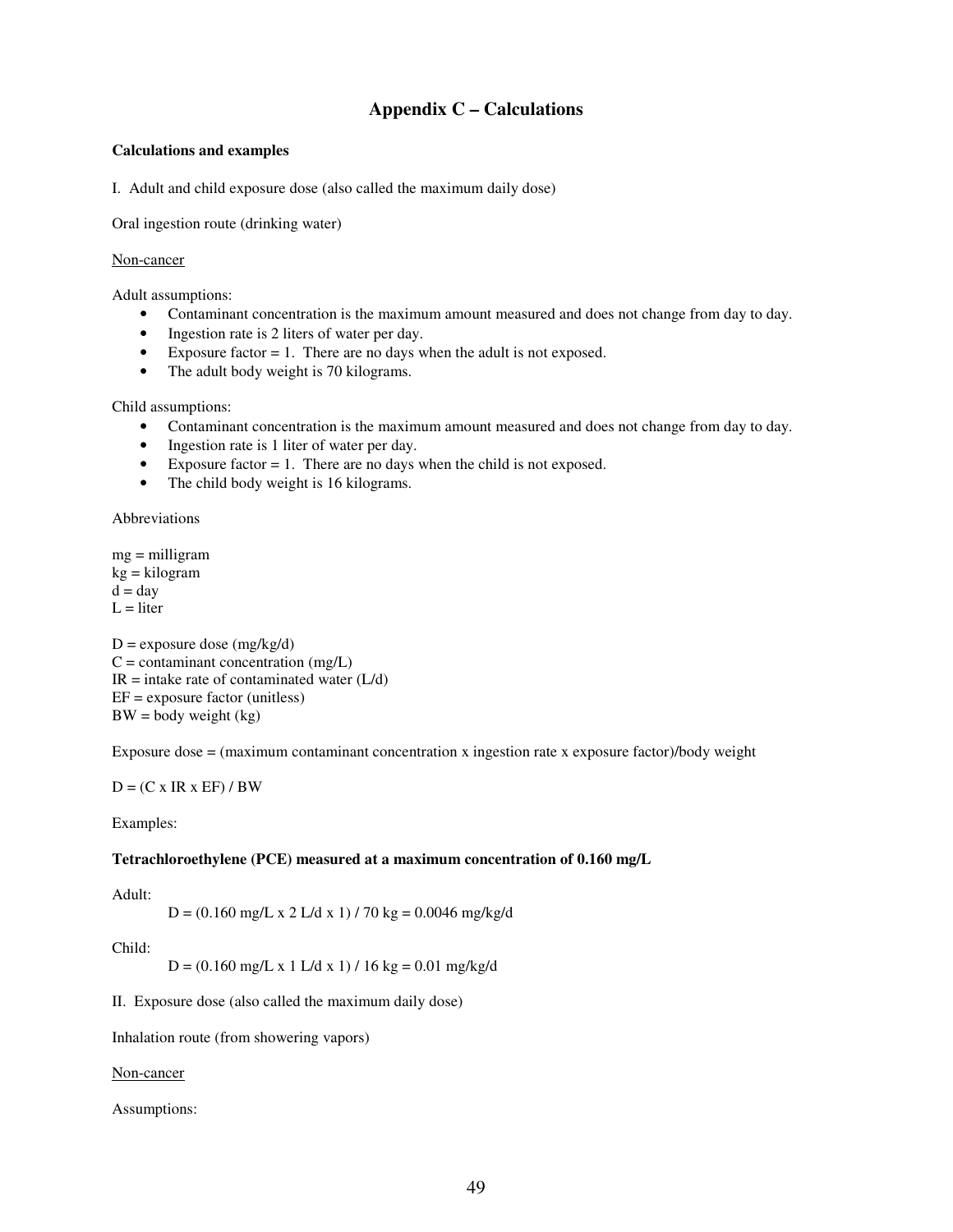- Bathroom volume is 9 cubic meters
- Shower flow rate is 600 liters per hour.
- Fraction of contaminant volatilized is 0.75.
- Shower duration is 0.20 hours (or 12 minutes).

Abbreviations

 $C(a)$  = concentration calculated in bathroom air  $C(w)$  = concentration in water (also the contaminant concentration)  $V =$  bathroom volume  $F =$  shower flow rate  $f =$  fraction of contaminant volatilized  $t1$  = shower duration  $m<sup>3</sup>$  = cubic meters

 $h = hour$ ug = microgram mg = milligram kg = kilogram  $d = day$  $L =$  liter ppm = parts per million

$$
C(a) = (C(w) \times f \times F \times t1) / V
$$

Conversion of mg/L to µg/L: There are 1000 ug in one mg

$$
0.16 \text{ mg/L} \times (1000 \text{ ug} / 1 \text{ mg}) = 160 \text{ µg/L}
$$

and conversion of  $\text{ug/m}^3$  to mg/m<sup>3</sup>

1600 ug/m<sup>3</sup> x (1mg / 1000 ug) = 1.6 mg/m<sup>3</sup>

Examples:

#### **Tetrachloroethylene (PCE) measured at a maximum concentration of 160 µg/L**

C(a) = (160 µg/L x 0.75 x 600 L/h x 0.20 h) / 9 m<sup>3</sup> = 1600 ug/m<sup>3</sup> x (1mg / 1000 ug) = 1.6 mg/m<sup>3</sup>

Conversion of mg/m<sup>3</sup> to ppm: from ATSDR Toxicological Profiles for PCE

1 ppm =  $6.78$  mg/m<sup>3</sup>

So

 $(1.6 \text{ mg/m}^3)/6.78 \text{ mg/m}^3 = 0.24 \text{ ppm}$ 

#### III. Cancer

Assumptions:

• An average lifetime is 70 years

Working from the calculated non-cancer exposure dose and with the cancer slope (from EPA):

(calculated non-cancer exposure dose x cancer slope) x (estimated years exposed / 70 years) = cancer risk (unitless)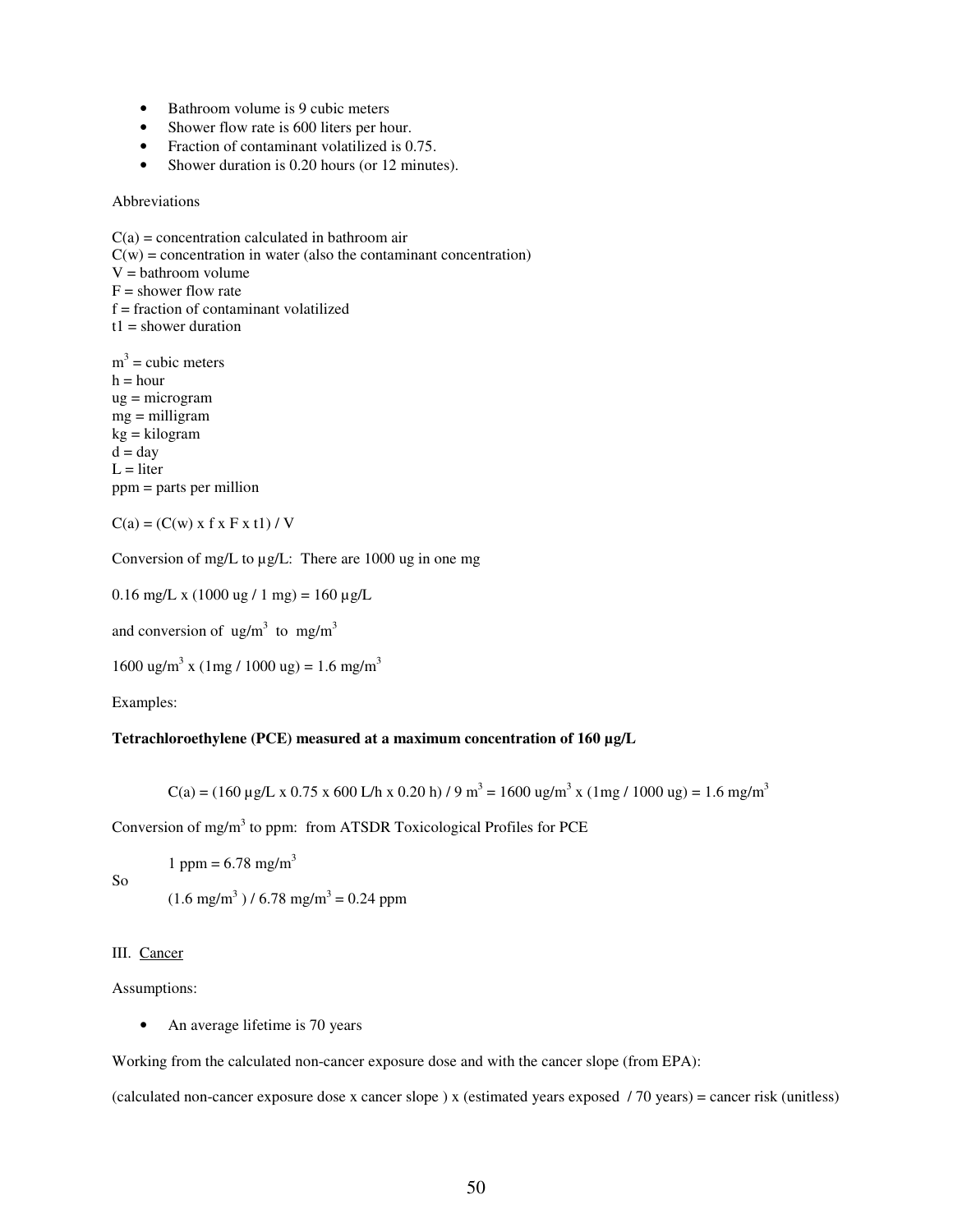#### Examples:

#### **Tetrachloroethylene (PCE) cancer slope of 0.54 (mg/kg/d) -1**

 $(0.005 \text{ (mg/kg/d)} \times 0.54 \text{ (mg/kg/d)}^{-1}) \times (35 \text{ (yr) / 70 (yr)}) = 0.001 \text{ (unitless)}$ 

This would be interpreted as an increased risk of 1 person in every 1,000 people. This is considered a 'moderate' increased risk of cancer.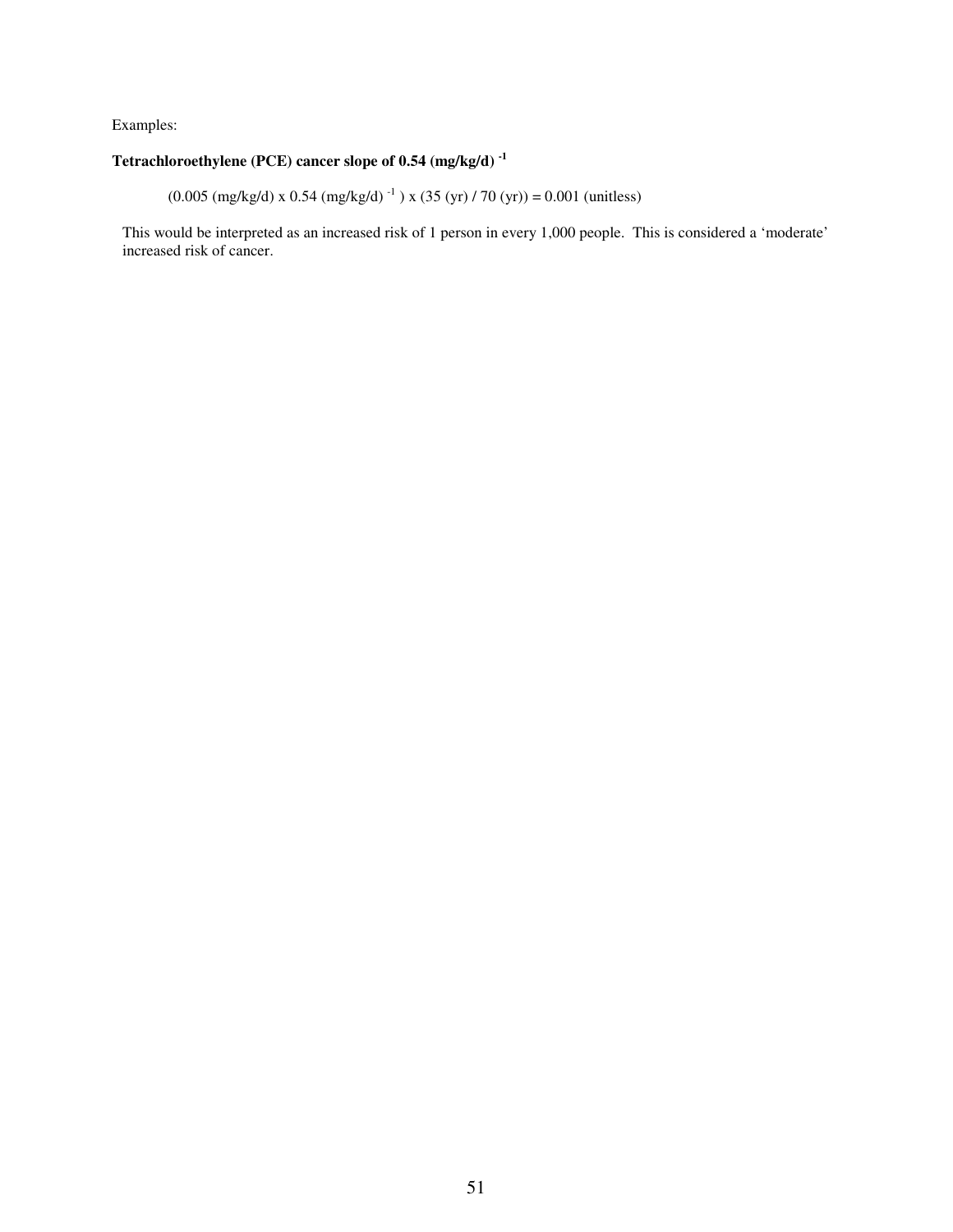## **Appendix D – Evaluation of single chemicals and mixtures**

## How to Evaluate Exposure to a Single Chemical for Non-Cancerous Effects

This section considers the health risk from exposure to individual chemicals. For each chemical Florida DOH estimates the health risk separately for each route of exposure (drinking and breathing).

Several risk assessment methods are available for evaluating exposure to individual chemicals in the environment. To evaluate the risk of non-cancerous effects, three major steps are required: 1) estimating a person's exposure (dose) to a chemical, 2) comparing the estimated dose to a health guideline established by a health or environmental agency, and 3) if the health guideline is exceeded or if a health guideline does not exist, comparing the estimated dose to doses from human or animal studies that have or have not shown harmful effects. The goal for these steps is not only to decide if a health guideline has been exceeded, but also to decide what harmful effects might be possible.

The health guidelines commonly used for individual chemicals include A) ATSDR's oral and inhalation Minimal Risk Levels (MRLs), and B) EPA's oral Reference Dose (RfD) and inhalation Reference Concentration (RfC). Oral MRLs and RfDs are measured as milligrams (mg) of chemical per kilogram (kg) of body weight per day (mg/kg/d), while inhalation MRLs and RfCs are concentrations of a chemical measured as parts of chemical per million parts of air (ppm) or as parts per billion (ppb). Air concentrations and inhalation air guidelines are sometimes reported as milligrams or, micrograms of chemical per cubic meter of air  $(mg/m<sup>3</sup>$ or  $ug/m<sup>3</sup>$ ). When necessary and for ease of discussion, we have converted these air concentrations and guidelines to ppm or ppb.

MRLs, RfDs, and RfCs have similar definitions. They are the dose (in mg/kg/d) or the concentration in air (in ppm or ppb) below which non-cancerous harmful effects are unlikely. Described another way, if the estimated dose for someone is below the oral MRL of RfD, or if the air concentration is below the inhalation MRL or RfC, then non-cancerous harmful effects are unlikely. MRLs, RfDs, and RfCs cannot be used to evaluate the cancer risk from a chemical. Other methods have been developed to evaluate cancer risk: they are described later in this report.

To evaluate the potential for non-cancerous effects from exposure to individual chemicals, the concentration in air or the estimated dose is determined and compared to the appropriate health guideline, such as an MRL, RfD, or RfC (steps 1 and 2 mentioned previously). One approach for making this comparison is to determine either the oral Hazard Quotient (oral HQ) or the inhalation Hazard Quotient (inhalation HQ) for each chemical. An oral or inhalation HQ is a number that allows the health scientist to determine whether the estimated oral dose or concentration in air is above or below a health guideline. The formulas for determining the oral and inhalation HQ for a chemical follows:

Oral HQ <sub>individual chemical</sub> = The Estimated Dose in People  $\div$  Oral health Guideline

Inhalation HQ individual chemical = The Concentration in Air  $\div$  Inhalation Health Guideline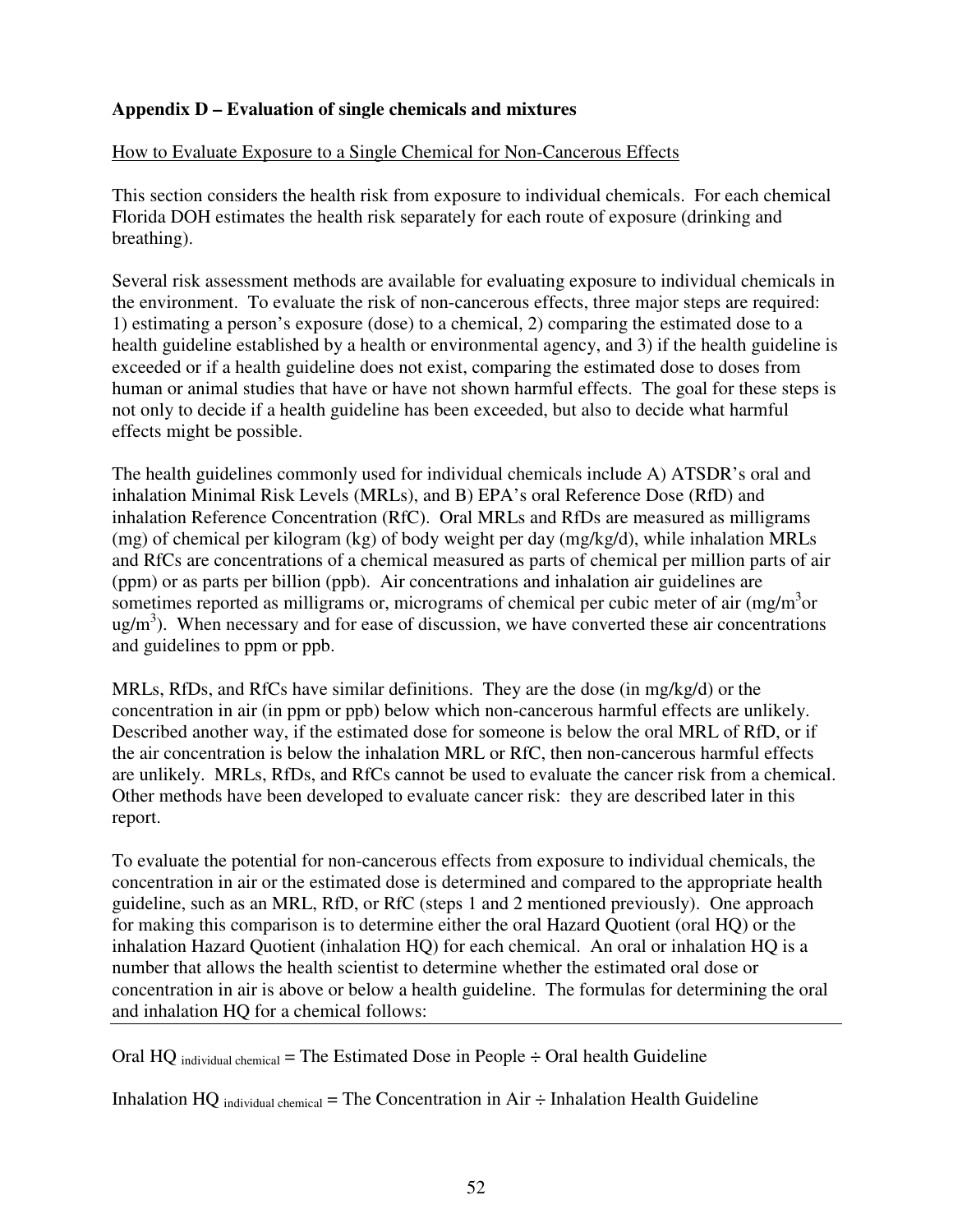Therefore, both the oral and inhalation HQ is a number that lets the health scientist know if the estimated dose or concentration in air is above or below a health guideline. When the HQ is below one, the amount of chemical to which people are exposed to (i.e., the dose or the air concentration) is below the health guideline, and non-cancerous harmful effects are not likely from exposure to that individual chemical.

When the HQ is greater than one, the estimated dose in people or the concentration in air is above the health guideline. To evaluate whether specific harmful effects might occur when the estimated dose in people or the concentration in air exceeds the health guideline, further toxicological evaluation is necessary. For oral exposure, this additional toxicological evaluation (step 3 mentioned previously) compares the estimated doses in people to doses from human and animal studies that are known not to cause harmful effects. A similar comparison is done for air exposures. In addition, the health scientist will review the toxicological, medical, and epidemiologic literature for information that will help determine possible harmful effects. Again, the goal of this evaluation is to provide an opinion about those harmful effects that might be expected in the exposed population.

#### How To Evaluate Exposure to Multiple Chemicals for Non-Cancerous Effects

Because people are often exposed to several chemicals at the same time, health scientists are often asked to evaluate exposure to a mixture of chemicals. ATSDR developed guidance for evaluating chemical mixtures: the "Guidance Manual for the Assessment of Joint Toxic Action of Chemical Mixtures" [ATSDR 2004a]. ATSDR's mixtures guidance manual describes ATSDR's method to screen chemical mixtures initially for non-cancerous and for cancerous effects.

For non-cancerous effects, the guidance manual requires the health scientist to estimate an oral or an inhalation HQ for each chemical. The oral HQ for each chemical is then used to determine the oral Hazard Index (HI) for the mixture of chemicals. In the same manner, the inhalation HQ for each chemical is used to determine the inhalation Hazard Index (HI) for the mixture of chemicals. This step is used as a screening technique to indicate whether further evaluation is needed. Additional work would be needed to understand completely the interaction of the chemicals. Like the individual HQs, the oral and inhalation HI for the mixture is a number that provides insight into the potential toxicity of the mixture. Specifically, the oral HI for a mixture is the sum of the oral HQ for each chemical in the mixture. Similarly, the inhalation HI for a mixture is the sum of the inhalation HQ for each chemical in the mixture. The formula for determining the HI for a mixture containing three chemicals follows:

Oral HI  $_{\text{mixture}}$  = oral HQ  $_{\text{chemical one}}$  + oral HQ  $_{\text{chemical two}}$  = oral HQ  $_{\text{chemical three}}$ , or

Inhalation HI  $_{\text{mixture}}$  = inhalation HQ  $_{\text{chemical one}}$  + inhalation HQ  $_{\text{chemical two}}$  + inhalation HQ  $_{\text{chemical three}}$ 

Once the Hazard Quotient for each chemical is determined, the next step is to evaluate the mixture of chemicals. This portion of the mixtures evaluation evaluates the interaction of chemicals.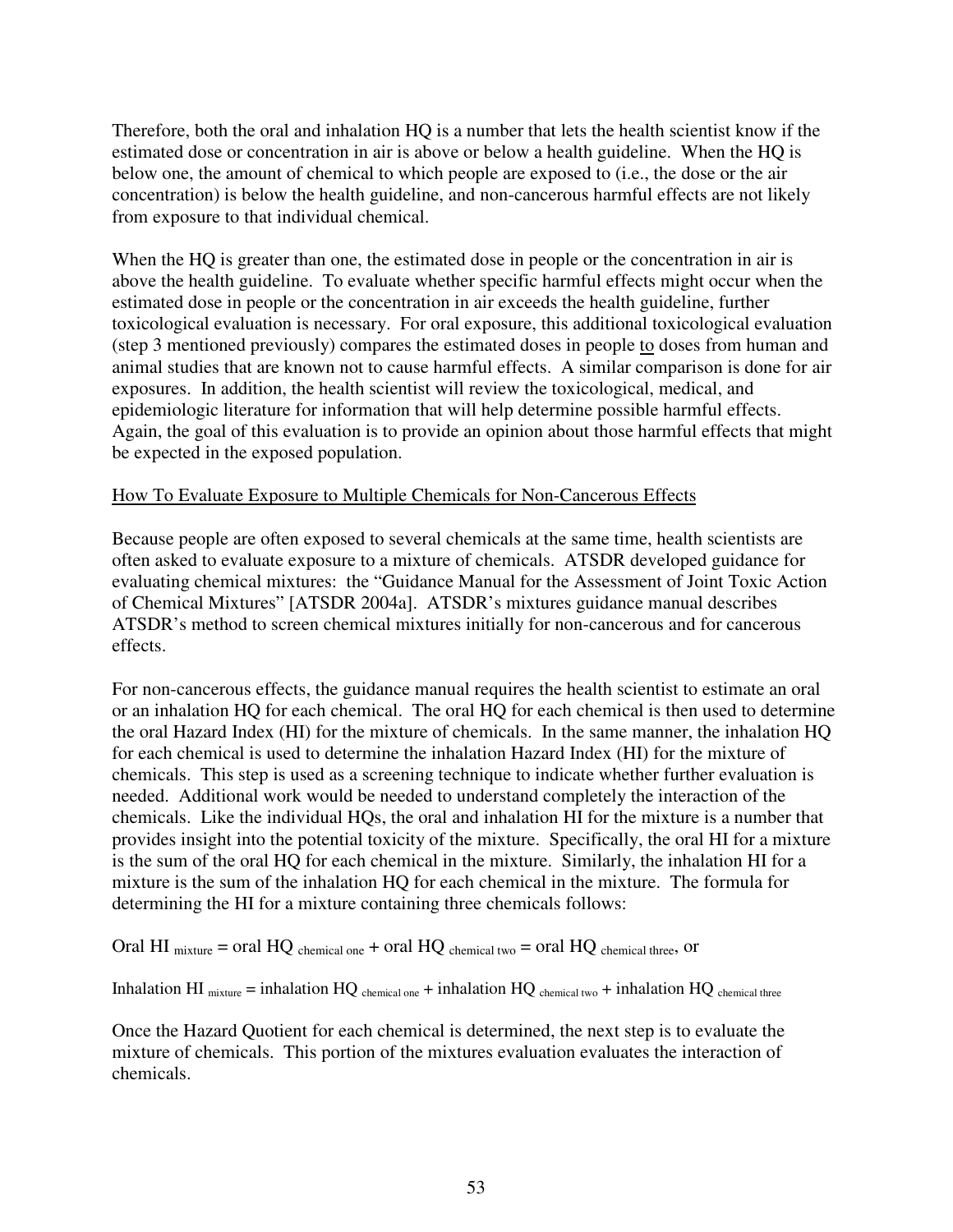The health scientist first reviews the individual Hazard Quotient for each chemical to decide if an Hazard Index (HI) is needed for the mixture of chemicals. ATSDR's mixture guidance states that if all the HQs for each chemical are less than 0.1, then interactions between the chemicals in the mixture are unlikely. Stated another way, the chemical mixture will not have any significant interactions (neither additive, synergistic, or antagonistic) if each of the individual HQs are less than 0.1. ATSDR's mixtures guidance also states that if only one HQ exceeds 0.1, then interactions between that chemical and other chemicals in the mixture are also unlikely.

Whenever an HI for a mixture of chemicals exceeds 1.0, further evaluation is needed to determine if a concern for possible harmful effects might exist. Thus the health scientist needs to use methods beyond the initial screening method to make that decision. Because the HQs are based on different health endpoints (e.g. a liver endpoint for chemical one, a neurological endpoint for chemical two, etc.), the health scientist can also conduct additional evaluations by looking at organ specific endpoints when the HI exceeds 1.0, using scientific and medical judgment to determine the potential for harmful effects.

#### Target-organ Toxicity Dose Modification to Hazard Index Method

The target-organ toxicity dose (TTD) method, which is a refinement of the hazard index method, was devised in order to accommodate the assessment of mixtures whose components do not all have the same critical effect. A TTD for each endpoint of concern is calculated and then used in estimating the endpoint-specific hazard indexes. When any of the endpoint specific hazard indexes exceeds unity (>1.0), concern for the potential hazard of the mixture increases [ATSDR 2004].

The derivation of a TTD is not recommended for an endpoint that is affected only at the relatively high levels of exposure associated with severe effects. TTD derivations are performed for endpoints that are common to more than one component of a given mixture.

TTDs are specific for route and duration of exposure (i.e., chronic ingestion). Once a common endpoint (i.e., liver, kidney) is established by reviewing chemical specific toxicological literature, TTDs can be calculated based on the highest NOAEL that does not exceed a LOAEL for the particular endpoint. If such a NOAEL is not available, the TTD would be based on the lowest LOAEL for that endpoint. TTDs can also be derived using benchmark dose (BMD) modeling [ATSDR 2004].

A TTD is calculated by dividing the endpoint specific NOAEL (or appropriate value) by the uncertainty factor (UF) established in human or animal studies of a specific contaminant.

 $TTD_{\text{endpoint}} = \text{NOAEL} / \text{UF}$ 

Following derivation of the TTDs, endpoint specific hazard indexes are calculated as follows:

 $HI_{\text{endpoint}} = (Dose_1 / TTD_1_{\text{endpoint}}) + (Dose_2 / TTD_2_{\text{endpoint}}) + (Dose_3 / MRL_3 \text{ or } RfD_3) + ...$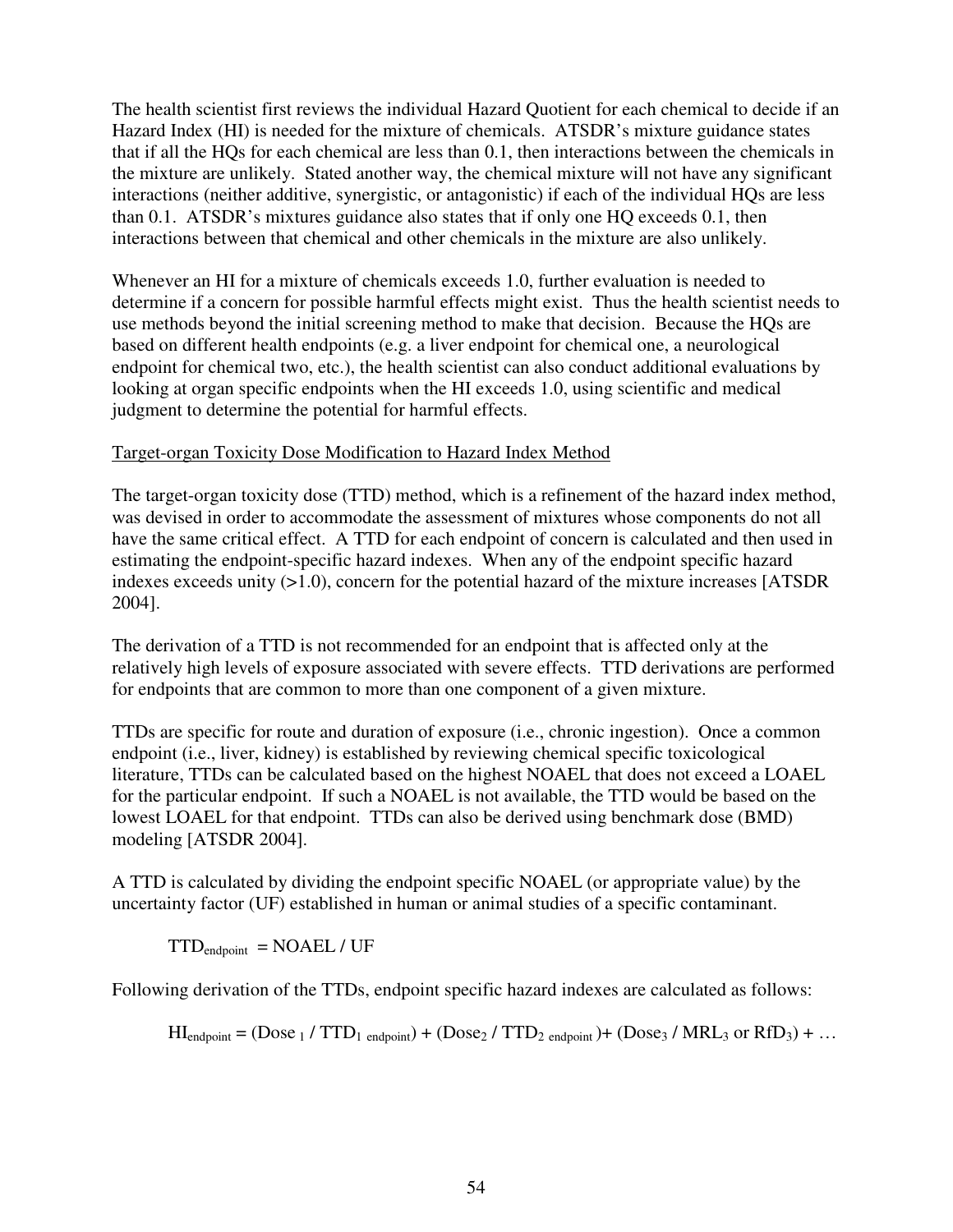where 1, 2 and 3 are different chemicals in the mixture. The MRL (or a suitable RfD) is used if the critical effect is known for that chemical, endpoint, route and duration [ATSDR 2004]. If the HI  $_{\text{endpoint}}$  exceeds unity (>1.0) this represents a potential health hazard due to mixture additivity.

To provide insight into a mixture's ability to cause interaction effects, the health scientist also will refer to what ATSDR calls a BINWOE analysis, which stands for Binary Weight of Evidence. A BINWOE uses three-part analysis to determine:

- how two chemicals in a mixture might interact together to increase or decrease toxicity by reviewing mechanistic information available for the chemicals,
- the toxicological significance of two chemicals interaction, and
- if any information is available that might be used to modify their actions.

The results of the BINWOE analysis provide qualitative information that helps the health scientist understand if chemicals in a mixture will interact to increase or decrease toxicity. This understanding helps the health scientist interpret the HI score more accurately.

An important part of a BINWOE analysis is to predict whether any combination of two chemicals in the mixture might act in an additive, greater than additive, or less than additive manner. For instance, if two chemicals in the mixture act in an additive manner, the health scientist would expect that the dose of each chemical has an equal weight in its ability to cause harmful effects. Mathematically, the additive nature of chemical interactions is often presented as  $2 + 3 = 5$ . If two chemicals act in an additive manner, their individual HQs can be added when evaluating the two chemicals as a mixture.

Sometimes a mixture of chemicals might act in a greater than additive manner, which is referred to as a synergistic effect or synergism. When two chemicals are acting synergistically, one chemical is enhancing the effect of the other chemical. Mathematically, a chemical mixture with a synergistic effect is often presented as  $2 + 3 = 8$  (or 6 or 12, depending upon how strong the synergistic effect between the two chemicals might be). If a mixture contains two chemicals that interact synergistically, the health scientist knows that the HI for those two chemicals is greater than simply adding the individual HQs for each chemical.

A chemical mixture that acts in a less-than-additive manner is referred to as an antagonistic effect. In this case, one of the chemicals is reducing the effect of the other chemical. Stated another way, one chemical is protecting against the effect of another chemical. An antagonistic effect might be presented mathematically as  $2 + 3 = 4$ . If a mixture contains two chemicals that interact in an antagonistic manner, the health scientist knows that the HI for those two chemicals is less than simply adding the individual HQs for each chemical. Other types of chemical reactions in a mixture are possible, and these are described in more detail in ATSDR's guidance manual for chemical mixtures. However, the three types of reactions described here (additivity, synergism, and antagonism) are the primary types.

## How To Evaluate Exposure to Multiple Chemicals for Cancerous (Carcinogenic) Effects

In general, a summation of estimated cancer risks is used to derive conclusions regarding mixture carcinogenic effects. Initially, individual cancer risks are calculated for each chemical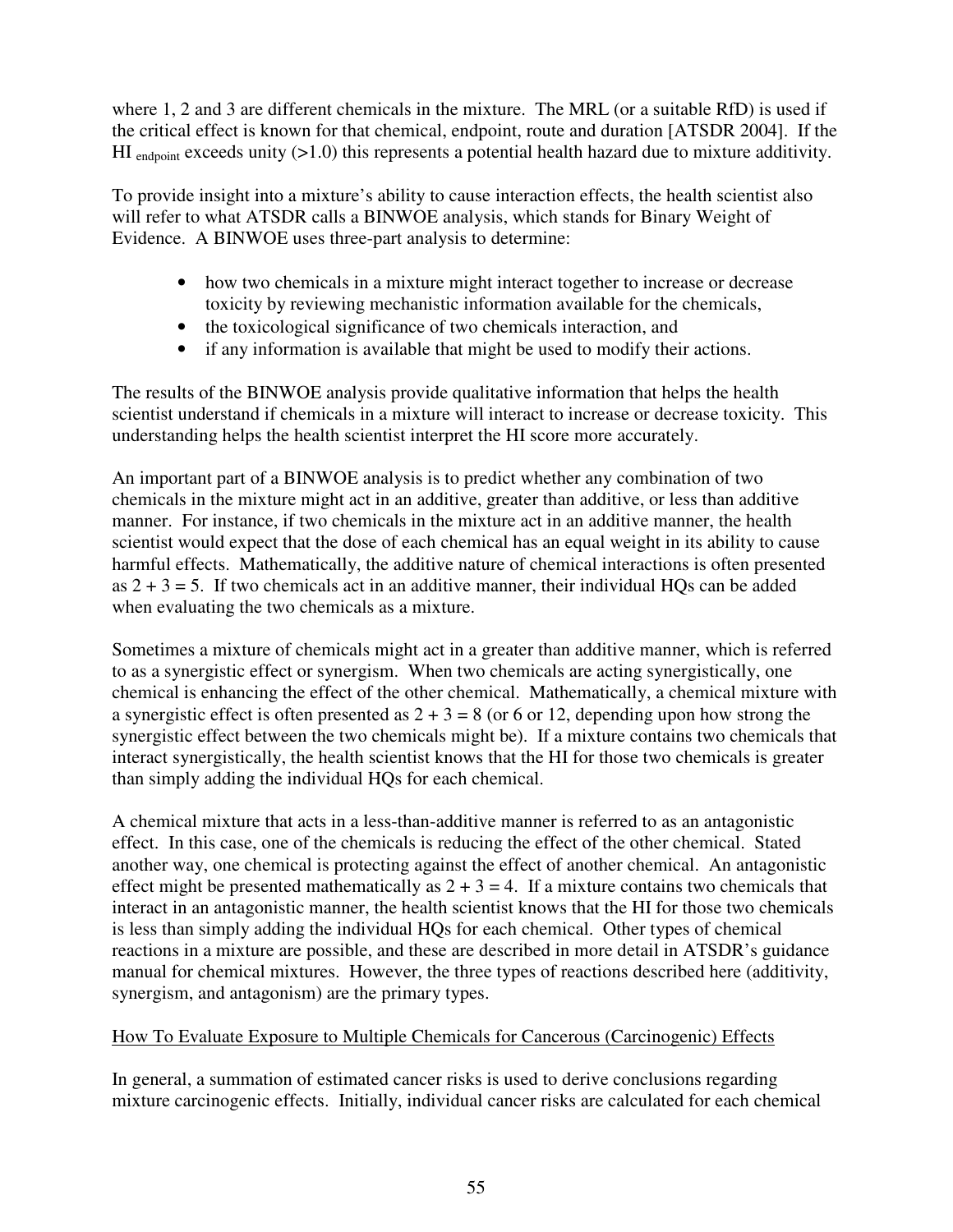of concern separately. These unitless estimated cancer risks are then compared to a nominal cancer risk of 0.000001 (1 in 1,000,000, "extremely low" risk). If the cancer risk does not exceed one in a million, it is considered unlikely exposure to these chemicals will result in adverse carcinogenic health effects and the chemical(s) is eliminated from further consideration. If only one chemical exceeds this risk level, then mixture effects (additive) are not considered further. If the cancer risks for two or more chemicals exceed one in a million (0.000001) then further evaluation is necessary [ATSDR 2004a]. The estimated cancer risks for each chemical exceeding one in a million is then compared to a selected risk of 0.0001 (1 in 10,000). If two or more chemicals exceed the one in a million estimated risk and one or more exceed 0.0001, the sum of those estimated risks is calculated. When exceedances of 0.0001 are found, there is a potential for carcinogenic health effects due to additivity [ATSDR 2004a]. If available, interactive effects (BINWOE analyses) are then evaluated for those chemicals.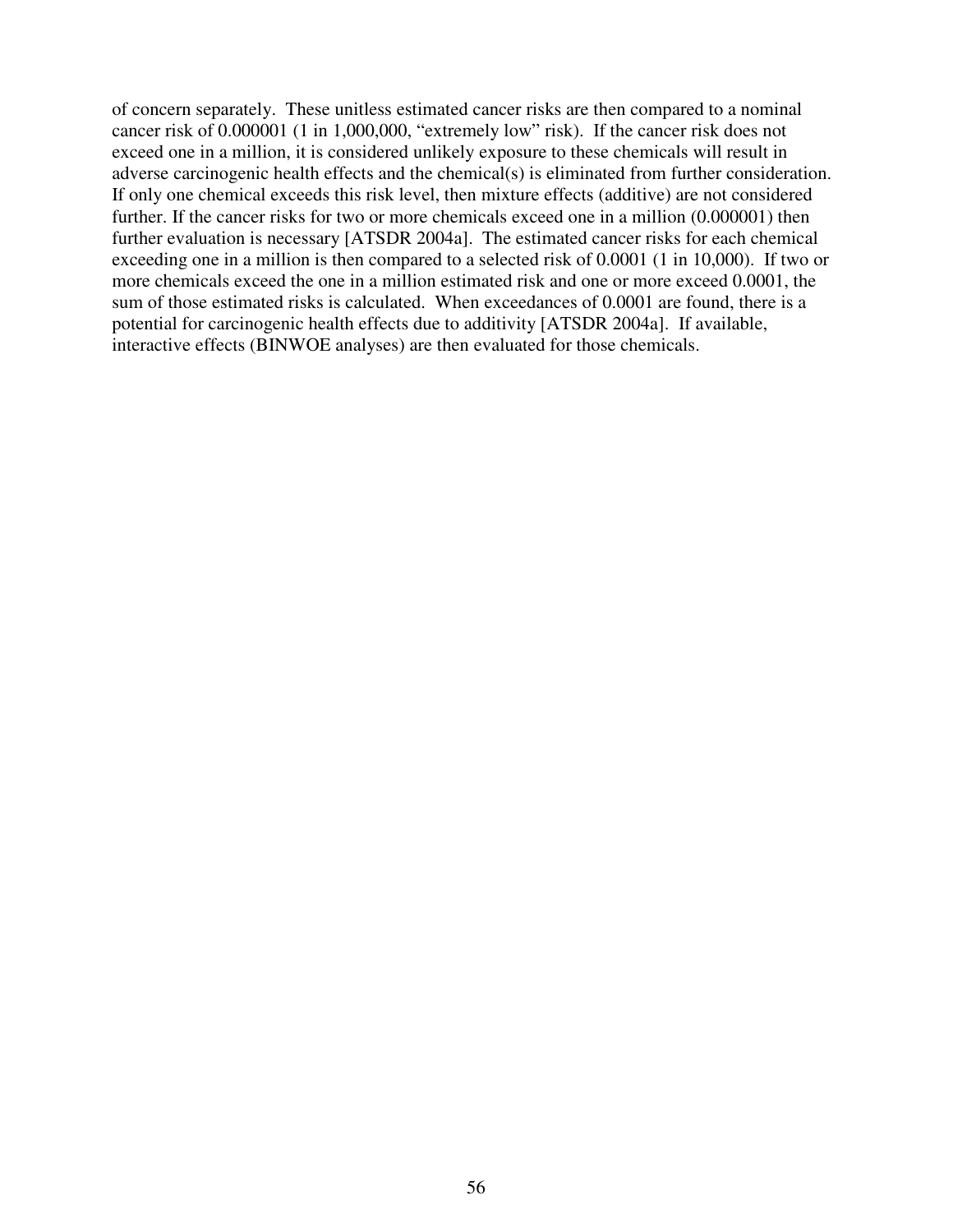## **Appendix E - Glossary of Environmental Health Terms**

**ATSDR**: The **A**gency for **T**oxic **S**ubstances and **D**isease **R**egistry. ATSDR is a federal health agency in Atlanta, Georgia, that deals with hazardous substance and waste site issues. ATSDR gives people information about harmful chemicals in their environment and tells people how to protect themselves from coming into contact with chemicals.

**Background Level**: An average or expected amount of a chemical in a specific environment. Or, amounts of chemicals that occur naturally in a specific environment.

**Cancer**: A group of diseases that occur when cells in the body become abnormal and grow, or multiply, out of control.

**Carcinogen**: Any substance shown to cause tumors or cancer in experimental studies.

**CERCLA**: See **C**omprehensive **E**nvironmental **R**esponse, **C**ompensation, and **L**iability **A**ct.

#### **Completed Exposure Pathway**: See **Exposure Pathway**.

**Comparison Value**: **(CVs)** Concentrations or the amount of substances in air, water, food, and soil that are unlikely, upon exposure, to cause adverse health effects. Comparison values are used by health assessors to select which substances and environmental media (air, water, food and soil) need additional evaluation while health concerns or effects are investigated.

**Comprehensive Environmental Response, Compensation, and Liability Act (CERCLA)**: **CERCLA** was put into place in 1980. It is also known as **Superfund**. This act concerns releases of hazardous substances into the environment, and the cleanup of these substances and hazardous waste sites. ATSDR was created by this act and is responsible for looking into the health issues related to hazardous waste sites.

**Concern**: A belief or worry that chemicals in the environment might cause harm to people.

**Concentration**: How much or the amount of a substance present in a certain amount of soil, water, air, or food.

#### **Contaminant**: See **Environmental Contaminant**.

**Dose:** The amount of a substance to which a person may be exposed, usually on a daily basis. Dose is often explained as "amount of substance(s) per body weight per day".

**Dose / Response**: The relationship between the amount of exposure (dose) and the change in body function or health that result.

**Duration**: The amount of time (days, months, years) that a person is exposed to a chemical.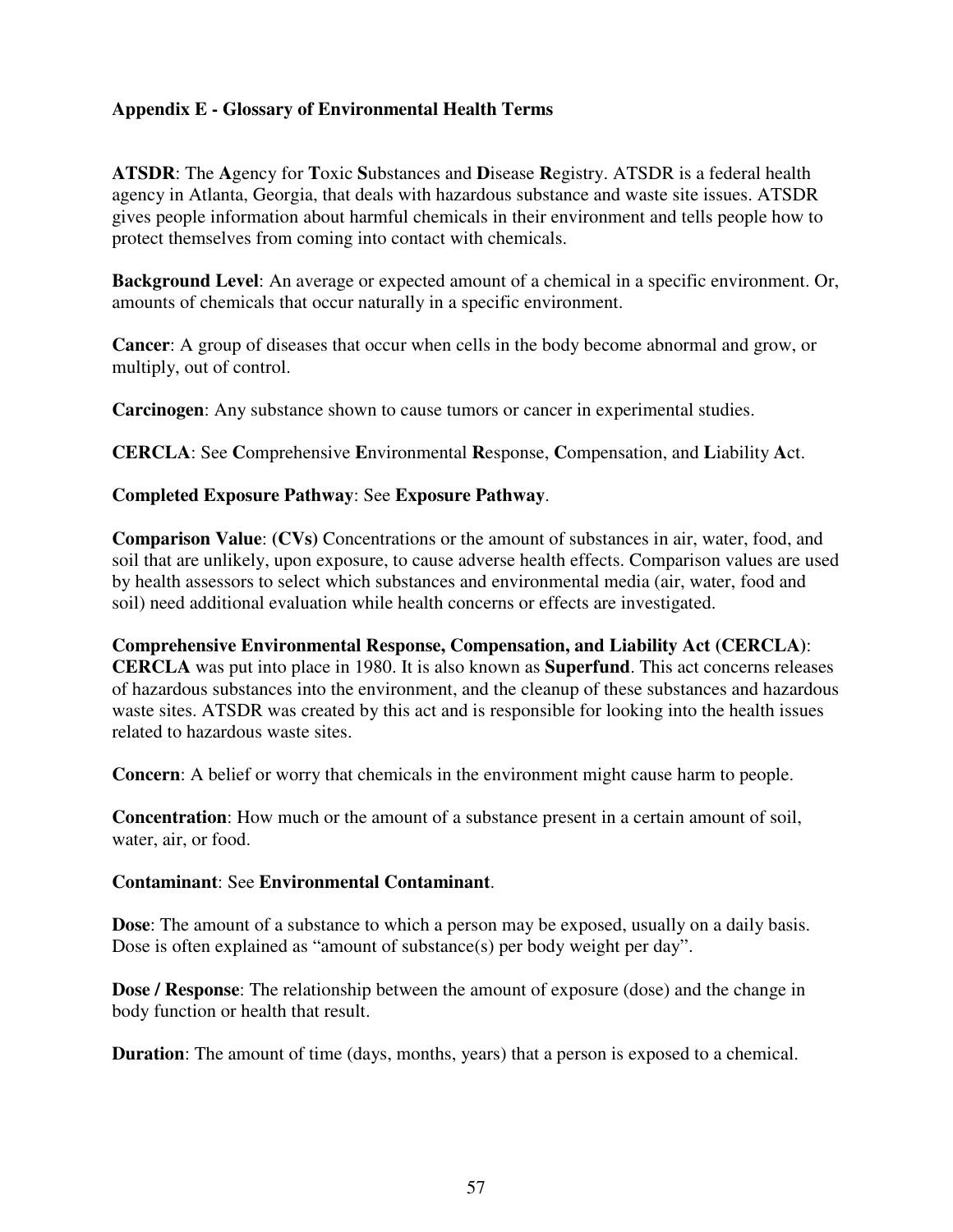**Environmental Contaminant**: A substance (chemical) that gets into a system (person, animal, or the environment) in amounts higher than that found in **Background Level**, or what would be expected.

**Environmental Media**: Usually refers to the air, water, and soil in which chemicals of interest are found. Sometimes refers to the plants and animals that are eaten by humans. **Environmental Media** is the second part of an **Exposure Pathway**.

**U.S. Environmental Protection Agency (EPA)**: The federal agency that develops and enforces environmental laws to protect the environment and the public's health.

**Epidemiology**: The study of the different factors that determine how often, in how many people, and in which people will disease occur.

**Exposure**: Coming into contact with a chemical substance.(For the three ways people can come in contact with substances, see **Route of Exposure**.)

**Exposure Assessment**: The process of finding the ways people come in contact with chemicals, how often and how long they come in contact with chemicals, and the amounts of chemicals with which they come in contact.

**Exposure Pathway:** A description of the way that a chemical moves from its source (where it began) to where and how people can come into contact with (or get exposed to) the chemical. ATSDR defines an exposure pathway as having 5 parts:

- Source of Contamination,
- Environmental Media and Transport Mechanism,
- Point of Exposure,
- Route of Exposure, and
- Receptor Population.

When all 5 parts of an exposure pathway are present, it is called a **Completed Exposure Pathway**. Each of these 5 terms is defined in this Glossary.

**Frequency**: How often a person is exposed to a chemical over time; for example, every day, once a week, twice a month.

**Hazardous Waste**: Substances that have been released or thrown away into the environment and, under certain conditions, could be harmful to people who come into contact with them.

**Health Effect**: ATSDR deals only with **Adverse Health Effects** (see definition in this Glossary).

**Ingestion**: Swallowing something, as in eating or drinking. It is a way a chemical can enter your body (See **Route of Exposure**).

**Inhalation**: Breathing. It is a way a chemical can enter your body (See **Route of Exposure**).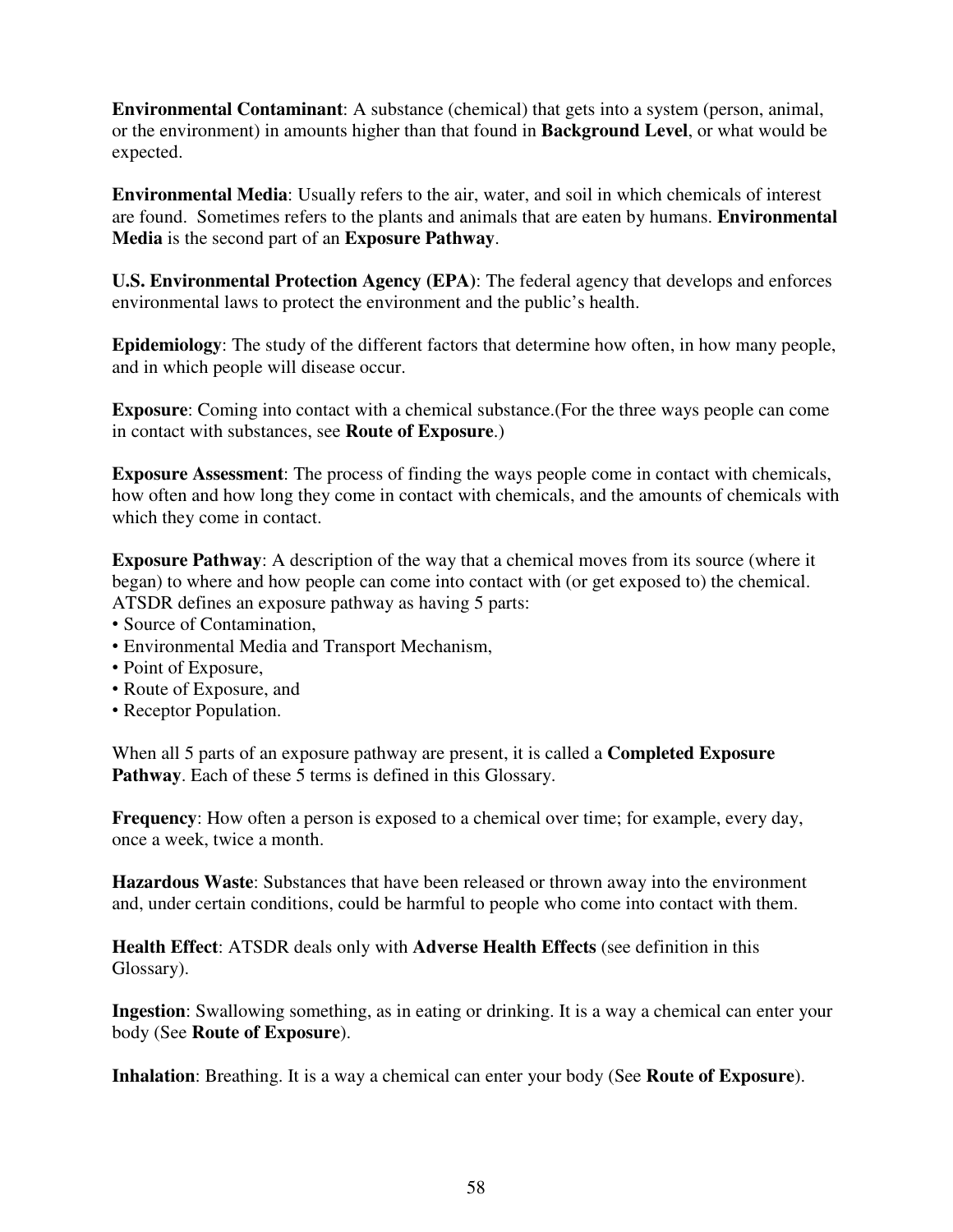**LOAEL**: **L**owest **O**bserved **A**dverse **E**ffect **L**evel. The lowest dose of a chemical in a study, or group of studies, that has caused harmful health effects in people or animals.

**NPL**: The **N**ational **P**riorities **L**ist. (Which is part of **Superfund**.) A list kept by the U.S. Environmental Protection Agency (EPA) of the most serious, uncontrolled or abandoned hazardous waste sites in the country. An NPL site needs to be cleaned up or is being looked at to see if people can be exposed to chemicals from the site.

**NOAEL**: **N**o **O**bserved **A**dverse **E**ffect **L**evel. The highest dose of a chemical in a study, or group of studies, that did not cause harmful health effects in people or animals.

**No Public Health Hazard:** The category is used in ATSDR's Public Health Assessment documents for sites where there is evidence of an absence of exposure to site-related chemicals.

**PHA**: **P**ublic **H**ealth **A**ssessment. A report or document that looks at chemicals at a hazardous waste site and tells if people could be harmed from coming into contact with those chemicals. The PHA also tells if possible further public health actions are needed.

**Population**: A group of people living in a certain area; or the number of people in a certain area.

#### **Public Health Assessment(s)**: See **PHA**.

**Public Health Hazard:** The category is used in PHAs for sites that have certain physical features or evidence of chronic, site-related chemical exposure that could result in adverse health effects.

**Public Health Hazard Criteria**: PHA categories given to a site which tell whether people could be harmed by conditions present at the site. Each is defined in the Glossary. The categories are:

- Urgent Public Health Hazard
- Public Health Hazard
- Indeterminate Public Health Hazard
- No Apparent Public Health Hazard
- No Public Health Hazard

**Route of Exposure:** The way a chemical can get into a person's body. There are three exposure routes:

- breathing (also called inhalation),
- eating or drinking (also called ingestion), and
- or getting something on the skin (also called dermal contact).

**Safety Factor**: Also called **Uncertainty Factor**. When scientists don't have enough information to decide if an exposure will cause harm to people, they use "safety factors" and formulas in place of the information that is not known. These factors and formulas can help determine the amount of a chemical that is not likely to cause harm to people.

**Source (of Contamination)**: The place where a chemical comes from, such as a landfill, pond, creek, incinerator, tank, or drum. Contaminant source is the first part of an **Exposure Pathway**.